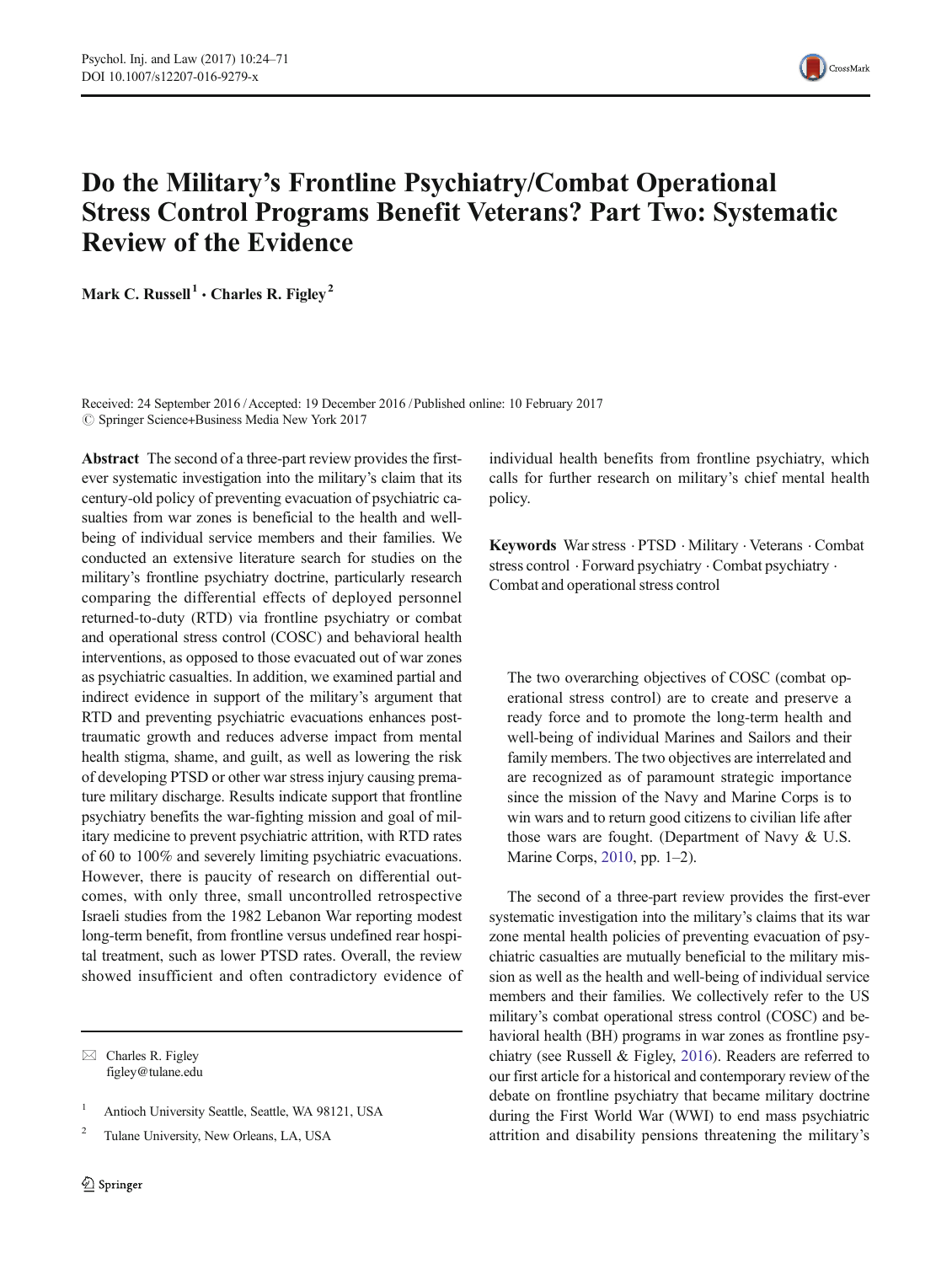capacity to sustain the war effort as well as bankrupting societies (Russell & Figley, [2016](#page-46-0)). Effectiveness of frontline psychiatry in achieving its explicit goal of conserving the fighting force has traditionally been measured via return-to-duty (RTD) rates and restricting medical evacuations for psychiatric reasons (Russell & Figley, [2016](#page-46-0)). Over time, however, the military has increasingly justified its century-old mental health policy by messaging frontline psychiatry as mutually beneficial not only to the military mission through conserving the fighting force but also through enhancing the health and wellbeing of deployed personnel and their families (e.g., Department of the Army, [2006;](#page-44-0) Russell & Figley, [2016](#page-46-0)). For example, the Pentagon's top psychiatric advisor at the time was quoted as stating, "If people are treated on the front lines with the expectation that they will go back to duty, they usu-ally recover" (Rabasca, [2000](#page-46-0), p. 50) and, conversely, "if we evacuate them away from their unit, their psychiatric symp-toms tend to last" (Rabasca, [2000](#page-46-0), p. 50).

Periodically, the military's claims are challenged on ethical (e.g., Camp, [2014\)](#page-44-0), scientific (e.g., Jones & Wessely, [2003\)](#page-45-0), and even legal grounds (McGeorge, Hughes, & Wessely, [2006](#page-46-0); Russell, Zinn, & Figley, [2016](#page-46-0)). The most recent challenge came from a 2003 British High Court decision on a class action suit Multiple Claimants v. MoD (Ministry of Defense), whereby discharged British soldiers suffering from chronic war stress injury, such as posttraumatic stress disorder (PTSD), alleged wrongdoing because of the MoD's failure to ensure access to preventative frontline psychiatry services (e.g., McGeorge, Hughes, & Wessely, [2006](#page-46-0)). After extensive review of the empirical evidence on the efficacy of frontline psychiatry, the High Court dismissed the plaintiff's claim by upholding the MoD's argument that frontline psychiatry is generally ineffective in preventing PTSD or other war stress injury (e.g., McGeorge et al., [2006](#page-46-0)). The High Court even went so far as to question the ethics of the frontline psychiatry doctrine, echoing distant ethical charges of harm from US Army psychiatrists during the Vietnam War (e.g., Camp, [1994](#page-44-0)).

#### Purpose of the Study

The current study provides the first-ever comprehensive evidentiary review of the military's claims that frontline psychiatry is mutually beneficial to the military and its warfighters. After describing our methodology, we begin our analysis with an overview of military organizations responsible for conducting mental health-related research. This is followed by an in-depth analysis of investigations directly assessing research questions regarding the benefits of frontline psychiatry to the military mission. Next, we examine studies directly evaluating differential clinical outcomes between deployed personnel RTD via frontline psychiatry and those medically evacuated for treatment outside war zones. Lastly, we review

indirect evidence of the potential benefit of frontline psychiatry to deployed personnel and their families from multiple lines of research including related to (a) shame, guilt, and stigma caused by psychiatric evacuations and treatment as a psychiatric patient; (b) protective factors of war stress injury, like PTSD, such as unit morale, cohesion, leadership, and social support; (c) promoting resilience by reducing risk of developing chronic war stress injury (like PTSD); (d) preventing adverse personnel actions, including premature military discharge and loss of career; (e) posttraumatic growth (PTG); and (f) increasing positive family outcomes. Central to our analysis is the question: What is the evidence supporting the military's claims of improved short- and long-term outcomes for deployed individuals diagnosed and treated in the war zones for combat stress reaction (CSR)/combat operational stress reaction (COSR) and/or a psychiatric condition(s) as compared to those evacuated and treated outside of war zones?

#### Methodology

An extensive review of the literature was conducted on frontline psychiatry since WWI with emphasis on locating primary sources of research relating to assessing effectiveness, efficacy, and clinical outcomes. In addition to multiple historical treatises on the subject (e.g., Dean, [1997](#page-44-0); Holden, [1998;](#page-45-0) Jones, [1995a](#page-45-0), [b](#page-45-0); Jones & Wessely, [2007](#page-45-0); Lerner, [2003;](#page-45-0) Shepard, [2001](#page-46-0)), we reviewed current US military COSCrelated publications (e.g., DOA, [2006](#page-44-0); Department of Navy & U.S. Marine Corps, [2010;](#page-44-0) Department of Veterans Affairs & Department of Defense, [2010](#page-44-0)) and the US military's documented lessons learned for WWI (e.g., Salmon, [1917;](#page-46-0) Salmon & Fenton, [1929\)](#page-46-0), Second World War (WWII; Glass, [1966\)](#page-44-0), Korean War (e.g., Ritchie, [2002](#page-46-0)), Vietnam War (e.g., Camp, [2014\)](#page-44-0), and the Persian Gulf War (e.g., Martin & Cline, [1996\)](#page-46-0), as well as independent government studies (e.g., Institute of Medicine, [2014a;](#page-45-0) Government Accountability Office, [2016](#page-44-0)).

With regard to published scientific articles and military reports, an expansive key word search included relevant terms and phrases, such as forward psychiatry, war psychiatry, combat psychiatry, frontline psychiatry, combat stress, neuropsychiatry, combat stress control, combat and operational stress control, acute psychiatric casualties, medical evacuation, and preventative psychiatry, along with specific diagnostic terms (e.g., shell shock, war neuroses, battle fatigue, combat exhaustion, combat stress reaction, PTSD), as it pertains to treatment, prevention, resilience, and protective and risk factors. Specifically, we sought out sources cited by the US military as the evidentiary bases for positing the benefits of frontline psychiatry to service members, but also included research from Australia, Canada, France, Israel, and the UK.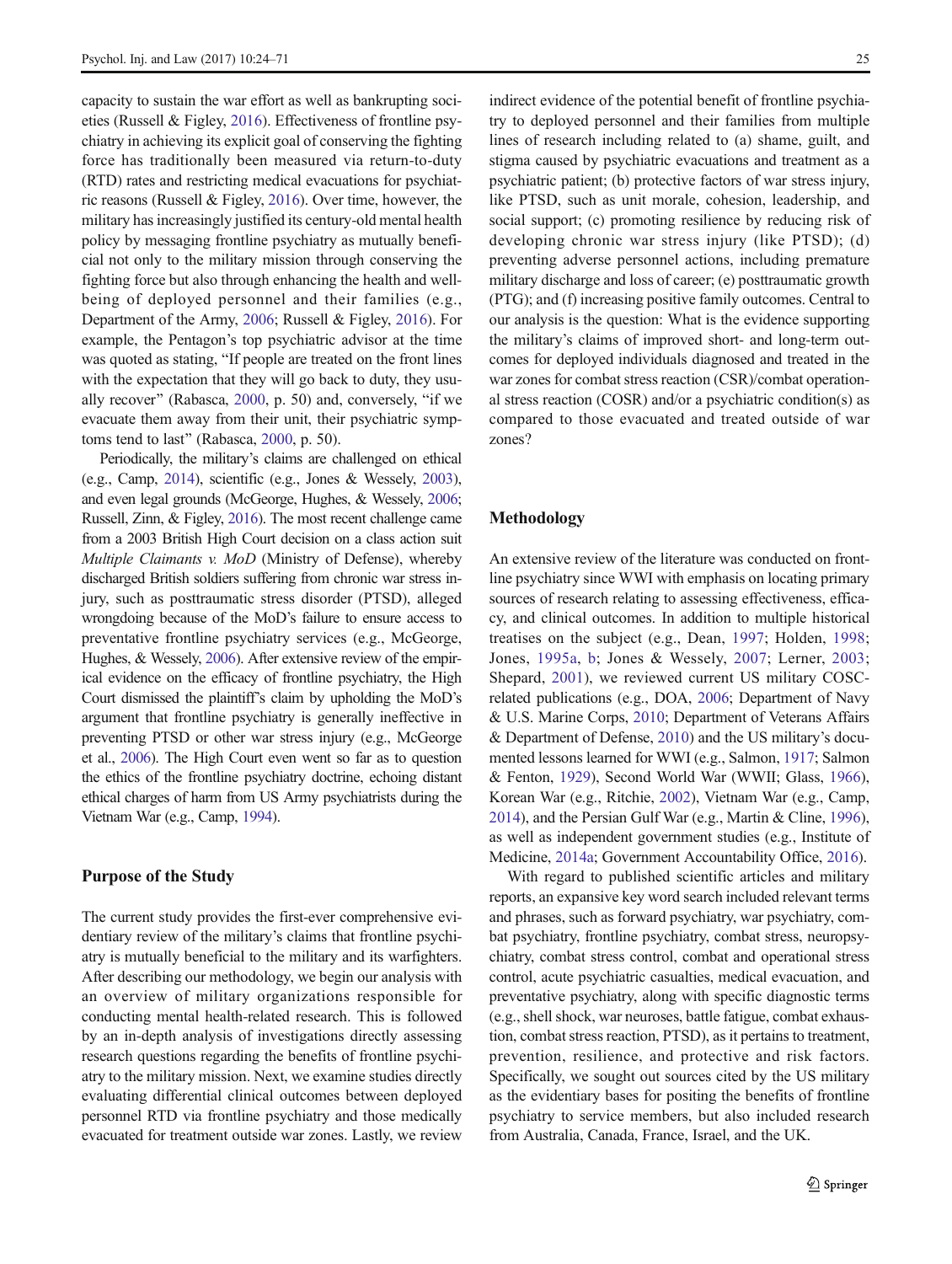#### Military Entities Investigating Mental Health Issues

The Department of Defense (DoD) employs multiple research agencies whose mission involves investigating mental healthrelated issues including, but not limited to, the following:

In 2007, the USA dramatically increased funding for military mental health research by \$1 billion for 2007 to 2013, including establishing the Psychological Health Research Continuum (PHRC) in 2013 to ensure that deployed personnel receive the best evidence-based prevention, treatment, and care possible (Castro, [2014\)](#page-44-0). As depicted in Table [1](#page-3-0), the PHRC represents just the latest in a host of military organizations responsible for researching deployment issues since 1893. Castro's ([2014](#page-44-0)) review of recent military mental health research accomplishments includes prospective longitudinal outcome studies after deployment, clinical trials, epidemiological studies, such as annual Mental Health Advisory Team (MHAT) surveys, as well as studies on etiology, prevention, screening, and follow-up care.

#### US Military Research Specific to Frontline Psychiatry **Outcomes**

Per the Pentagon's top psychiatry advisor during Operation Iraqi Freedom (OIF) and Operation Enduring Freedom (OEF) (Ritchie, [2007](#page-46-0)), "There is an obvious need for research regarding the effectiveness of our early interventions^ (p. 14). The senior advisor's frank admission of empirical uncertainty on the matter appears to contradict previous assertive propositions that "If people are treated on the front lines with the expectation that they will go back to duty, they usually recover. But, if we evacuate them away from their unit, their psychiatric symptoms tend to last^ (Rabasca, [2000,](#page-46-0) p. 50). After the past decade of protracted war, what can DoD researchers now tell us about the present state-of-the-knowledge of the health impact from its frontline policies?

Despite the multitude of research agencies whose shared mission is to preserve or improve the mental health of military populations (see Table [1\)](#page-3-0), our literature review failed to identify a single study by the US military on the long-term clinical outcomes for deployed personnel receiving its frontline psychiatry services, let alone any comparative analysis of war stress casualties evacuated out of war zones. Numerous military studies and investigative reports are available since WWI with regard to RTD, relapse, and evacuation rates, as well as surveys of risk and protective factors in the war zones of Iraq and Afghanistan (e.g., MHAT-I, [2003](#page-46-0)). However, overwhelmingly, those studies address the benefit to the military in terms of preventing psychiatric attrition via evacuations. In fact, the only US research examining clinical outcomes from frontline psychiatry is from a nonmilitary RAND group (Vaughan, Farmer, Breslau, & Burnette, [2015](#page-47-0)). Consequently, we expanded our literature review to any international investigations, such as by the British MoD and Israeli Defense Forces (IDF).

## Direct Evidence That Frontline Psychiatry Benefits the Military Mission

Since WWI, hundreds of individual and multiple case studies have been published with regard to the US military's claim that frontline psychiatry is beneficial to its mission to fight and win wars by restricting psychiatric evacuations. Historically, the two pivotal outcome measures for directly assessing the efficacy of frontline psychiatry in reducing attrition have been (a) high RTD rate of deployed service members with war stress injury and/or behavioral health (BH) problems, coinciding with (b) low rate of psychiatric evacuations out of war zones.

#### Research on Preventing Psychiatric Attrition Prior to Current Afghanistan/Iraq Wars

Table [2](#page-4-0) provides a comprehensive analysis of frontline psychiatry from WWI (1914–1918) to the First Persian Gulf War (1990–1991), representing studies by the militaries of Australia, Canada, Israel, France, the UK, and the USA. In this research, the range of RTD is 10 to 100%, with lower rates generally reported by base hospitals and general hospitals farthest from war zones. It is apparent that the reporting of RTD rates is simply a measure of administrative disposition related to the military's explicit bottom line of avoiding psychiatric attrition as opposed to any kind of an assessment of the possible clinical benefits to service members. The net benefit to the military in terms of preserving manpower is notable.

Table [2](#page-4-0) also reveals the overall poor quality of empirical support underlying the military's frontline psychiatry doctrine. The historical record is replete with published accounts by military clinicians from every war reporting high RTD rates via frontline interventions in comparison to soldiers treated in the rear (e.g., Noy, Levy, & Solomon, [1984\)](#page-46-0), but sometimes without any statistical data in terms of the number of personnel RTD (e.g., Allerton, [1969\)](#page-44-0), and regularly neglecting durability of intervention effects in terms of relapse rates or clinical outcomes (e.g., Jones & Wessely, [2003\)](#page-45-0).

# Research on Frontline Psychiatry in Current Afghanistan/Iraq Wars

Table [3](#page-10-0) contains published reports of the US military's frontline psychiatry programs from the current wars in Afghanistan and Iraq. With the exception of Hoyt et al. ([2015](#page-45-0)), the trend of ignoring the immediate and long-term BH impact from frontline psychiatry interventions has persisted in the twenty-first century. It should be mentioned, however, that Hoyt et al. [\(2015\)](#page-45-0) do not provide any analysis of clinical outcomes specific to the 467 soldiers RTD or the 46 soldiers psychiatrically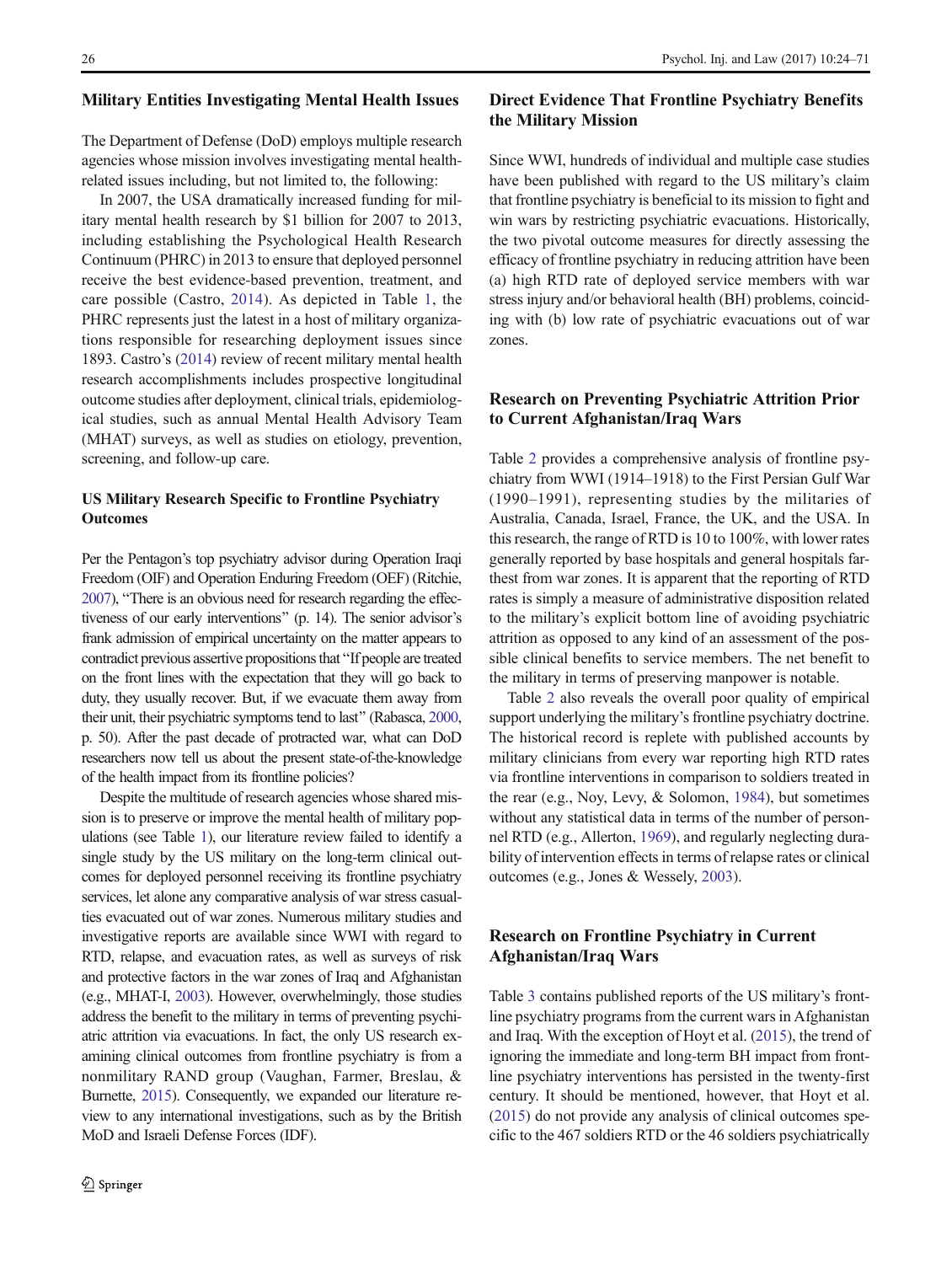<span id="page-3-0"></span>

|  |  |  |  |  | <b>Table 1</b> Sample of DoD entities responsible for mental health-related research |  |
|--|--|--|--|--|--------------------------------------------------------------------------------------|--|
|--|--|--|--|--|--------------------------------------------------------------------------------------|--|

| Agency                                                                                          | Date<br>of<br>origin | Service<br>branch    | Mission                                                                                                                                                                                                                                                                                                                                                                           | Reference                                                     |
|-------------------------------------------------------------------------------------------------|----------------------|----------------------|-----------------------------------------------------------------------------------------------------------------------------------------------------------------------------------------------------------------------------------------------------------------------------------------------------------------------------------------------------------------------------------|---------------------------------------------------------------|
| Walter Reed Army Institute of<br>Research                                                       | 1893                 | Army                 | To conduct biomedical research that is responsive to the<br>Department of Defense and US Army requirements and<br>delivers life-saving products including knowledge,<br>technology, and medical material that sustain the combat<br>effectiveness of the warfighter                                                                                                               | http://wrair-www.<br>army.mil/                                |
| 59th Medical Wing                                                                               | 1941                 | Air Force            | To meet the needs of the Air Force through the development<br>and performance of medical readiness training for<br>expeditionary forces                                                                                                                                                                                                                                           | http://www.59mdw.af.<br>mil/                                  |
| U.S. Army Medical Research<br>Materiel Command/Military<br><b>Operational Medicine Research</b> | 1943                 | Army                 | Psychological health and resilience research is focused on the<br>prevention, treatment, and recovery of soldiers' and families'<br>behavioral health, which are critical to force health and<br>readiness. Research is necessary to guide policy and ensure<br>optimal delivery of behavioral health training and services<br>across the continuum of care and deployment cycle. | https://momrp.amedd.<br>army.mil/                             |
| Naval Health Research Center                                                                    | 1959                 | Navy/Marine<br>Corps | Optimizes the operational health and readiness of our armed<br>forces by conducting research and development to inform<br>DoD policy and practice                                                                                                                                                                                                                                 | http://www.med.navy.<br>mil/sites/nhrc/<br>Pages/default.aspx |
| Uniformed Services University of<br><b>Health Sciences</b>                                      | 1972                 | DoD                  | To educate, train, and prepare uniformed services health<br>professionals, officers, and leaders to directly support the<br>Military Health System, the National Security and National<br>Defense Strategies of the United States, and the readiness of<br>our Armed Forces                                                                                                       | https://www.usuhs.<br>edu/centers                             |
| Center for Study of Traumatic Stress                                                            | 1987                 | DoD                  | Develops and carries out research programs to extend our<br>knowledge of the medical and psychiatric consequences of<br>war, deployment, trauma, disaster, and terrorism, including<br>weapons of mass destruction                                                                                                                                                                | http://www.cstsonline.<br>$\text{org}/$                       |
| Congressionally Directed Medical<br>Research Programs                                           | 1992                 | DoD                  | To transform healthcare for Service Members and the<br>American public through innovative and<br>impactful research                                                                                                                                                                                                                                                               | http://cdmrp.army.mil/                                        |
| Deployment Health Clinical Center                                                               | 1994                 | DoD                  | To advance excellence in psychological healthcare across the<br>Military Health System by enhancing care quality,<br>effectiveness, and efficiencies; facilitating the translation of<br>research to practice; and providing leadership, advocacy, and<br>implementation support                                                                                                  | http://www.pdhealth.<br>mil/                                  |
| Combat Casualty Care Research<br>Program                                                        | 2001                 | Army                 | To drive medical innovation through the development of<br>knowledge and materiel solutions for the acute and early<br>management of combat-related trauma, including<br>point-of-injury, en route, and facility-based care                                                                                                                                                        | https://ccc.amedd.<br>army.mil/Pages/<br>default.aspx         |
| Consortium for Health and Military<br>Performance                                               | 2006                 | DoD                  | To conduct and translate basic and clinical research in military<br>human performance, so as to inform the development of<br>educational products, clinical products, clinical care<br>pathways, operational guidelines,<br>and health policies                                                                                                                                   | https://www.usuhs.<br>edu/mem/champ                           |
| Psychological Health/Traumatic<br>Brain Injury Research Program                                 | 2007                 | DoD                  | Establish, fund, and integrate both individual and multi-agency http://cdmrp.army.<br>research efforts that will lead to improved prevention,<br>detection, and treatment of PH/TBI                                                                                                                                                                                               | mil/phtbi/default.<br>shtml                                   |
| Center for Rehabilitation Sciences<br>Research                                                  | 2011                 | DoD                  | To advance the rehabilitative care for service members with<br>combat-related injuries                                                                                                                                                                                                                                                                                            | http://crsr.org/#/                                            |

evacuated even though assigned to the same Army unit. This reflects a missed opportunity to evaluate the accuracy of the military's narrative of the clinical benefit of frontline psychiatry. Nevertheless, Tables [2](#page-4-0) and [3](#page-10-0) provide convincing proof that frontline psychiatry is extremely effective in conserving the fighting force via its RTD policy.

# Current Research on Psychiatric Evacuations out of War Zones

As evident in Tables [2](#page-4-0) and [3](#page-10-0), for the past 100 years, frontline psychiatry has proven to be highly effective in ensuring low rates of psychiatric evacuations as compared to medical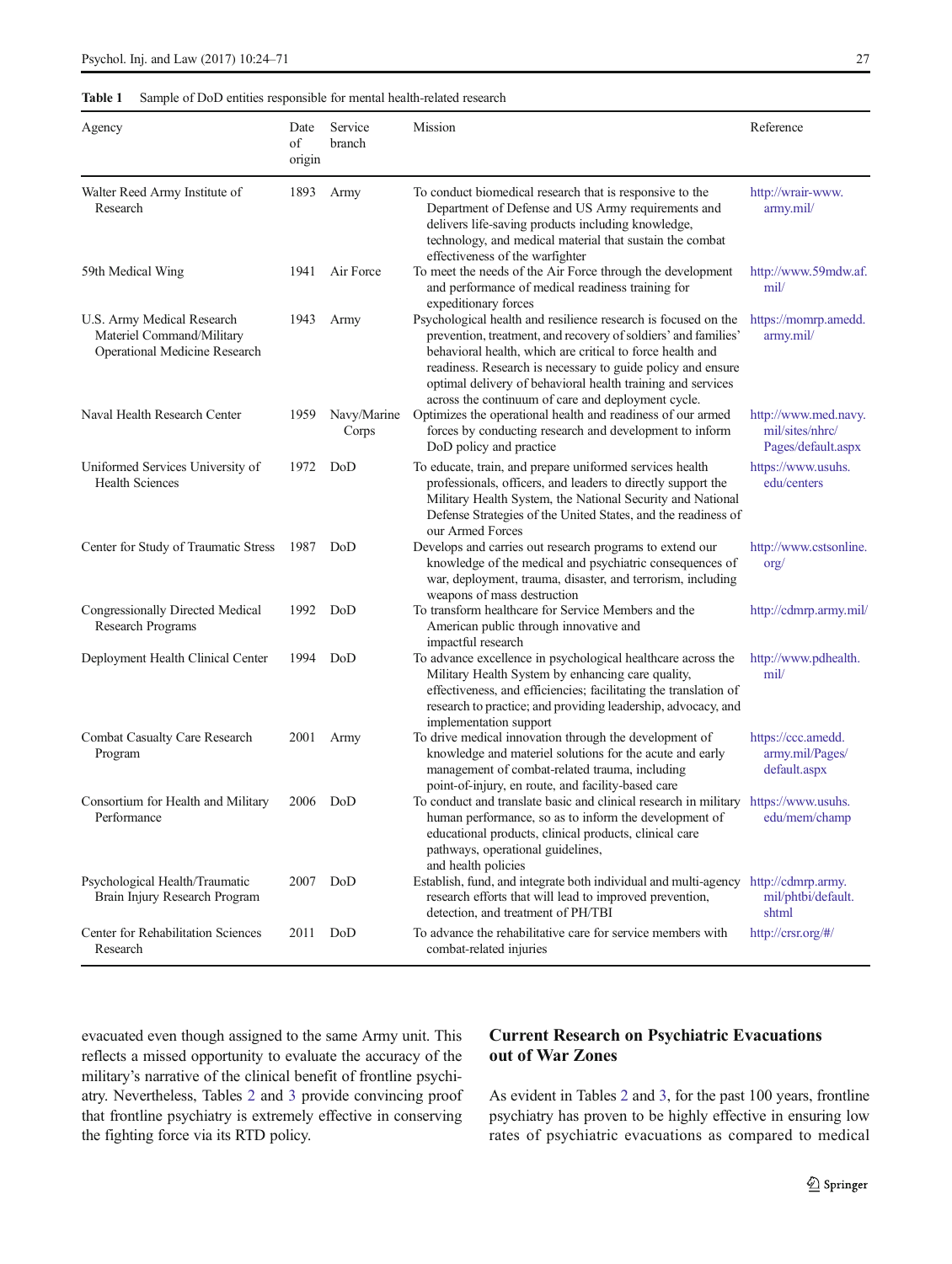<span id="page-4-0"></span>

|                                                                  |             | המת מדי                                                                                                                                                  |                                                                                                       |                                                                                                                                                 |
|------------------------------------------------------------------|-------------|----------------------------------------------------------------------------------------------------------------------------------------------------------|-------------------------------------------------------------------------------------------------------|-------------------------------------------------------------------------------------------------------------------------------------------------|
| Study                                                            | War         | Sample                                                                                                                                                   | Treatment setting                                                                                     | $\%$ RTD                                                                                                                                        |
| Wiltshire (1916)<br>Brown (1919)                                 | WWI<br>WWI  | $N = 150$ UK soldiers with shell shock<br>soldiers treated with light<br>$N = 22$ UK                                                                     | Hospital in France war zone<br>General hospital in France                                             | 70-90% overall; 66% of treatment sample for<br>No data                                                                                          |
| L'eri (1919)                                                     | <b>NWI</b>  | $N = 600$ French soldiers treated in<br>hypnosis                                                                                                         | 2nd Army in France                                                                                    | amnesia $(n = 15)$<br>91%                                                                                                                       |
| Russel (1919)                                                    | WWI         | $N = 132$ Canadian soldiers admitted to<br>1916; $N=4000$ treated 1916-1919<br>$N = 1341$ admitted 4 months in 1917<br>specialty hospital in August 1917 | Canadian Stationary hospital in France                                                                | No data<br>$100\%$                                                                                                                              |
| Strecker (1919)                                                  | WWI         | $N=400$ US military                                                                                                                                      | Hospital in France within artillery range.                                                            | $65 - 75%$                                                                                                                                      |
| Johnson and Rows (1923)                                          | <b>NVI</b>  | $N = 5000$ UK soldiers admitted with<br>shell shock                                                                                                      | NYDN Centre 5th Army in 1917<br>4-day average                                                         | 55% to combat units                                                                                                                             |
| Dillon (1939)                                                    | <b>NVI</b>  | $N = 4235$ UK soldiers                                                                                                                                   | NYDN Centre for 3rd Army at 6 Stationary<br>Hospital in 1918                                          | 64%                                                                                                                                             |
| Cooper and Sinclair (1942)                                       | <b>NWII</b> | $N = 207$ Australian soldiers                                                                                                                            | War neuroses clinic in Tobruk during 1941                                                             | $-33\% (n=79)$ combat<br>80% overall                                                                                                            |
| Grinker and Spiegel (1943)                                       | <b>NWII</b> | $N = 1720$ US military                                                                                                                                   | 95th General Hospital North Africa in 1943                                                            | $-$ Estimated 2% RTD combat duty<br>$-68\% (n=48)$ reassigned<br>53% overall $n = 909$                                                          |
| and Whitehorn (1946)<br>Menninger, Romano,<br>Bartemeier, Kubie, | <b>NWII</b> | sample size<br>No data on<br>US Army                                                                                                                     | - Specialty hospital out of war zone<br>Battalion Aide Station<br>- Clearing Station                  | 50-60%<br>50%<br>$80\%$<br>30%                                                                                                                  |
| <b>Hunter</b> (1946)                                             | <b>NWII</b> | soldiers in 1943<br>$N = 50$ UK                                                                                                                          | Forward psychiatric center in Italy<br>- General psychiatric hospital<br><4 days                      | 30% RTD to combat units; 60% reassigned                                                                                                         |
| Glass (1947)                                                     | <b>IIMM</b> | military<br>$N=393$ US                                                                                                                                   | Division neuropsychiatric unit during<br>Apennines Campaign in 1945                                   | $-30\%$ to combat units<br>54% overall                                                                                                          |
| Ludwig and Ranson (1947)                                         | <b>NWII</b> | $N = 346$ US military randomly selected<br>who were RTD to combat units                                                                                  | Forward psychiatric centers                                                                           | 68% returned to combat                                                                                                                          |
| Hanson and Ranson (1949)                                         | <b>NWII</b> | $n = 10,350$ from combat units and<br>$n = 7905$ from noncombat units<br>$N = 18,255$ US military admitted;                                              | Mediterranean hospital in 1945                                                                        | $-55\%$ ( $n = 5667$ ) limited service<br>$-81\% (n = 8365)$ from combat<br>$-26\%$ ( $n = 2698$ ) combat duty<br>72% overall $(n = 13, 175)$ : |
| Ludwig and Ranson (1947)                                         | <b>NWII</b> | on numbers of US military<br>$N = no$ data                                                                                                               | Psychiatric treatment centers for 5th Army                                                            | 31% 5th Army; 24% 7th Army                                                                                                                      |
| Brill and Beebe (1952)                                           | <b>NWII</b> | active duty, $M = 4.1$ months combat<br>$N = 955$ US military: $M = 13$ months<br>referred from divisions                                                | Forward psychiatric centers (preservice<br>personality factors assessed)<br>Italy and 7th Army France | 26% of "normal" personality; 14% with neurotic<br>traits; 13% suggestive neuroses; 10% overt                                                    |
| Gordon (1967)                                                    | Vietnam     | $N = 1000$ US military                                                                                                                                   | 1st Infantry Division forward psychiatry unit<br>in 1967                                              | $-7\%$ (n = 68) reassigned<br>$-91\% (n=908)$ to units<br>98% $(n=976)$ :<br>neuroses                                                           |
| Allerton (1969)                                                  | Vietnam     | No stats reported; summary of field<br>US Army                                                                                                           | Army division psychiatry, field, and<br>evacuation hospitals                                          | 95% 1965-1966; 97-98% 1967-1968                                                                                                                 |
| Strange (1969)                                                   | Vietnam     | $N = US$ military no statistic reported;<br>reports                                                                                                      | Navy hospital ship off Vietnam in 1966                                                                | 62% diagnosed with psychiatric diagnosis                                                                                                        |

Table 2 Research on frontline psychiatry/COSC effectiveness in preventing psychiatric attrition Table 2 Research on frontline psychiatry/COSC effectiveness in preventing psychiatric attrition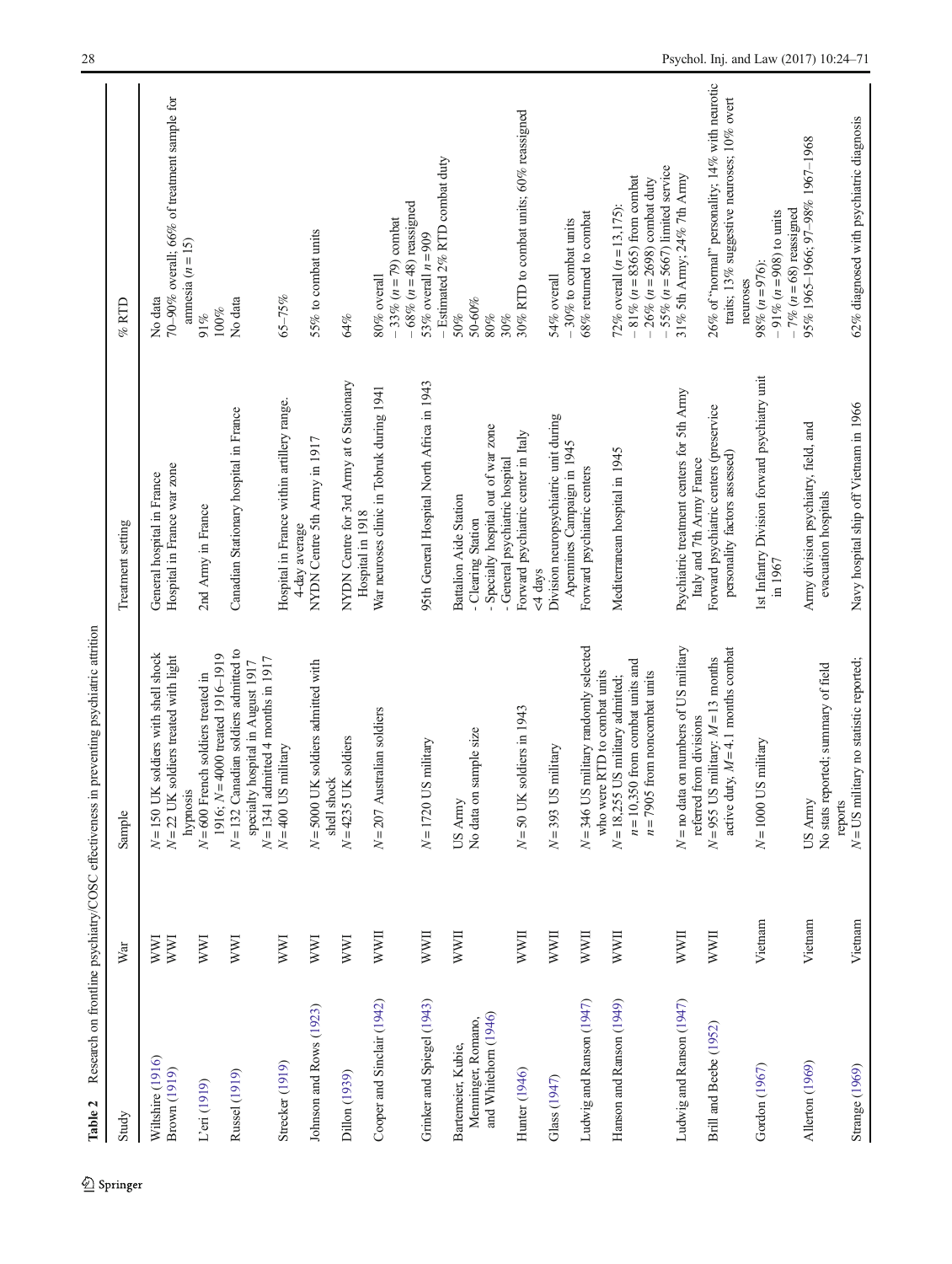| Table 2 (continued)                       |                |                                                                                                                                             |                                           |                                                                                     |                                                                                                                             |                                                                                                                |
|-------------------------------------------|----------------|---------------------------------------------------------------------------------------------------------------------------------------------|-------------------------------------------|-------------------------------------------------------------------------------------|-----------------------------------------------------------------------------------------------------------------------------|----------------------------------------------------------------------------------------------------------------|
| Study                                     | War            | Sample                                                                                                                                      |                                           | Treatment setting                                                                   |                                                                                                                             | $%$ RTD                                                                                                        |
| Noy et al. (1984)                         | 1982 Lebanon   | $N =$ no data reported on number of<br>Israeli soldiers<br>70% Marine<br>30% Navy                                                           |                                           | Forward treatment compared to rearward<br>treatment in Israel                       |                                                                                                                             | 60% RTD to combat units from forward<br>78% combat exhaustion cases<br>treatment                               |
| Holsenbeck (1996)                         | Gulf War       | $N = 514$ US military                                                                                                                       |                                           | Army Psych Force 90 528th Medical CSC in<br>1990-1991                               |                                                                                                                             | 40% RTD from rearward hospital<br>$-24\%$ admitted ( $n = 124$ )<br>96% overall $(n = 496)$                    |
| Ruck (1996)                               | Gulf War       | $N = 108$ US military                                                                                                                       |                                           | 18th Airborne Corps OM Team in 1990-1991                                            |                                                                                                                             | $-64\%$ $n = 7$ of 11 admitted to base hospital<br>$-85%$ of those admitted $(n = 106)$<br>$96\% (n = 104)$    |
| Jones and Palmer (2000)<br>Ritchie (2002) | Korea<br>Korea | $N = US$ military; no data reported;<br>summary of field reports<br>$N = 483$ Canadian soldiers                                             |                                           | 25 Canadian Field Dressing Station in Korea<br>Forward treatment in Korea 1951-1953 |                                                                                                                             | 50-60% (1950); 90% (1951); 65-90%<br>$(1952 - 1953)$<br>50% RTD                                                |
| Study                                     | War            | $%$ Relapse                                                                                                                                 | % Evacuated outside<br>the war zone       | outcomes after evacuation<br>Psychiatric treatment                                  | Postdeployment/long-term<br>outcomes                                                                                        | Limitations                                                                                                    |
| Wiltshire (1916)                          | <b>NVI</b>     | $27\% (n=41)$                                                                                                                               | No data                                   | No data                                                                             | No data                                                                                                                     | No objective measures<br>No follow-up<br>Small sample<br>No controls                                           |
| Brown (1919)                              | <b>WWI</b>     | $0.04\% (n=1)$                                                                                                                              | $0.04\% (n = 1)$                          | No data                                                                             | No data                                                                                                                     | soldiers treated for amnesia on<br>Missing outcome data on 6 of 22<br>Small sample<br>No measures<br>frontline |
| L'eri (1919)                              | WWI            | No data                                                                                                                                     | No data                                   | No data                                                                             | No data                                                                                                                     | No outcome data other than RTD<br>No objective measures<br>No controls                                         |
| Russel (1919)                             | <b>WWI</b>     | $-57%$ neurasthenia<br>27% to base $(n = 36)$<br>79% RTD $(n = 938)$<br>$21\% (n = 235)$ -base<br>73% RTD $(n = 96)$<br>$-85\%$ shell shock | 10-15% overall<br>evacuated to<br>England | No data                                                                             | disability; $M = 15$ months<br>hospital admission prior<br>$N = 39$ psychogenetic<br>disability pension<br>to discharge and | No objective measures<br>Small sample                                                                          |
| Strecker (1919)                           | WWI            | $4\%$                                                                                                                                       | No data                                   | No data                                                                             | No data                                                                                                                     | records lost; biased self report recall<br>No objective measures; statistical<br>No follow-up                  |
| Johnson and Rows (1923)                   | WWI            | No data                                                                                                                                     | No data                                   | No data                                                                             | No data                                                                                                                     | No outcome data other than RTD<br>No objective measures<br>No controls                                         |
| Dillon (1939)                             | WWI            | No data                                                                                                                                     | No data                                   | No data                                                                             | No data                                                                                                                     | No outcome data other than RTD<br>No objective measures<br>No controls                                         |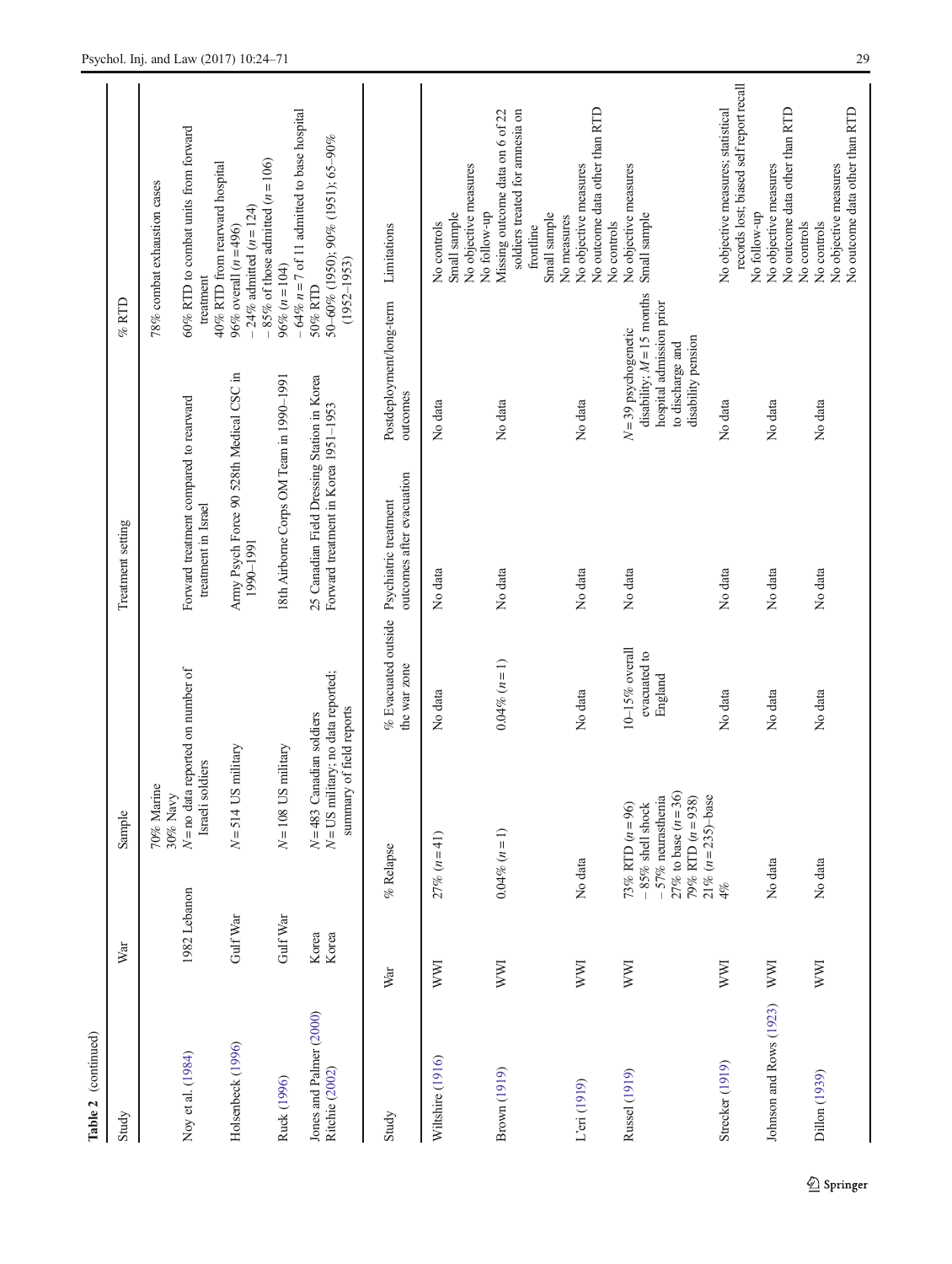| Table 2 (continued)                                              |              |                                                                                                                           |                                                                                                           |                                                                                                                                                          |                                                                                                                                                                                                          |                                                                                                           |
|------------------------------------------------------------------|--------------|---------------------------------------------------------------------------------------------------------------------------|-----------------------------------------------------------------------------------------------------------|----------------------------------------------------------------------------------------------------------------------------------------------------------|----------------------------------------------------------------------------------------------------------------------------------------------------------------------------------------------------------|-----------------------------------------------------------------------------------------------------------|
| Study                                                            | War          | $%$ Relapse                                                                                                               | $%$ Evacuated outside<br>the war zone                                                                     | outcomes after evacuation<br>Psychiatric treatment                                                                                                       | Postdeployment/long-term<br>outcomes                                                                                                                                                                     | Limitations                                                                                               |
| Cooper and Sinclair (1942) WWII                                  |              | No data                                                                                                                   | evacuated to base<br>$23\% (n=48)$                                                                        | No data                                                                                                                                                  | No data                                                                                                                                                                                                  | No objective measures<br>No clinical outcomes<br>No follow-up                                             |
| Grinker and Spiegel (1943)                                       | <b>NWII</b>  | No data                                                                                                                   | $26\% (n = 450)$                                                                                          | No data                                                                                                                                                  | No data                                                                                                                                                                                                  | No objective measures<br>No follow-up<br>No control                                                       |
| and Whitehorn (1946)<br>Menninger, Romano,<br>Bartemeier, Kubie, | <b>NVVII</b> | No data                                                                                                                   | 5% overall                                                                                                | No data                                                                                                                                                  | No data                                                                                                                                                                                                  | No statistical reporting; no objective<br>No outcome data other than RTD<br>No follow up<br>measures      |
| Hunter (1946)                                                    | <b>NWII</b>  | No data                                                                                                                   | ${<}10\%$                                                                                                 | No data                                                                                                                                                  | No data                                                                                                                                                                                                  | No objective measures<br>Small sample<br>No follow-up                                                     |
| Glass (1947)                                                     | <b>NWII</b>  | 2/3 of those relapsing via other<br>routes (e.g., disease, injury<br>or military offense)                                 | 46%                                                                                                       | No data                                                                                                                                                  | No data                                                                                                                                                                                                  | No outcome data other than RTD<br>No objective measures<br>No controls                                    |
| Ludwig and Ranson (1947) WWII                                    |              | 24% ( $n = 51$ ) relapsed as<br>psychiatric patients                                                                      | $9.7\% (n=21)$                                                                                            | 38.6% of RTD performed well No data<br>division; .9% self-inflicted<br>misconduct; 2% KIA; 9%<br>WIA; 11% reassigned in<br>in combat; 12% legal<br>wound |                                                                                                                                                                                                          | No objective measures<br>Relied on self-report<br>No follow-up                                            |
| Hanson and Ranson (1949) WWII                                    |              | No data                                                                                                                   | noncombat units<br>$-19\% (n=1986)$<br>$39\% (n = 3095)$<br>combat units<br>$(n = 5801)$ :<br>28% overall | No data                                                                                                                                                  | No data                                                                                                                                                                                                  | No objective measures<br>No clinical outcomes<br>No control group<br>No follow-up                         |
| Ludwig and Ranson (1947)                                         | <b>NWII</b>  | 13% 5th Army; 28% 7th<br>Army                                                                                             | No data                                                                                                   | No data                                                                                                                                                  | No data                                                                                                                                                                                                  | No outcome data other than RTD<br>No statistical reporting<br>No objective measures                       |
| Brill and Beebe (1952)                                           | <b>NWII</b>  | after breakdown; 57.5%<br>38.5% "normal" admitted<br>"suggestive" neuroses;<br>69.6% overt neuroses<br>"neurotic"; $51\%$ | personality types<br>21% of "normal"                                                                      | No data                                                                                                                                                  | 57.5% "neurotic"; 51%<br>military discharge after<br>"suggestive neuroses";<br>unemployment; 38.5%<br>military treatment; 7%<br>69.6% overt neuroses<br>first hospitalization;<br>5-year follow-up after | Retrospective assessment of<br>preservice personality<br>Selection bias in sample<br>No clinical outcomes |
| Gordon (1967)                                                    | Vietnam      | No data                                                                                                                   | $2.4\% (n=24)$                                                                                            | No data                                                                                                                                                  | No data                                                                                                                                                                                                  | No objective measures<br>No clinical outcomes<br>No follow-up                                             |
| Allerton (1969)                                                  | Vietnam      | No data                                                                                                                   | 2-3% 1967-1968<br>5% 1965-1966;                                                                           | No data                                                                                                                                                  | No data                                                                                                                                                                                                  | No statistical reporting<br>No objective measures                                                         |

 $\underline{\textcircled{\tiny 2}}$  Springer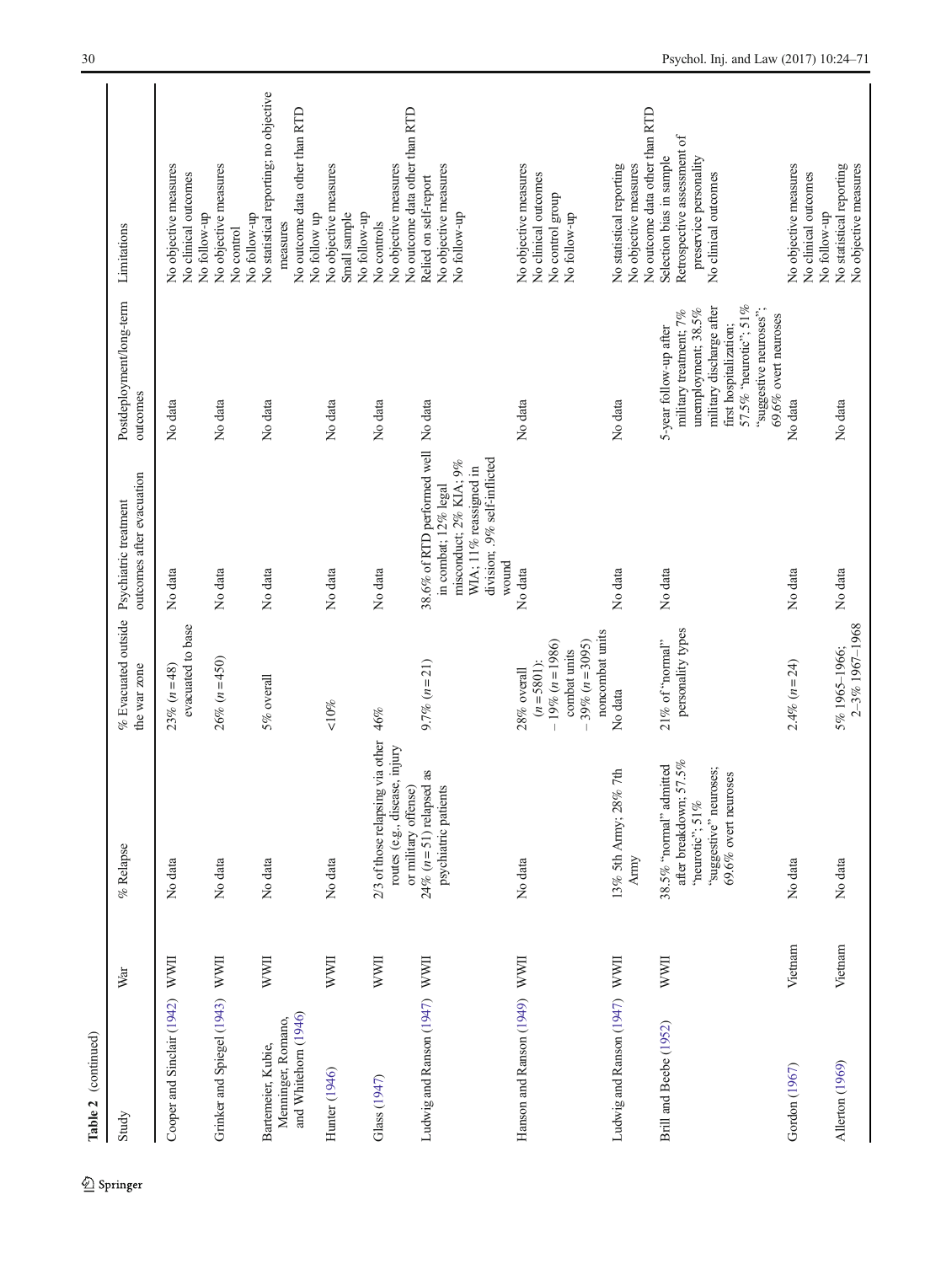| $\sum$                  |                      |                                          |                                                                  |                           |                                      |                                                                                                                                                                                                                                         |
|-------------------------|----------------------|------------------------------------------|------------------------------------------------------------------|---------------------------|--------------------------------------|-----------------------------------------------------------------------------------------------------------------------------------------------------------------------------------------------------------------------------------------|
| Study                   | War                  | $%$ Relapse                              | % Evacuated outside Psychiatric treatment<br>the war zone        | outcomes after evacuation | Postdeployment/long-term<br>outcomes | Limitations                                                                                                                                                                                                                             |
| Strange (1969)          | Vietnam              | No data                                  | 38% out of theater<br>hospital                                   | No data                   | No data                              | No outcome data other than RTD<br>No outcome data other than RTD<br>No objective measures<br>No statistical reporting                                                                                                                   |
| Noy et al. (1984)       | 1982 Lebanon No data |                                          | rearward treatment<br>40% evacuated to<br>in Israel              | 40% to combat units       | No data                              | investigate relapses; patients not<br>No outcome data other than RTD<br>categorized by military role<br>No follow-up undertaken to<br>No statistical reporting<br>No objective measures<br>Nonrandom allocation<br>Nonrandom allocation |
| Holsenbeck (1996)       | Gulf War             | No data                                  | soldiers admitted<br>3.5% ( $n = 18$ ) of                        | No data                   | No data                              | No outcome data other than RTD<br>No objective measures                                                                                                                                                                                 |
| Ruck (1996)             | Gulf War             | No data                                  | 3.7% $(n=4)$                                                     | No data                   | No data                              | No outcome data other than RTD<br>No objective measures                                                                                                                                                                                 |
| Jones and Palmer (2000) | Korea                | No data                                  | $30\%$ evacuated to<br>Japan                                     | No data                   | No data                              | No outcome data other than RTD<br>No objective measures<br>No controls                                                                                                                                                                  |
| Ritchie (2002)          | Korea                | 5-10% estimated "repeaters"<br>1951-1953 | $n = 1800$ to Japan in<br>1950 before<br>psychiatry<br>frontline | No data                   | No data                              | No outcome data other than RTD<br>No statistical reporting<br>No objective measures                                                                                                                                                     |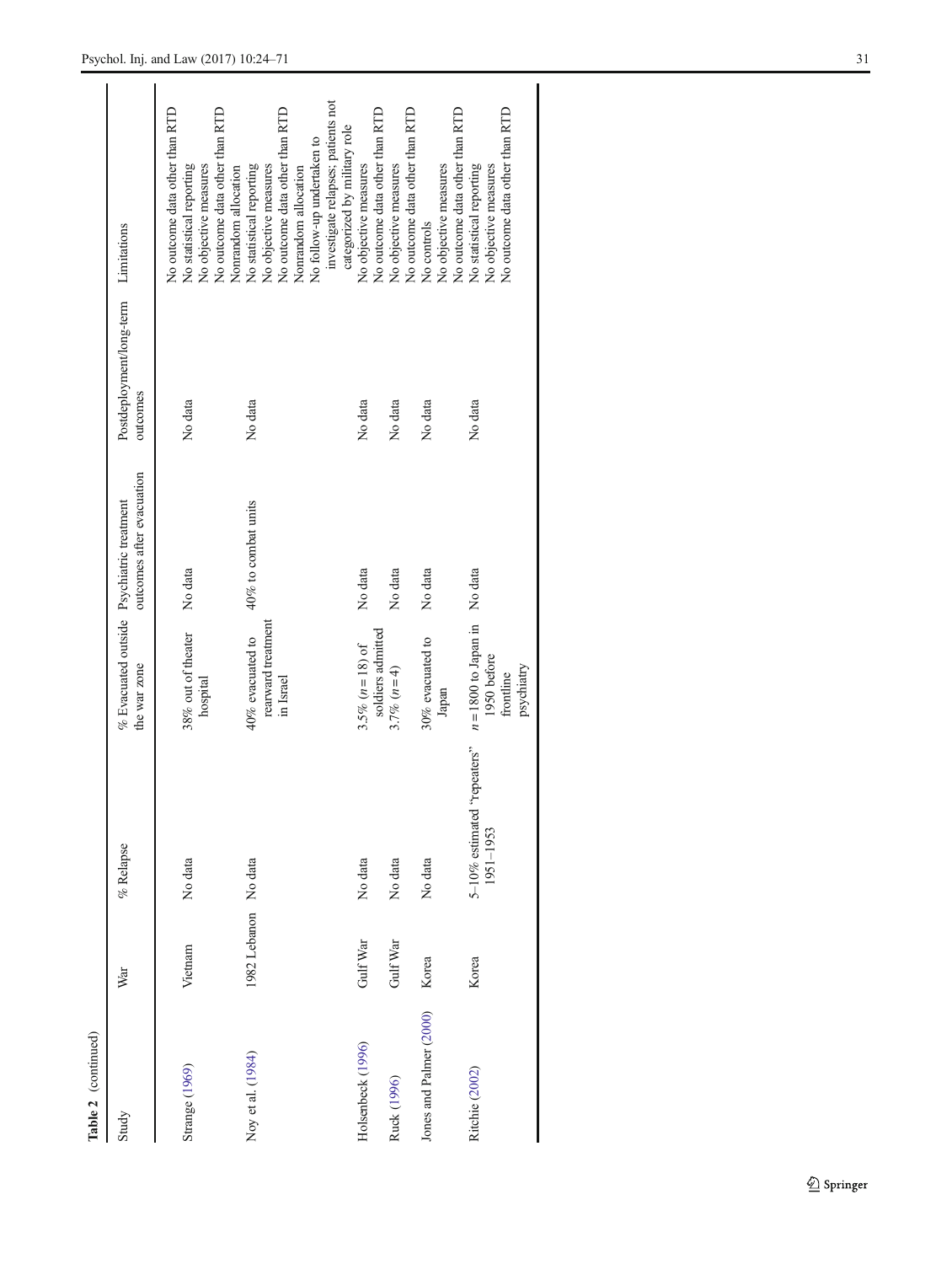evacuations, thereby achieving the stated goal of avoiding evacuation syndromes. Table [4](#page-13-0) summarizes contemporary studies on psychiatric evacuations and shows that about only 7–10% of all evacuations from war zones in Afghanistan and Iraq are due to psychiatric reasons. The primary focus of the military's evacuation research is extensively concerned with administrative disposition, like categorical designation and RTD rates, as opposed to clinical outcomes.

For example, Rundell's [\(2006](#page-46-0)) retrospective analysis of 12,480 US military personnel medically evacuated to Landstuhl Germany out of Iraq and Afghanistan theaters, between November 4, 2001, and July 30, 2004, revealed that 1264 or 10% of evacuations were for psychiatric conditions. The most frequent psychiatric diagnostic categories were adjustment disorders (34%), mood disorders (22%), personality disorders (16%), anxiety disorders (15%), no diagnosis (16%), and psychotic disorders (6%; Rundell, [2006](#page-46-0)). After psychiatric hospitalization at Landstuhl, most patients (81%) were sent back to their home stations for outpatient mental health treatment and 14% were transferred to other inpatient psychiatric settings. The long-term clinical and administrative (i.e., military discharge or retention) rates are unreported (Rundell, [2006](#page-46-0)). The author emphasized that only 5% of psychiatric evacuees were RTD to frontline units after treatment at Landstuhl (Rundell, [2006\)](#page-46-0). No information on treatment or clinical outcomes is reported (Rundell, [2006\)](#page-46-0). However, Rundell ([2006](#page-46-0)) does offer possible explanations about why a meager 5% of war-stressed personnel were returned to the war zone. He noted that the assumption is that the service member already had "significant mental health intervention" (p. 355). He added that without providing data, evacuated service members start to "reconstitute" in a manner preventing "assimilation" into the war theater (p. 355). In conclusion, Rundell  $(2006)$  opined, "As in prior wars, it appears that rapid reconstitution of psychiatric patients must be accomplished as near to the area of operations as possible to facilitate a reasonable chance of return to combat or combat support duty^ (p. 355). The assumption is that RTD is an empirically informed measure for favorable long-term clinical prognosis, while psychiatric evacuation is generally therapeutically harmful. However, none of the studies in Table [4](#page-13-0) describe long-term clinical outcomes of war zone psychiatric evacuees or offer any comparison with counterparts RTD via frontline psychiatry.

Likewise, Cohen et al. ([2010](#page-44-0)) analyzed the medical reasons and RTD rates of 34,006 US military personnel evacuated out of OIF/OEF war zones to Landsthul Germany from January 2004 to December 2007. Most common categories for medical evacuation were musculoskeletal and connective tissue disorders ( $n = 8104$  service members, 24% of total evacuations), combat injuries ( $n = 4713$ , 14%), neurological disorders ( $n = 3502, 10\%$ ), psychiatric diagnoses ( $n = 3108, 9\%$ ), and spinal pain ( $n = 2445, 7\%$ ; Cohen et al., [2010\)](#page-44-0). The factors

most strongly associated with RTD were being a senior officer, having a nonbattle-related injury or disease, and presenting with chest or abdominal pain, a gastrointestinal disorder, or a genitourinary disorder (Cohen et al., [2010\)](#page-44-0). Conversely, decreased probability of RTD was related to serving in the Navy, Coast Guard, or Marines and presenting with a combat injury, a psychiatric disorder, musculoskeletal or connective tissue disorder, spinal pain, or other medical wounds (Cohen et al., [2010\)](#page-44-0). Nearly all (96%) of service members evacuated for a physical battle injury were not RTD (Cohen et al., [2010\)](#page-44-0). According to Cohen et al. [\(2010](#page-44-0)), 9% of military personnel evacuated for psychiatric reasons were RTD to war zones, including 31 combatants previously diagnosed with TBI, 72 with stress reactions, 13 with substance abuse, 67 with depression or bipolar disorder, and 88 with another type of mental disorder. No treatment data, clinical outcomes, or long-term follow-up were reported for either the 271 psychiatric evacuees RTD or the 2837 service members transported to stateside treatment facilities.

# Anecdotal Validation of Frontline PIE/BICEPS **Principles**

Historical overviews of managing war stress in the military's official policy instructions (e.g., DOA, [2006\)](#page-44-0) and medical textbooks (e.g., Jones, [1995a\)](#page-45-0), universally refer to repeated validation of frontline psychiatry principles through the unintended consequences of failure to learn from past war trauma lessons by neglecting frontline psychiatry (e.g., Jones, [1995a;](#page-45-0) p. 16). Wartime mental health crises in the form of massive psychiatric attrition via evacuation syndromes are regularly attributed by the military to its initial failure in implementing frontline psychiatry PIE (proximity, immediacy, and expectancy)/BICEP principles at the outset of WWI (e.g., Salmon & Fenton, [1929](#page-46-0)), WWII (e.g., Glass, [1966\)](#page-44-0), Korean War (e.g., Jones, [1995a](#page-45-0)), and the 1973 Arab-Israeli Wars (e.g., Belenky, Tyner, & Sodetz, [1983](#page-44-0)). In each periodic war, the military reports eventually rediscovering the validity of frontline psychiatry as confirmed by dramatic improvements in RTD rates and significant reduction in psychiatric evacuations (e.g., Belenky et al., [1983;](#page-44-0) Ritchie, [2002](#page-46-0)). For instance, during the Korean War, after initially evacuating 100% of war stress casualties, frontline psychiatry was reinstituted to prevent further psychiatric attrition (Jones, [1995a,](#page-45-0) p. 16). Consequently, validation of the frontline psychiatry doctrine is reported in terms of military-related versus individual clinical outcomes as in the following: "Psychiatric casualties accounted for only about 5% of medical out-of-country evacuations, and some of these (treated in Japan) were returned to the combat zone^ (Jones, [1995a,](#page-45-0) p. 16).

In sum, conclusions about the efficacy of frontline psychiatry is in the research conducted to date mostly from the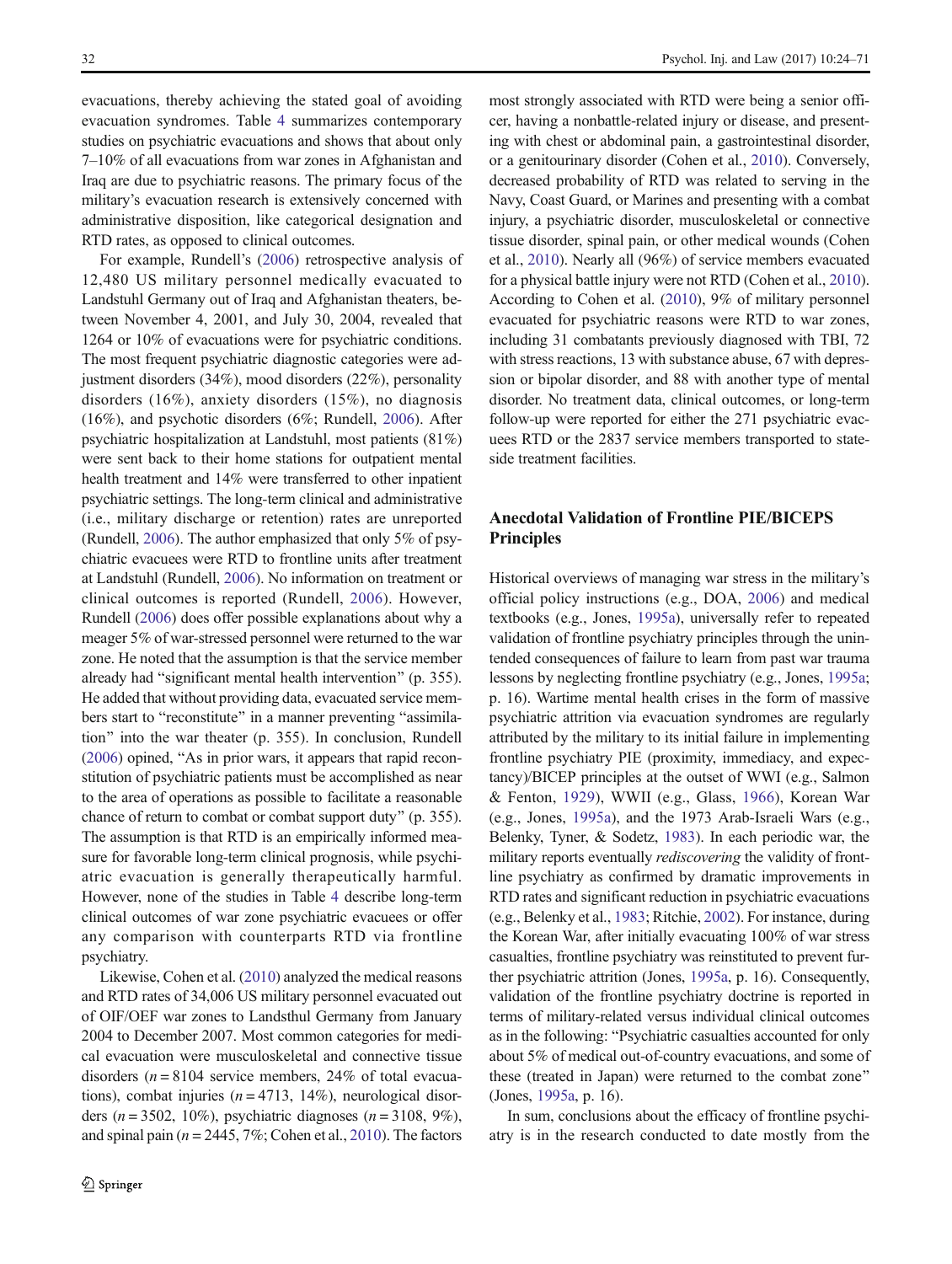perspective of the logistical benefits to the military and its desired outcome of preserving the fighting force by avoiding psychiatric attrition (i.e., RTD). To that end, there is sufficient evidence that the military profits from frontline psychiatry. At the same time, none of the studies reviewed thus far remotely addresses questions around the health and well-being of deployed service members experiencing war stress injury or other behavioral health disorder, who are compelled by a RTD policy to endure repeated war stress exposure.

# Does Frontline Psychiatry Enhance the Well-Being of Deployed Personnel and Families?

Recent arguments used to justify the military's frontline psychiatry policy center around the premise that preventing psychiatric attrition via RTD maintains protective factors (see Russell & Figley, [2016\)](#page-46-0). Conversely, the military posits that research has allegedly shown poorer administrative and clinical outcomes for service members psychiatrically evacuated and treated outside the war zone (Martin & Cline, [1996,](#page-46-0) p. 164). However, is there empirical support for proof of the military's assertions of the health-promoting benefits from its frontline psychiatry policies?

# Direct Empirical Evidence of Frontline Psychiatry's Health Benefit

Table [5](#page-16-0) contains the results from an exhaustive search of a century-old body of frontline psychiatry literature. Inclusion criteria for the research were related to any investigation comparing any immediate and/or long-term outcomes (other than RTD) of deployed personnel RTD via frontline psychiatry versus those evacuated and treated outside the war zone. Results of our search yielded only three small retrospective studies by the IDF comparing clinical outcomes (PTSD rates) between groups of combat veterans RTD versus those evacuated to Israeli hospitals during the 1982 Lebanon War. More accurately, the three IDF publications represent a single longitudinal study starting with the initial report (Solomon & Benbenishty, [1986\)](#page-46-0) and a follow-up analyses at 1 year (Solomon, Weisenberg, Schwarzwald, & Mikulincer, [1987\)](#page-47-0) and at 20 years (Solomon, Shklar, & Mikulincer, [2005\)](#page-47-0).

The IDF research provides the only direct assessment of the military's health benefit claims, thereby constituting the only known empirical foundation for the DoD's frontline mental health policies. However, that research was conducted in a country with a military draft and with the vital role of the military in the culture of the country acknowledged. In this sense, generalizations from that research to the contemporary American context must be made with caution.

#### IDF Research on Longitudinal Effects from Frontline Psychiatry

Solomon and Benbenishty's ([1986](#page-46-0)) paper reported the RTD and PTSD rates of an unspecified number of Israeli soldiers treated for CSR 1 year after the 1982 Lebanon War (the results included only relevant percentages). The sample was divided into three groups: (a) veterans treated within the war zone via frontline PIE interventions, (b) veterans evacuated and treated at general hospitals in Israel, and (c) veterans seeking mental health treatment after the war. Results indicated that being diagnosed with CSR was significantly related to developing PTSD regardless of treatment group. In other words, there was no overall significant difference in clinical outcomes between veterans treated by frontline PIE programs or the other conditions. However, veterans receiving frontline psychiatry were reported to have significantly lower PTSD rates than evacuees (Solomon & Benbenishty, [1986\)](#page-46-0). This finding appears to lend direct support for the military's health benefit claims.

However, aside from the methodological issue of unreported Ns, evacuated veterans with CSR were sent to general civilian hospitals and not to specialized military treatment facilities, and no details of treatment are provided. Therefore, it is impossible to know if higher PTSD rates in evacuees represent a by-product of inadequate hospital treatment or actual evidence of the psychiatric harm caused by evacuation. Moreover, as the authors rightly point out, major methodological flaws seriously limit the weight attributed to the research findings aside from the obvious limitations of relying upon 1 year retrospective self-reports and nonrandomized treatment group assignment. For instance, the researchers were unable to assess CSR severity levels at the time of triage leading to decisions regarding evacuation (Solomon & Benbenishty, [1986\)](#page-46-0). Consequently, in this study, it is entirely possible that evacuated veterans represented a more impaired group than those RTD.

#### Reported Dose-Response Benefit from Frontline Psychiatry PIE Principles

In Solomon and Benbenishty [\(1986](#page-46-0)), an effort was made to empirical test the validity of core tenets of frontline psychiatry: veterans RTD via frontline psychiatry were asked to retrospectively report how many of the frontline PIE principles they received 1 year prior. The authors found no statistically significant benefit in the number of PIE principles applied, but reported a modest cumulative trend whereby lower PTSD rates were associated with more PIE principles applied. For example, 71% of soldiers RTD who received no PIE-related intervention developed PTSD within 1 year after the war, in contrast to a 40% PTSD rate if veterans RTD received all three principles (Solomon & Benbenishty, [1986\)](#page-46-0).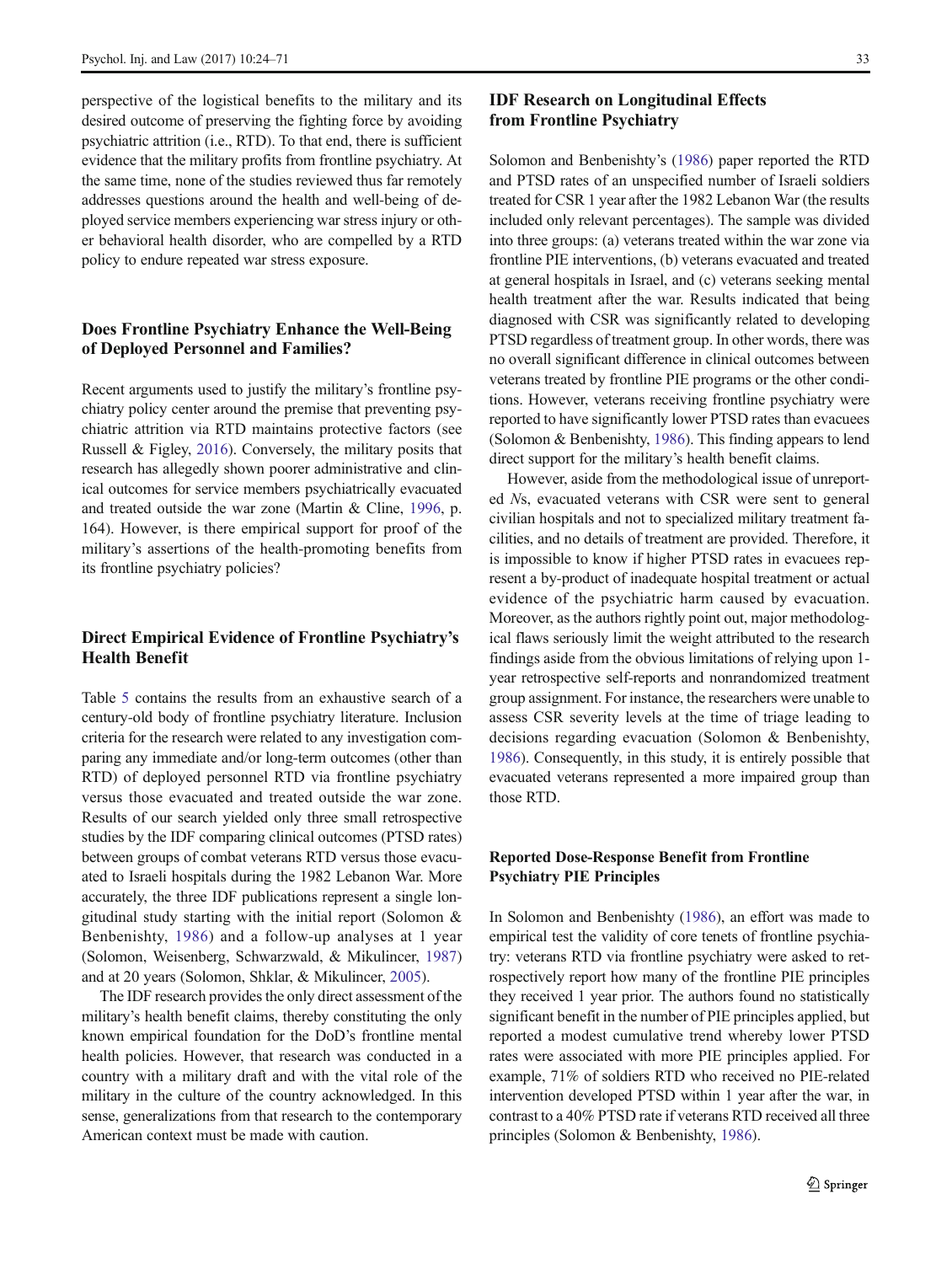<span id="page-10-0"></span>

| Table 3                |                                     | Frontline psychiatry workload and outcome data during                                                                          |                                                                                                                                                                                                                                                                                                                                            | Afghanistan and Iraq wars                  |                                                                                                                                                                                                                                                                           |                                                                                                                                                                                                                              |                                                             |                                                                            |                                                                                       |
|------------------------|-------------------------------------|--------------------------------------------------------------------------------------------------------------------------------|--------------------------------------------------------------------------------------------------------------------------------------------------------------------------------------------------------------------------------------------------------------------------------------------------------------------------------------------|--------------------------------------------|---------------------------------------------------------------------------------------------------------------------------------------------------------------------------------------------------------------------------------------------------------------------------|------------------------------------------------------------------------------------------------------------------------------------------------------------------------------------------------------------------------------|-------------------------------------------------------------|----------------------------------------------------------------------------|---------------------------------------------------------------------------------------|
| Source                 | Deployment                          | receiving COSC/BH<br>Total numbers                                                                                             | of RTD in war zone<br>Number (%)                                                                                                                                                                                                                                                                                                           | Number $(\%)$ of<br>relapse in war<br>zone | evacuations out of<br>Number (%) of<br>psychiatric<br>war zone                                                                                                                                                                                                            | treatment in war<br>receiving BH<br>Number (%)<br>zone                                                                                                                                                                       | outcomes after BH<br>treatment in war<br>Deployment<br>zone | outcomes of personnel<br>RTD via frontline<br>Postdeployment<br>psychiatry | personnel evacuated<br>Postdeployment<br>for psychiatric<br>outcomes for<br>condition |
| (2003)<br>MHAT-I       | 2002-2003<br>Iraq                   | 3312 US military                                                                                                               | 2643 (80-97%)                                                                                                                                                                                                                                                                                                                              | No data                                    | $n = 669 (20\%)$<br>$n = 440$ (13%)<br>excluding<br>Kuwait                                                                                                                                                                                                                | No data                                                                                                                                                                                                                      | No data                                                     | No data                                                                    | RTD 36 of 508 (7%)<br>No other outcome<br>data                                        |
| <b>MHAT-II</b>         | $_{\rm Iraq}$                       | No data                                                                                                                        | $-100%$<br>No data (80-                                                                                                                                                                                                                                                                                                                    | No data                                    | No data                                                                                                                                                                                                                                                                   | No data                                                                                                                                                                                                                      | No data                                                     | No data                                                                    | No data                                                                               |
| Scott (2005)<br>(2005) | $_{\rm Iraq}$                       | receiving PIE at<br>170 UK soldiers<br>FMHT Field<br>US military<br>Hospital                                                   | $-n = 109$ adjustment<br>$-n = 8$ somatoform<br>$-n=1$ generalized<br>$-n = 2$ delirium<br>$-n=1$ harmful<br>$-n=1$ phobia<br>$N = 123 (72%)$<br>alcohol use<br>$-n=1$ PTSD<br>disorder<br>disorder<br>anxiety                                                                                                                             | $N=3$                                      | $-n=1$ dissociation<br>$- n = 4$ generalized<br>$-n=1$ hypomania<br>$- n = 7$ adjustment<br>$- n = 7$ intentional<br>$-n=2$ harmful<br>$-n = 23$ major<br>$-n=1$ phobia<br>alcohol use<br>$-n=1$ PTSD<br>depression<br>$N = 47 (28%)$<br>self-harm<br>disorder<br>anxiety | No data                                                                                                                                                                                                                      | No data                                                     | No data                                                                    | No data                                                                               |
| Hung (2008)            | First 6 months<br>of $2008$<br>Iraq | Retrospective review<br>Reporting System<br>of disposition via<br>COSC Workload<br>(COSC-WARS)<br>and Activity<br>$N = 49,770$ | frontlines); $0.91\%$<br>limitations; 4.4%<br>$90.8\% (n=45,100)$<br>Overall, 99% RTD<br>with limitations;<br>$3.4\% (n = 1700)$<br>"rest" (sent to a<br>$(n=2185)$ RTD<br>typically farther<br>medical care in<br>higher level of<br>to a<br>RTD without<br>support unit,<br>nonmedical<br>"referred"<br>$(n=450)$<br>from the<br>theater | No data                                    | $n = 335(0.67%)$                                                                                                                                                                                                                                                          | Anxiety $(n = 928)$<br>Nicotine problem<br>Substance abuse<br>Other problem<br>diagnoses:<br>$(n = 1389)$<br>$(n = 1002)$<br>$(n=1640)$<br>$(n = 720)$<br>ASD/PTSD<br>$(n = 192)$<br>Depression<br>Psychiatric<br>$n = 5871$ | No data on relapse or<br>clinical outcomes<br>99.3%         | No data                                                                    | No data                                                                               |
| Potter, Baker,         | Iraq War                            | $N = 57$ US military                                                                                                           | $100\%$ RTD for                                                                                                                                                                                                                                                                                                                            | No data                                    | No data                                                                                                                                                                                                                                                                   | No data                                                                                                                                                                                                                      | No data                                                     | No data                                                                    | Lack random                                                                           |
| Sanders,<br>and        |                                     | personnel referred<br>to a 2-day                                                                                               | (no data)<br>treatment                                                                                                                                                                                                                                                                                                                     |                                            |                                                                                                                                                                                                                                                                           |                                                                                                                                                                                                                              |                                                             |                                                                            | controls; selection<br>assignment; no                                                 |
| Peterson<br>(2009)     |                                     | restoration center<br>in Iraq                                                                                                  | completers; $67\%$                                                                                                                                                                                                                                                                                                                         |                                            |                                                                                                                                                                                                                                                                           |                                                                                                                                                                                                                              |                                                             |                                                                            | noncompleter rate<br>bias; high                                                       |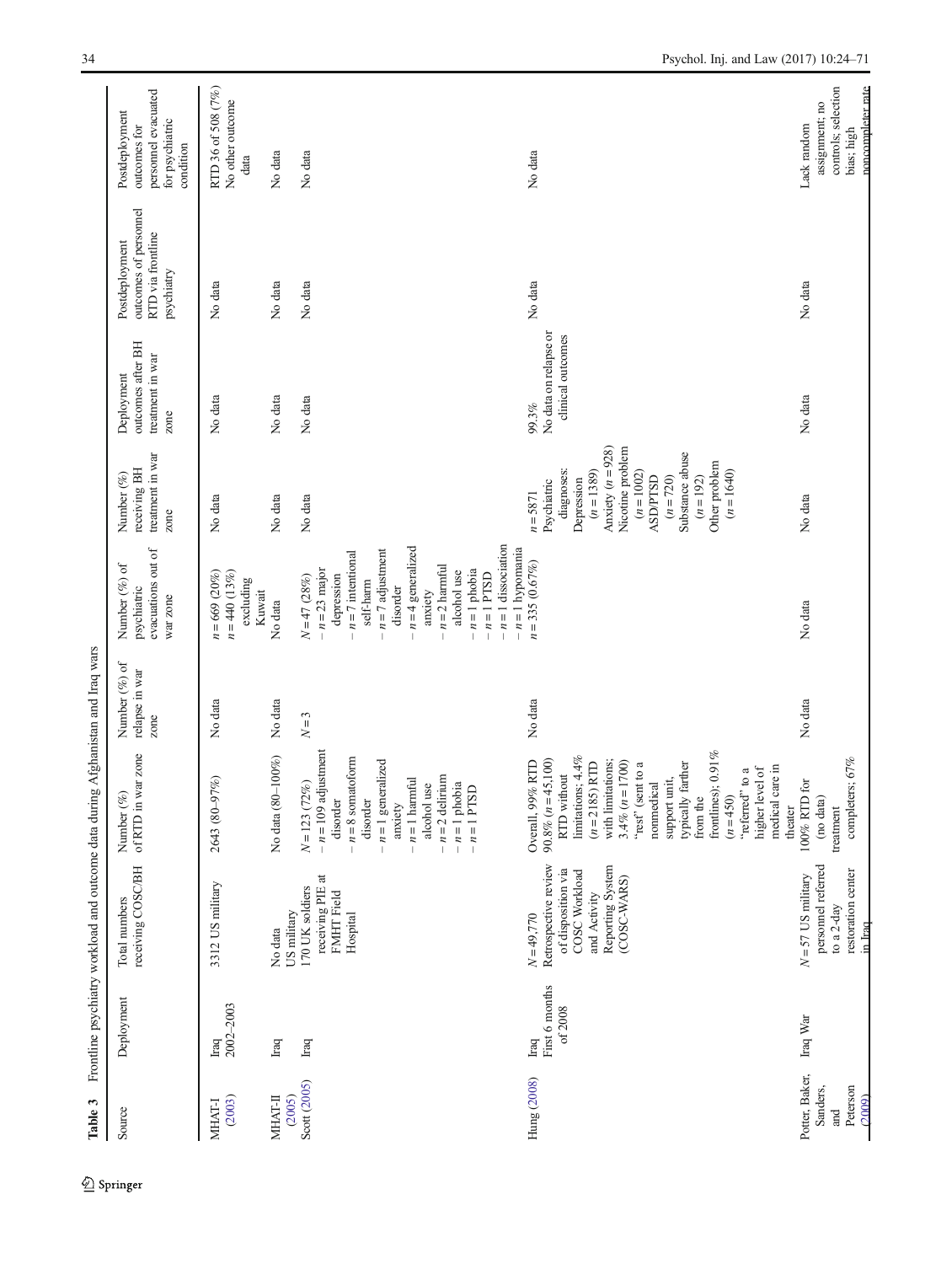| Table 3 (continued)                                      |                                                                                                            |                                                                                                                                                                    |                                  |                                         |                                                                |                                                        |                                                             |                                                                                                                                                                                                                                                                                                                                                                        |                                                                                                                         |
|----------------------------------------------------------|------------------------------------------------------------------------------------------------------------|--------------------------------------------------------------------------------------------------------------------------------------------------------------------|----------------------------------|-----------------------------------------|----------------------------------------------------------------|--------------------------------------------------------|-------------------------------------------------------------|------------------------------------------------------------------------------------------------------------------------------------------------------------------------------------------------------------------------------------------------------------------------------------------------------------------------------------------------------------------------|-------------------------------------------------------------------------------------------------------------------------|
| Source                                                   | Deployment                                                                                                 | receiving COSC/BH<br>Total numbers                                                                                                                                 | of RTD in war zone<br>Number (%) | Number (%) of<br>relapse in war<br>zone | evacuations out of<br>Number (%) of<br>psychiatric<br>war zone | treatment in war<br>receiving BH<br>Number (%)<br>zone | outcomes after BH<br>treatment in war<br>Deployment<br>zone | outcomes of personnel<br>RTD via frontline<br>Postdeployment<br>psychiatry                                                                                                                                                                                                                                                                                             | personnel evacuated<br>Postdeployment<br>for psychiatric<br>outcomes for<br>condition                                   |
|                                                          |                                                                                                            | required extended<br>complete either<br>2-day program<br>completed the<br>evacuated, or<br>$N=19$ did not<br>RTD early,<br>$N = 38(67%)$<br>medically<br>treatment | RTD for total<br>sample          |                                         |                                                                |                                                        |                                                             |                                                                                                                                                                                                                                                                                                                                                                        | evacuation group<br>No postdeployment<br>No comparison of<br>outcome data<br>beyond RTD<br>RTD <sub>vs.</sub><br>status |
| Ogle, Bradley,<br>Reynolds<br>Santiago,<br>(2012)<br>and | Command<br>Afghanistan<br>deploy to<br>Regional<br>12 months<br>East                                       | COSC and/or BH<br>appointments for<br>16,000 US military<br>individual                                                                                             | No data (99.2%)                  | No data                                 | $(0.8\%)$                                                      | appointments<br>individual<br>About 9560<br>for BH     | No data                                                     | receiving COSC/BH<br>No data for personnel<br>during deployment                                                                                                                                                                                                                                                                                                        | No data                                                                                                                 |
| Hoyt et al.<br>(2015)                                    | deploy with<br>Afghanistan<br>Combat<br>member<br>Brigade<br>Stryker<br>$9$ months<br>Army<br>4000<br>Team | No data                                                                                                                                                            | -BH<br>467 (97%)<br>only         | No data                                 | 46 (8%)                                                        | 513 (13%)                                              | 97%-RTD                                                     | moderate to high risk<br>158 referred to BH after<br>positive screening on<br>receiving COSC/BH<br>hospitalizations-no<br>admitted psychiatric<br>364 sought BH care in<br>No data for personnel<br>during deployment<br>returning home as<br>brigade members<br>719 of 3284 (21%)<br>screened before<br>garrison and 19<br>outcome data<br>reassessment<br>90-180-day | No data                                                                                                                 |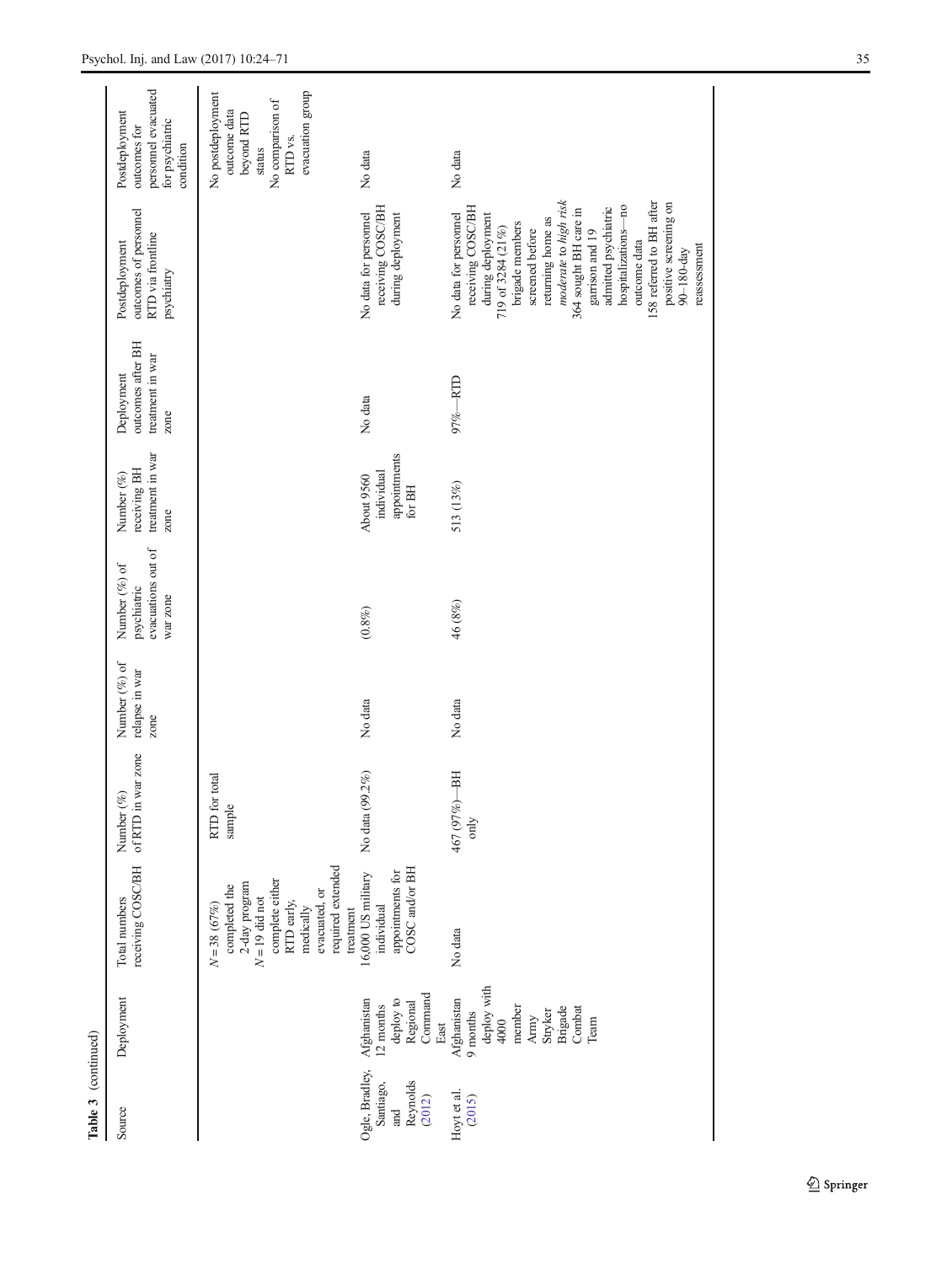However, caution is warranted in drawing conclusions about the efficacy of PIE principles in this research. Perhaps most importantly, the reported trend, while generally lending positive support for frontline psychiatry, did not reach statistical significance. More than half (52%) of those RTD via frontline psychiatry developed PTSD within a year as compared to 66% of soldiers evacuated to a general, nonmilitary hospital (Solomon & Benbenishty, [1986\)](#page-46-0). With regard to the principle of expectancy of RTD, there was no statistically significant difference of PTSD rates, in that 55% to 62% of soldiers RTD were eventually diagnosed with PTSD (Solomon & Benbenishty, [1986](#page-46-0)). Moreover, the type and quality of hospitalized psychiatric treatment of evacuees was not reported, thereby limiting any conclusion about the comparative benefit from frontline interventions and evacuees. Regardless of the study's lack of rigor, the initial IDF findings provide at least tacit, provisional support for frontline psychiatry's purported health benefits that would have benefited had the US military conducted further research.

#### 1987 IDF Research of Frontline Psychiatry's Health **Benefits**

The second IDF study compared outcomes from both frontline psychiatry and psychiatric evacuations and involved a total of 470 Israeli veterans 1 year after the 1982 Lebanon War (Solomon, Weisenberg, Schwarzwald, et al., [1987](#page-47-0)). Per Table [5](#page-16-0), 155 combat veterans who received frontline PIE treatment for CSR were compared to 315 veterans evacuated to rear hospitals for treatment of CSR, matched to a control group of 334 veterans without a diagnosed CSR (Solomon, Weisenberg, Schwarzwald, et al., [1987](#page-47-0)). Results indicated that there were no significant differences in clinical outcomes between groups of veterans with CSR, whether treated at the frontline or in rear hospitals. In other words, experiencing CSR significantly increased a veteran's risk of subsequent PTSD diagnosis regardless of treatment setting. Specifically, 59% ( $n = 255$ ) of soldiers in the two CSR groups (frontline psychiatry and evacuees), as well as  $16\%$  ( $n = 53$ ) of veterans in the control group, went on to develop PTSD within a year after the war. Identical scientific limitations exist in this study as found in the previous IDF study, which prohibits any firm conclusions regarding frontline psychiatry efficacy.

### 2005 IDF 20-Year Follow-Up on Long-Term Health Benefits from Frontline Psychiatry

The last published report on the purported health benefits from frontline psychiatry is a 20-year retrospective reanalysis of the previous IDF studies (Solomon et al., [2005\)](#page-47-0). Solomon et al. [\(2005\)](#page-47-0) compared 79 veterans diagnosed with CSR who were RTD after receiving frontline intervention with 156 veterans with CSR who were evacuated and treated at rear hospitals,

matched to 196 veterans with no documented history of CSR in the war zone (Solomon et al., [2005\)](#page-47-0). Veterans RTD via frontline psychiatry were also asked to retrospectively recall whether the frontline treatment they received included the PIE principles, replicating the authors' 1986 study (Solomon & Benbenishty, [1986](#page-46-0)). In addition, veterans were asked to retrospectively recall whether they felt recovered from their CSR prior to being RTD (Solomon et al., [2005](#page-47-0)). Results of the analysis comparing veterans RTD after frontline psychiatry versus those evacuated revealed no significant differences with regard to PTSD diagnosis, that is, in the two target groups, 30% (frontline psychiatry) and 41% (evacuated) of veterans were later diagnosed with PTSD, which are percentages that are significantly higher than the one for the control group (Solomon et al., [2005](#page-47-0)). Interestingly, 14% of veterans in the control group also developed PTSD (Solomon et al., [2005\)](#page-47-0). Secondary analysis indicated that veterans in the frontline treatment group reported significantly more intrusion and hyperarousal symptoms than those who had been evacuated. However, there were no significant differences between frontline psychiatry and rear echelon treatment on a diverse range of outcomes, including avoidance symptoms, global symptoms of distress, loneliness, perceived social support, interpersonal functioning, and occupational functioning (Solomon et al., [2005\)](#page-47-0). In their retrospective analysis of PIE principles, Solomon et al. [\(2005](#page-47-0)) concluded the presence of a nonsignificant, modest dose-response relationship between lower rates of PTSD diagnosis and the number of PIE principles applied (Solomon & Benbenishty, [1986\)](#page-46-0). For instance, a 25% PTSD rate was found when all three PIE principles were applied compared to 32.6% with two principles, 38.5% one principle, and 49.7% with no principles (Solomon et al., [2005](#page-47-0)). CSR casualties who felt their RTD was premature reported 50% more PTSD symptoms than those RTD after feeling completely recovered (Solomon et al., [2005](#page-47-0)). However, the researchers reiterated that the serious methodological flaws mentioned earlier prohibited any causal inferences associated with RTD and evacuation status. Furthermore, the cultural differences in the Israeli and American military context limit generalizations, as indicated.

#### Summary of Direct Empirical Testing of Frontline Psychiatry Health Benefits

Despite the limitations of the IDF research for the contemporary American context, some implications can be considered because, although methodologically flawed, the IDF research offers the only direct assessment of frontline psychiatry's central tenets. In that research, a modest but nonsignificant trend was replicated, whereby lower PTSD rates were linearly associated with the number of applied PIE principles, giving tentative support for frontline interventions (e.g., Solomon et al., [2005\)](#page-47-0). However, two of three of the IDF's head-to-head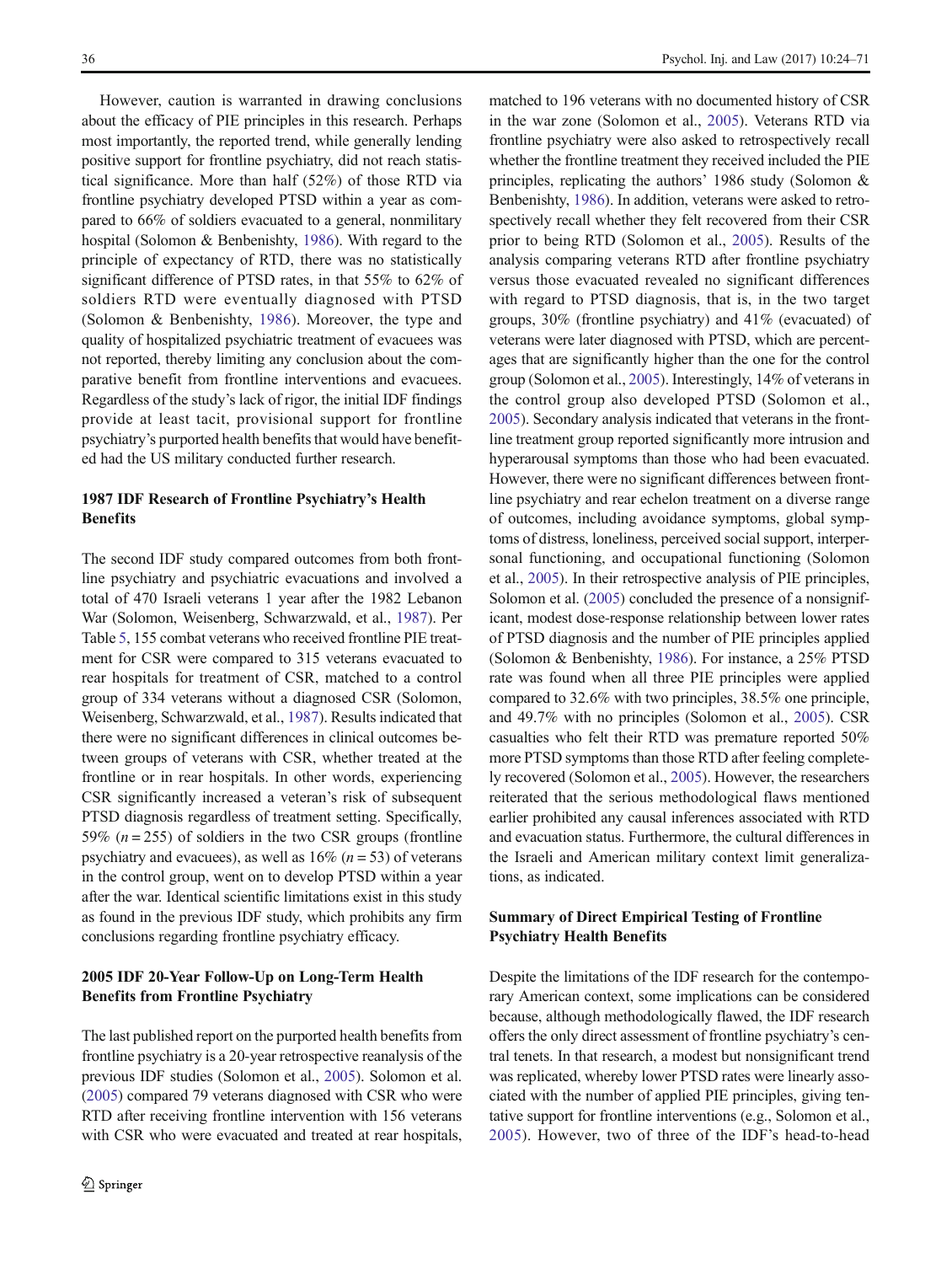<span id="page-13-0"></span>

| Table 4                                                          | Current research of medical evacuations from Afghanistan and Iraq war zones                                                                        |                                                                                                                        |                                                                                                                                                                                                                                                                                                           |                                                       |                                                                  |                                                                           |                                      |                                                                                                                 |                                                                                                  |
|------------------------------------------------------------------|----------------------------------------------------------------------------------------------------------------------------------------------------|------------------------------------------------------------------------------------------------------------------------|-----------------------------------------------------------------------------------------------------------------------------------------------------------------------------------------------------------------------------------------------------------------------------------------------------------|-------------------------------------------------------|------------------------------------------------------------------|---------------------------------------------------------------------------|--------------------------------------|-----------------------------------------------------------------------------------------------------------------|--------------------------------------------------------------------------------------------------|
| Study                                                            | Sample of medical evacuations                                                                                                                      | Number of (%)<br>evacuations<br>psychiatric                                                                            | psychiatric<br>diagnosis<br>Primary                                                                                                                                                                                                                                                                       | COSC/BH<br>receiving<br>frontline<br>Number<br>$(\%)$ | Number<br>relapse<br>$(\%)$ of<br>initial<br>after<br><b>RTD</b> | diagnosis before<br>Number (%)<br>with known<br>deployment<br>psychiatric | deployment<br>$(\%)$ on >1<br>Number | treatment after<br>definitive MH<br>Number (%)<br>evacuation<br>receiving                                       | military, or military<br>RTD, retention in<br>disposition (e.g.,<br>Administrative<br>discharge) |
| Hooper, and<br>Gackstetter<br>Harman,                            | $N = 11,183$ US military evacuated<br>out of Iraq in 2003                                                                                          | (7%)<br>$n = 769$                                                                                                      |                                                                                                                                                                                                                                                                                                           | No data                                               | No data                                                          | No data                                                                   | No data                              | No data                                                                                                         | No data                                                                                          |
| Lukey, and<br>McDonald,<br>Gifford<br>(2005)<br>(2005)<br>Stetz, | US military evacuated from Iraq<br>and Afghanistan<br>$N = 12,480$                                                                                 | (7%)<br>$n = 386$                                                                                                      | nonpsychotic disorders<br>73 (19%) with psychotic<br>suicidal ideations and<br>DSM-IV V-codes or<br>behaviors accounted<br>and 242 (63%) with<br>for about 3% of the<br>further evaluation;<br>diagnosis pending<br>patients (15%) had<br>had a deferred<br>self-injurious<br>Sixty $N = 60$<br>disorders | No data                                               | No data                                                          | No data                                                                   | No data                              | No data                                                                                                         | No data                                                                                          |
| Turner et al.<br>(2005)                                          | $N = 2009$ UK military evacuated to<br>UK from Iraq in 2003                                                                                        | $n = 117$ admitted to<br>UK hospital<br>$n = 178$ (9%)                                                                 | 91 (78%) depression<br>14 (12%) anxiety<br>$4(3%)$ somatic<br>cases                                                                                                                                                                                                                                       | No data                                               | $(n = 8 -$<br>48%<br>$\widehat{5}$                               | mental health<br>contact with<br>37% prior                                | No data                              | $M = 1.4$ days<br>stay in<br>No data                                                                            | $34\%$ RTD $n = 61$<br>outcomes<br>No clinical                                                   |
| Rundell (2006)                                                   | OIF/OEF between November 4,<br>$N = 12,480$ US military evacuated<br>to Landstuhl Army Medical<br>Center in Germany from<br>2001, to July 30, 2004 | 49% evacuated during<br>the first 3 months<br>second 3 months<br>33% during the<br>of deployment,<br>$n = 1264 (10\%)$ | Bipolar disorder (4%) or<br>Anxiety disorders (15%)<br>Mood disorders (22%)<br>Adjustment disorders<br>Personality disorders<br>substance abuse<br>$2(2%)$ delusion<br>Psychotic (6%)<br>PTSD (29%)<br>ASD (36%)<br>$(34\%)$<br>(16%)                                                                     | No data                                               | No data                                                          | No data                                                                   | No data                              | 81% evacuated<br>14% evacuated<br>to inpatient<br>back to the<br>follow-up<br>outpatient<br>USA for<br>hospital | long-term data<br>frontline units<br>outcomes or<br>5% RTD to<br>No clinical                     |
| Peterson, Baker,<br>McCarthy<br>(2008)<br>and                    | Contingency Aeromedical Staging<br>Facility (CASF) at Balad Air<br>Base, Iraq<br>Deployment<br>No data                                             | $N = 262$                                                                                                              | disorders; 23% anxiety<br>personality disorders;<br>disorder (5%)<br>disorders; 5%<br>52% depressive<br>$20\%$ other                                                                                                                                                                                      | No data                                               | No data                                                          | No data                                                                   | No data                              | No data                                                                                                         | No data                                                                                          |

Springer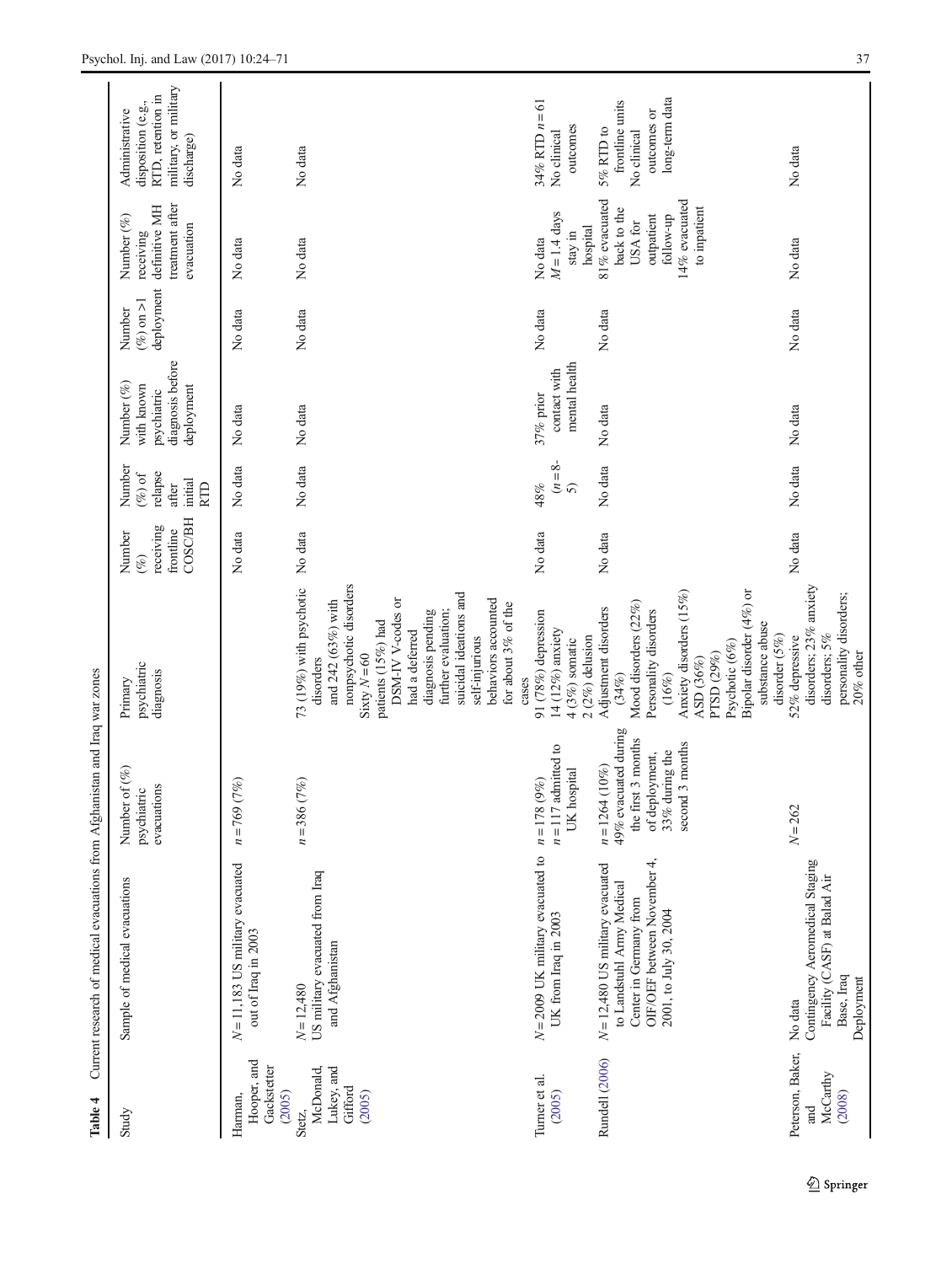| Table 4 (continued)                                        |                                                                                                               |                                             |                                                                                                                                                                                                                                                                                                                                                                                                                                        |                                                              |                                                         |                                                                           |                                      |                                                                           |                                                                                                                                                                                                                    |
|------------------------------------------------------------|---------------------------------------------------------------------------------------------------------------|---------------------------------------------|----------------------------------------------------------------------------------------------------------------------------------------------------------------------------------------------------------------------------------------------------------------------------------------------------------------------------------------------------------------------------------------------------------------------------------------|--------------------------------------------------------------|---------------------------------------------------------|---------------------------------------------------------------------------|--------------------------------------|---------------------------------------------------------------------------|--------------------------------------------------------------------------------------------------------------------------------------------------------------------------------------------------------------------|
| Study                                                      | Sample of medical evacuations                                                                                 | Number of (%)<br>evacuations<br>psychiatric | psychiatric<br>diagnosis<br>Primary                                                                                                                                                                                                                                                                                                                                                                                                    | <b>COSC/BH</b><br>receiving<br>frontline<br>Number<br>$(\%)$ | Number<br>$(\%)$ of<br>relapse<br>initial<br>after<br>E | diagnosis before<br>Number (%)<br>with known<br>deployment<br>psychiatric | deployment<br>$(\%)$ on >1<br>Number | treatment after<br>definitive MH<br>Number (%)<br>evacuation<br>receiving | military, or military<br>RTD, retention in<br>disposition (e.g.,<br>Administrative<br>discharge)                                                                                                                   |
| Cohen et al.<br>(2010)                                     | $N = 34,046$ US military medically<br>January 2004-December 2007<br>evacuated out of OEF/OIF<br>2004 and 2006 | 9%)<br>$n = 3108$                           | categorized as moderately<br>In 2006, 50% classified as<br>moderately to severely<br>moderately to severely<br>Stress reactions $(n = 803)$<br>ill patients (1B); 39%<br>as moderately ill (1C)<br>Traumatic brain injury<br>Substance abuse (SA;<br>Depression or bipolar<br>disorder $(n = 1045)$<br>ill (cat. 1B); 88%<br>ill (category 1C)<br>In 2004, only 7%<br>$(TBI; n=218)$<br>classified as<br>Other $(n = 814)$<br>$n = 98$ | No data                                                      | No data                                                 | No data                                                                   | No data                              | No data                                                                   | Other $n = 88$ (11%)<br>TBI $n = 31$ (14%)<br>long-term data<br>$SA n = 13(13%)$<br>bipolar $n = 67$<br>outcomes or<br>Stress reaction<br>$n = 72 (9%)$<br>Depression or<br>$RTDN = 271$<br>No clinical<br>$(6\%)$ |
| Hauret, Taylor,<br>Jones (2010)<br>Clemmons,<br>Block, and | $N = 31,728$ US military evacuated<br>out of Iraq and Afghanistan<br>2001-2006                                | (7%)                                        | diagnoses reported<br>No other psychiatric<br>$n = 68$ TBI                                                                                                                                                                                                                                                                                                                                                                             | No data                                                      | No data                                                 | No data                                                                   | No data                              | No data                                                                   | No data                                                                                                                                                                                                            |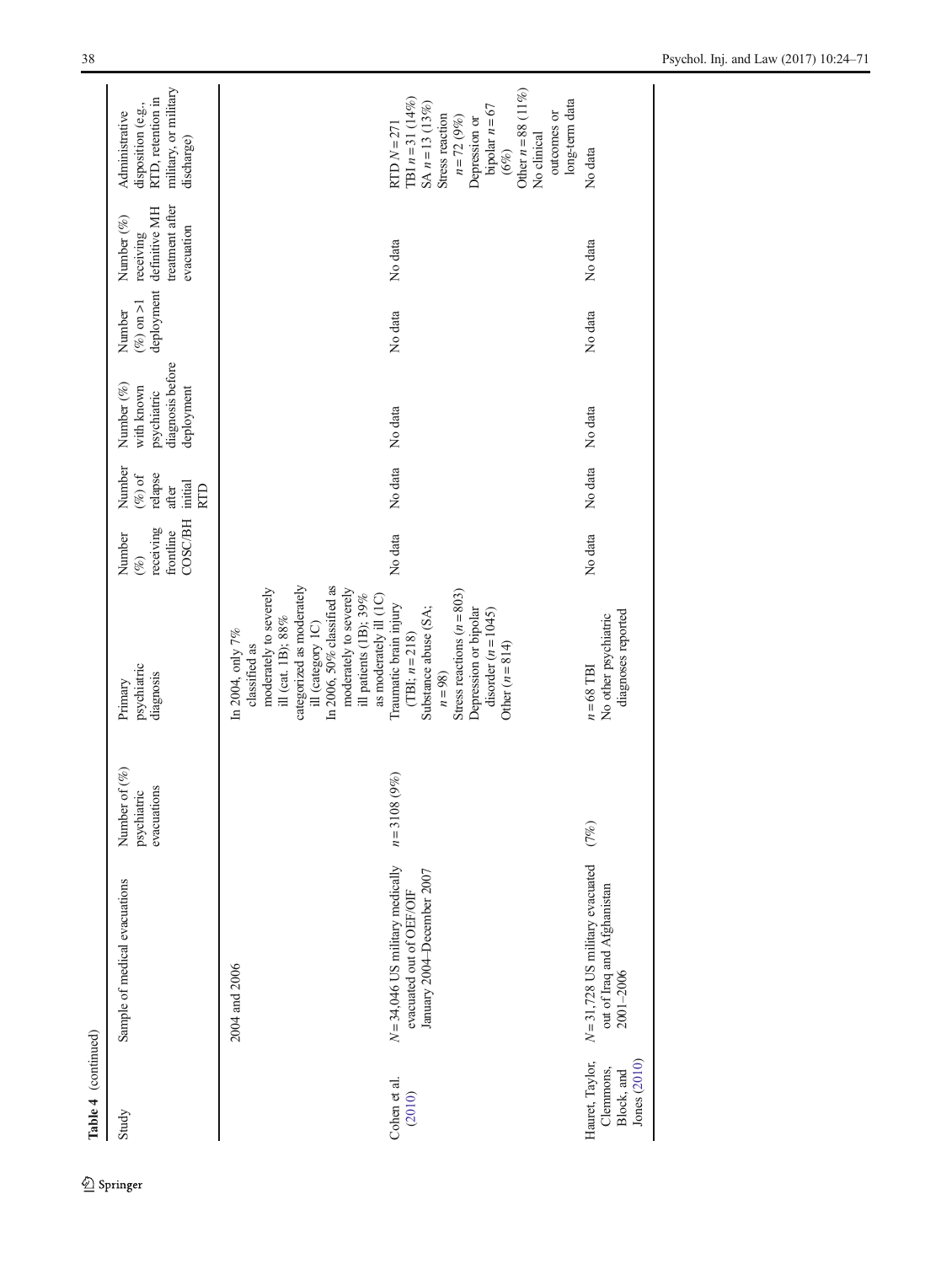comparisons between personnel RTD versus evacuation found no significant differences in the primary clinical outcome measured (PTSD rates; Solomon, Weisenberg, Schwarzwald, et al., [1987;](#page-47-0) Solomon et al., [2005\)](#page-47-0). In fact, the dominant statistical finding is that experiencing CSR by itself is a far greater predictor of subsequent harm irrespective of treatment setting (e.g., Solomon, Weisenberg, Schwarzwald, et al., [1987;](#page-47-0) Solomon et al., [2005](#page-47-0)).

Nevertheless, caution in interpreting the IDF's findings is warranted especially with regard to comparing outcomes of evacuated veterans. For example, the military's stated purpose of psychiatric triage is to determine whether combatants can safely be retained in war zones with an expectancy of eventual RTD (e.g., DOA, [2006\)](#page-44-0). If combatants are exhibiting signs of severe CSR and impairment, they will most likely be evacuated per military policy (e.g., DOA, [2006](#page-44-0)). Logically speaking, it is most likely that the groups of evacuated veterans in the three IDF studies generally represent more severe cases than those RTD. Although the relationship of CSR severity and PTSD was not evaluated in the aforementioned IDF studies, subsequent investigations report significant association (e.g., Solomon, Benbenishti, & Mikulincer, [1988\)](#page-46-0). Moreover, the nature and quality of hospitalized psychiatric treatment IDF evacuees received is highly questionable since some hospitals were general or civilian in nature and not specialized in treating war stress injury (e.g., Solomon & Benbenishty, [1986\)](#page-46-0). Considering these factors alone, IDF reports of essentially equivalent treatment outcomes for evacuee and RTD groups (e.g., Solomon, Weisenberg, Schwarzwald, et al., [1987](#page-47-0); Solomon et al., [2005](#page-47-0)) remain essentially unsupported and not indicative of the claimed value of frontline psychiatry's health benefits.

#### Needed Replication of the IDF Studies in the Twenty-First **Century**

The PIE/BICEPS principles of modern-day frontline psychiatry are relatively unchanged from WWI or WWII (e.g., Russell & Figley, [2016\)](#page-46-0). Today, the US military expects 95% RTD from its frontline psychiatric policies (see Russell & Figley, [2016](#page-46-0)). Therefore, we should reasonably not expect significant differences in positive clinical outcomes for veterans RTD, consistent with the research on the IDF (e.g., Solomon et al., [2005\)](#page-47-0). However, if twenty-first century veterans will be evacuated to specialized centers delivering highquality, evidence-based treatments (e.g., Department of Veterans Affairs & Department of Defense, [2010\)](#page-44-0) as opposed to the intervention technology of 1982, we should reasonably expect to see notable improvements from the IDF's baseline outcome data on evacuees, which may even eclipse that of frontline psychiatry. Better controlled research is direly needed on these types of questions.

# Partial Evidence of Frontline Psychiatry's Health **Benefits**

The past century of frontline psychiatry has produced a high volume of case studies, retrospective record reviews, field reports, and medical bulletins that offer a partial, albeit incomplete assessment of its central tenets. Usually, the focus in the material is on one aspect or another (e.g., measuring outcomes of personnel RTD, but not evacuees, and vice versa). These fractional studies can be divided into five general lines of inquiry: (a) outcomes of deployed personnel with CSR receiving frontline intervention versus veterans without CSR (see Table [6\)](#page-20-0); (b) outcomes of deployed personnel receiving frontline psychiatry only (see Table [7\)](#page-28-0); (c) outcomes of deployed personnel receiving a supplemental component of frontline psychiatry, such as resilience training (see Table [8](#page-29-0)); (d) outcomes of deployed personnel receiving BH treatment for psychiatric conditions in addition to PIE/BICEP interventions (see Table [8](#page-29-0)); and (d) outcomes of only deployed personnel evacuated and treated outside war zones (see Table [9\)](#page-34-0). The tables provide only a sampling of a vast literature. Importantly, all the studies reviewed, whether included or not included in the tables, share major methodological limitations that prohibit their utility in answering basic questions: "Do deployed personnel RTD via frontline psychiatry enjoy better longterm outcomes than those evacuated?" In short, they critically omit necessary comparison groups and rarely provide longterm outcomes. Nevertheless, if the military's claims of individual health benefit are generally accurate, we would expect positive trends across most if not all five lines of investigation. In the following, we review the source material for all five areas to ascertain how effective is contemporary frontline psychiatry in the war zone with respect to outcome.

#### 1. Outcome Research on CSR and Frontline Psychiatry

The IDF has taken the clear lead among world military powers in investigating the effects of CSR and frontline psychiatry. The clear majority of IDF studies depicted in Table [6](#page-20-0) compare a wide array of long-term outcomes of veterans treated for CSR via frontline psychiatry matched with a control group of veterans not diagnosed with CSR and thus not treated by frontline psychiatry. It bears mentioning that several studies in Table [6](#page-20-0) provide unclear descriptions as to whether veterans referred to frontline interventions after CSR diagnoses means they received frontline psychiatry (e.g., Solomon & Mikulincer, [1992\)](#page-47-0). Other IDF studies clearly specify that referred CSR groups received frontline psychiatry services (e.g., Solomon et al., [2005\)](#page-47-0). Given the continuity in IDF researchers and methodology, it is reasonable to assume that referral and receipt of frontline psychiatry are one in the same. Per Table [6,](#page-20-0) outcomes measured by the IDF include risk of immediate and delayed onset of PTSD (e.g., Horesh, Solomon, Zerach, &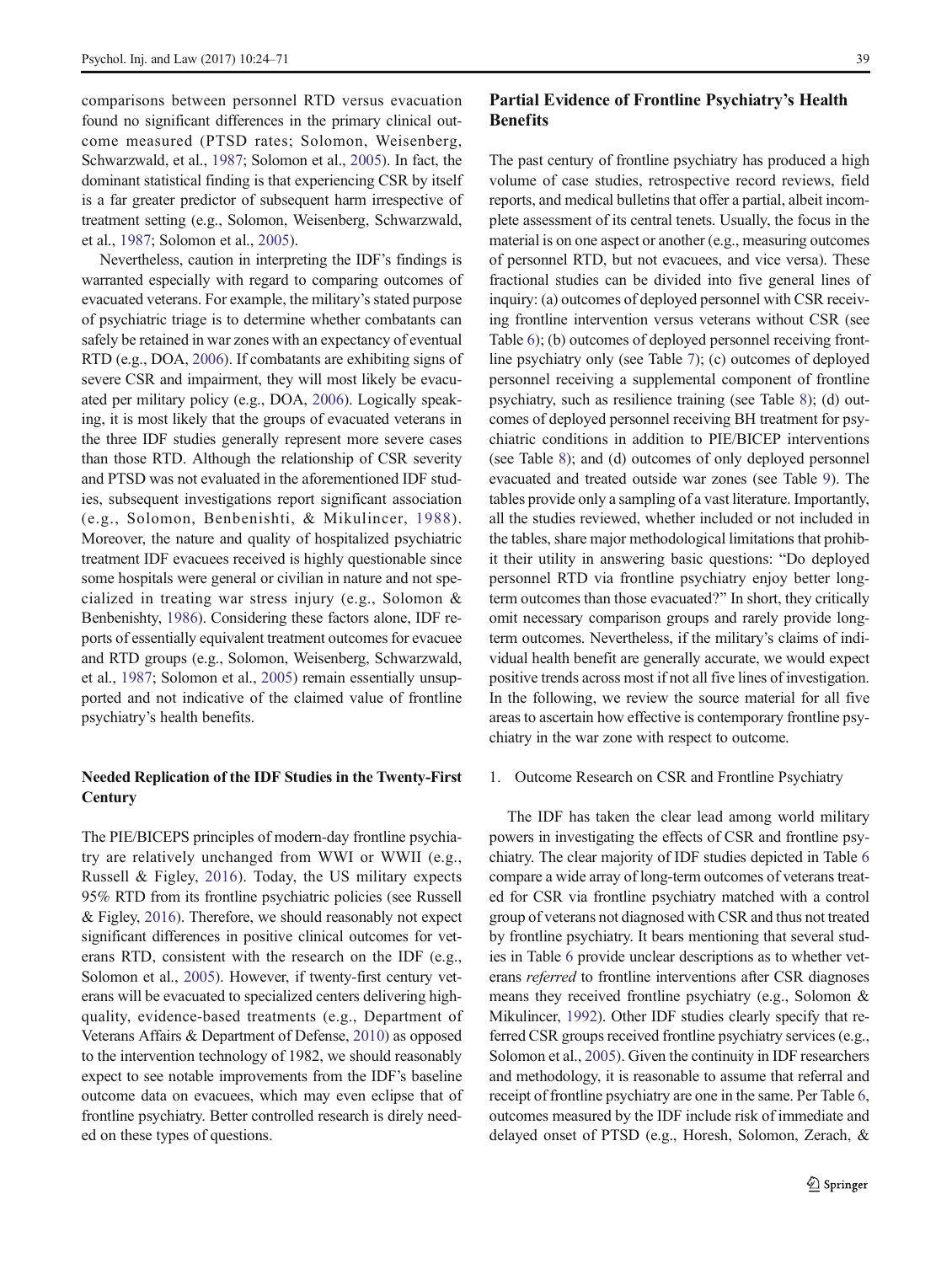<span id="page-16-0"></span>

| Table 5                                                                |                              | Research directly comparing outcomes for deployed IDF personnel RTD versus evacuation                                                                                                                                                                                                                                                                                    |                                                                                                                                                                                             |                                                                                                                                                                                                                                                                                                                                                                                |                        |                                                                                                                                                                                                                                                                                                                                                                                                                                                                                                                                                                                                                                                                                                                                                                                                                                                                                                                                                                                                                  |                                                                                                                                                                                                                                                                                                                                                                                                                                                                             |
|------------------------------------------------------------------------|------------------------------|--------------------------------------------------------------------------------------------------------------------------------------------------------------------------------------------------------------------------------------------------------------------------------------------------------------------------------------------------------------------------|---------------------------------------------------------------------------------------------------------------------------------------------------------------------------------------------|--------------------------------------------------------------------------------------------------------------------------------------------------------------------------------------------------------------------------------------------------------------------------------------------------------------------------------------------------------------------------------|------------------------|------------------------------------------------------------------------------------------------------------------------------------------------------------------------------------------------------------------------------------------------------------------------------------------------------------------------------------------------------------------------------------------------------------------------------------------------------------------------------------------------------------------------------------------------------------------------------------------------------------------------------------------------------------------------------------------------------------------------------------------------------------------------------------------------------------------------------------------------------------------------------------------------------------------------------------------------------------------------------------------------------------------|-----------------------------------------------------------------------------------------------------------------------------------------------------------------------------------------------------------------------------------------------------------------------------------------------------------------------------------------------------------------------------------------------------------------------------------------------------------------------------|
| Study                                                                  | War                          | Sample                                                                                                                                                                                                                                                                                                                                                                   | Treatment setting                                                                                                                                                                           | Assessment                                                                                                                                                                                                                                                                                                                                                                     | Deployment<br>outcomes | Postdeployment/long-term<br>outcomes                                                                                                                                                                                                                                                                                                                                                                                                                                                                                                                                                                                                                                                                                                                                                                                                                                                                                                                                                                             | Limitations                                                                                                                                                                                                                                                                                                                                                                                                                                                                 |
|                                                                        |                              |                                                                                                                                                                                                                                                                                                                                                                          |                                                                                                                                                                                             |                                                                                                                                                                                                                                                                                                                                                                                | % Relapse<br>% RTD     |                                                                                                                                                                                                                                                                                                                                                                                                                                                                                                                                                                                                                                                                                                                                                                                                                                                                                                                                                                                                                  |                                                                                                                                                                                                                                                                                                                                                                                                                                                                             |
| Benbenishty<br>Solomon and<br>(1986)                                   | ebanon War<br>1982 Israeli L | deployment while on leave<br>$N =$ "several hundred" Israeli<br>treated for CSR. Sample<br>war zone; (3) evacuated<br>treated within border of<br>(1) Treated at frontline; $(2)$<br>soldiers diagnosed and<br>size unspecified, only<br>percentages reported:<br>to general hospital in<br>psychiatric help after<br>Israel; (4) sought<br>divided into four<br>groups: | 151% total unexplained<br>Frontline PIE treatment<br>if including relapses<br>$(3) = 21\%$ evacuated<br>$(4) = 28\%$ on leave<br>$(1) = 43\%$ at front<br>$(2) = 59\%$ border<br>By groups: | Retrospective 1 year after war<br>Proximity: RTD rate; frontline<br>hours, days, week, or after<br>treatment vs. evacuated to<br>treatment received within<br>ceasefire queried about<br>assessed for PIE, RTD,<br>Expectancy: 1 year after<br>rear hospital in Israel<br>Immediacy: queried if<br>perceptions of PIE<br>treatment goals<br>(e.g., RTD)<br>and PTSD<br>the war | No data<br>93%         | of 29% treated within 2 or more days;<br>Proximity did not significantly reduce<br>Expectancy did not significantly reduce<br>treatment developed PTSD vs. 66%<br>of those evacuated to rear or sought<br>PTSD 1 year after the war vs. 74%<br>PTSD: 52% of RTD after frontline<br>Overall, 34% of RTD diagnosed with<br>soldiers treated within 1 day; 56%<br>59% of RTD after PIE treatment at<br>- Trend of cumulative benefit of PIE<br>PTSD, but lowered rates: 55% of<br>RTD if capable; and 67% of 23%<br>border developed PTSD vs. $66\%$<br>Immediate treatment significantly<br>developed PTSD; 73% of 26%<br>developed PTSD; 62% of 40%<br>and 74% of 24% after the war<br>53% soldiers RTD at all cost<br>reduced PTSD: 54% of 44%<br>reported, but not statistically<br>soldiers treated immediately<br>treatment after deployment<br>Number of PIE principles /<br>evacuated to rear<br>evacuated to rear<br>RTD%/PTSD%<br>significant:<br>not-RTD<br>0/22/71<br>1/23/64<br>2/48/59<br>3 / 60 / 40 | Retrospective study with self-report<br>severe CSR in evacuated group<br>Informal, unsystematic assessment<br>a general, nonmilitary hospital<br>No information on treatment by<br>Sampling bias of possible more<br>Severity of CSR not measured<br>No statistical data except %<br>Measurement error (e.g., all<br>reported% total $>100$ )<br>Lack randomization and<br>of PIE principles<br>No data on relapse<br>Small sample size<br>and recall bias<br>control group |
| Solomon, Weisenberg, 1982 Lebanon War<br>Schwarzwald,<br>et al. (1987) |                              | evacuated to rear hospital<br>$N = 470$ Israeli soldiers with<br>$n = 334$ matched soldiers<br>compared to control of<br>$CSR: n = 155$ received<br>$CSR: n = 315$ soldiers<br>frontline treatment for<br>treatment for CSR,<br>without CSR                                                                                                                              | treatment at rear hospitals<br>principles; unspecified<br>Frontline use of PIE                                                                                                              | Retrospective assessment<br>1 year after the war<br>of CSR and PTSD                                                                                                                                                                                                                                                                                                            | No data No data        | experiencing CSR developed PTSD<br>developed PTSD, but none sought<br>Overall, 59% ( $n = 255$ ) of soldiers<br>1 year after the war statistically<br>$N = 53$ (16%) of the control group<br>significant compared to control<br>vs. evacuated to rear hospital<br>status was not significant<br>group treated at frontline<br>difference between CSR<br>PTSD rates and marital<br>Older veterans had higher<br>No report of significant<br>treatment                                                                                                                                                                                                                                                                                                                                                                                                                                                                                                                                                             | Severity of CSR or impairment<br>No data on hospital treatment<br>Self-report and recall bias<br>Retrospective study<br>not assessed                                                                                                                                                                                                                                                                                                                                        |
| Solomon et al. (2005)                                                  | Lebanon War<br>1982 Israeli  | $N = 79$ Israeli soldiers who<br>received frontline<br>treatment                                                                                                                                                                                                                                                                                                         | Frontline PIE treatment<br>and unspecified rear<br>hospital treatment                                                                                                                       | 20-year postwar assessment<br>and social functioning<br>of mental, physical,                                                                                                                                                                                                                                                                                                   | No data No data        | received frontline treatment<br>diagnosed with CSR and<br>After 20 years, soldiers                                                                                                                                                                                                                                                                                                                                                                                                                                                                                                                                                                                                                                                                                                                                                                                                                                                                                                                               | 20-year retrospective self-<br>report and recall bias                                                                                                                                                                                                                                                                                                                                                                                                                       |

Research directly comparing outcomes for deployed IDF personnel RTD versus evacuation Table 5 Research directly comparing outcomes for deployed IDF personnel RTD versus evacuation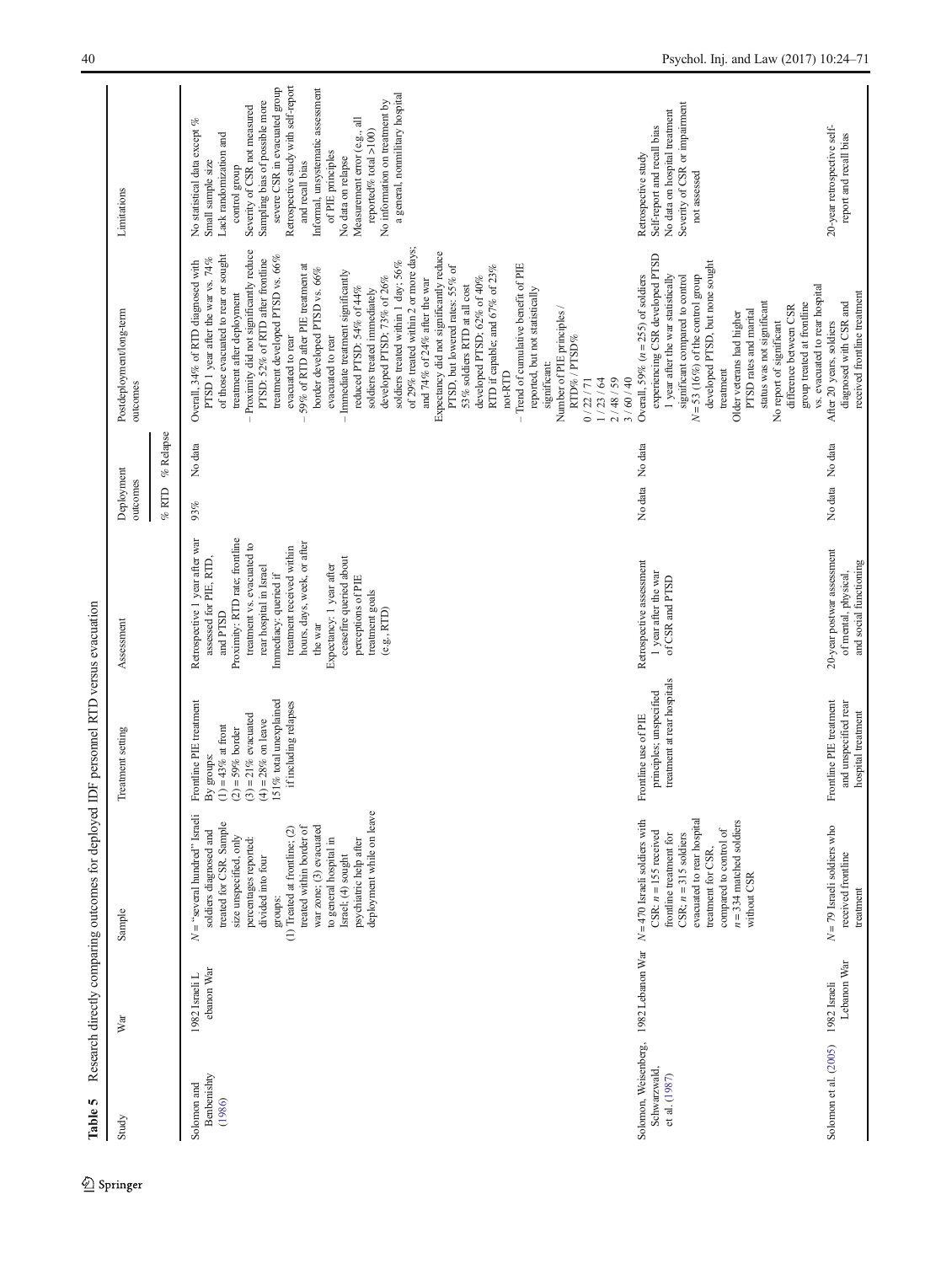| Table 5 (continued) |     |                                                                                                                                                       |                   |                                                                                                                                                                                                                          |                                                 |                                                                                                                                                                                                                                                                                                                                                                                                                                                                                                                                                                                                                                                                                                                                                                                               |                                                                                                                                                                                                                                                                                                                                                                                                                                                                        |
|---------------------|-----|-------------------------------------------------------------------------------------------------------------------------------------------------------|-------------------|--------------------------------------------------------------------------------------------------------------------------------------------------------------------------------------------------------------------------|-------------------------------------------------|-----------------------------------------------------------------------------------------------------------------------------------------------------------------------------------------------------------------------------------------------------------------------------------------------------------------------------------------------------------------------------------------------------------------------------------------------------------------------------------------------------------------------------------------------------------------------------------------------------------------------------------------------------------------------------------------------------------------------------------------------------------------------------------------------|------------------------------------------------------------------------------------------------------------------------------------------------------------------------------------------------------------------------------------------------------------------------------------------------------------------------------------------------------------------------------------------------------------------------------------------------------------------------|
| Study               | War | Sample                                                                                                                                                | Treatment setting | Assessment                                                                                                                                                                                                               | $\%$ Relapse<br>Deployment<br>outcomes<br>% RTD | Postdeployment/long-term<br>outcomes                                                                                                                                                                                                                                                                                                                                                                                                                                                                                                                                                                                                                                                                                                                                                          | Limitations                                                                                                                                                                                                                                                                                                                                                                                                                                                            |
|                     |     | treatment in rear hospitals;<br>for CSR; $n = 156$ soldiers<br>with CSR evacuated for<br>soldiers not diagnosed<br>matched with $n = 194$<br>with CSR |                   | level of recovery before RTD<br>principles they received and<br>Subjects asked what PIE<br>Functioning Score<br>Problems in Social<br>$\begin{array}{c} \text{SCL-90R} \\ \text{ULS} \\ \text{PTSD-I} \end{array}$<br>ES |                                                 | revealing 25% PTSD rate when<br>Cumulative trend of PIE treatment<br>was not statistically significant,<br>all three PIE principles applied:<br>functioning for CSR casualties<br>problems, but not statistically<br>and PTSD rate reported, but<br>No significant group difference<br>in PTSD rate, occupational<br>32.6% with two principles;<br>psychiatric symptoms, and<br>postwar social functioning<br>in CSR casualties who felt<br>casualties RTD, and those<br>had lower rates of PTSD,<br>50% more PTSD symptoms<br>38.5% one principle; and<br>outcomes between CSR<br>RTD was premature vs.<br>treated on frontlines or<br>No statistically significant<br>evacuated to hospitals<br>completely recovered<br>49.7% no principles<br>those RTD who felt<br>significant<br>not RTD | Unspecified hospital treatment<br>comparison group $(n = 27)$ .<br>frontline treatment $(n = 24)$<br>sample size in the analysis<br>No measures of CSR severity<br>echelon treatment $(n = 64)$<br>frontline treatment in the<br>lack random assignment;<br>as compared to the CSR<br>Quasi-experimental design,<br>Unable to substantiate PIE<br>of long-term effects of<br>CSR group receiving<br>sampling bias. Small<br>group receiving rear<br>principles applied |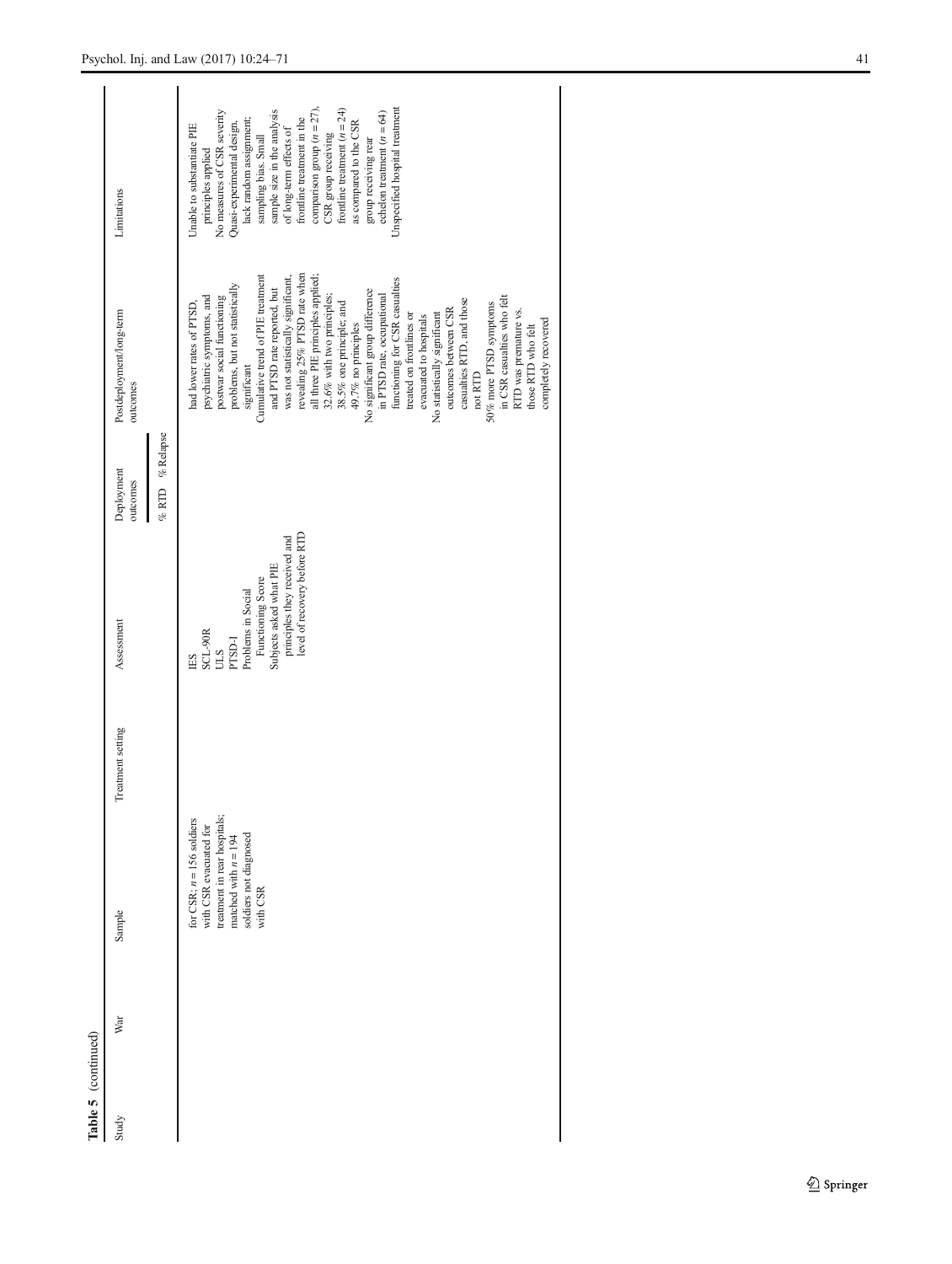Ein-Dor, [2011](#page-45-0)), multiple somatic complaints (e.g., Ginzburg & Solomon, [2011\)](#page-44-0), harmful drinking (e.g., Solomon & Mikulincer, [1992\)](#page-47-0), global psychiatric distress (e.g., Solomon & Mikulincer, [1988](#page-47-0)), poor physical health (e.g., Benyamini & Solomon, [2005](#page-44-0)), as well as postdeployment effects on marital (e.g., Solomon & Mikulincer, [1992](#page-47-0)), family (e.g., Zerach, Solomon, Horesh, & Ein-Dor, [2013](#page-47-0)), parenting (e.g., Solomon, Debby-Aharonl, Zerach, & Horesh, [2011\)](#page-47-0), and occupational (e.g., Solomon, Mikulincer, & Kotler, [1987\)](#page-47-0) functioning, along with secondary traumatization of military spouses (Solomon et al., [1992](#page-47-0)).

The research designs of studies in Table [6](#page-20-0) permit a partial assessment of frontline psychiatry's efficacy in preventing adverse health effects. Results from this line of research reveal a universal pattern whereby CSR alone is significantly associated with negative impact on nearly every individual and familyrelated outcome measure regardless if veterans received frontline psychiatry or not (see Table [6\)](#page-20-0). Furthermore, the cumulative effects of repeated CSR are reported to coincide with progressively poorer clinical outcomes (e.g., Solomon, Mikulincer, & Jakob, [1987;](#page-47-0) Solomon, Oppenheimer, Elizur, & Waysman, [1990\)](#page-47-0), which has negative implications for the military's mental health policies of repeated RTD until individuals are deemed too impaired or dangerous to remain in war zones (e.g., DOA, [2006\)](#page-44-0).

Solomon et al. [\(2005](#page-47-0)) offered the following conclusion from their 20-year longitudinal study on CSR and frontline psychiatry: "Although persons with combat stress reactions may recover, combat stress reaction often crystallizes into chronic PTSD and places casualties at risk for chronic PTSD^ (p. 2312) adding that, "As the disease evolves over time, pathological changes and debilitating co-morbidity may become fixed and irreversible" (p. 2312). Importantly, the IDF studies reflect only the outcomes of veterans who remained in war zones after experiencing CSR who may still do better after deployments than their evacuated counterparts. However, it is equally, if not more, likely that the opposite may be the case—especially if the IDF's findings prove replicated that suffering CSR by itself may be sufficient to cause negative health outcomes.

Methodological limitations, such as the absence of randomization, lack of adequate control groups (e.g., no comparison of evacuated veterans with CSR), and inherent potential bias from retrospective reporting (see Table [6](#page-20-0)), prevent any causal inferences about possible benefits or adverse health effects from frontline psychiatry. It remains possible, however, that a control group of evacuated veterans with CSR may have worse outcomes than those receiving frontline psychiatry (e.g., Martin & Cline, [1996\)](#page-46-0), but this remains conjecture.

### 2. Outcome Research on Personnel Receiving Only Frontline Psychiatry

Table [7](#page-28-0) contains several uncontrolled outcome studies narrowly focusing on war-stressed veterans receiving only frontline intervention. For example, a UK study (Jones, Fear, Jones, Wessely, & Greenberg, [2010](#page-45-0)) followed 825 British soldiers who received frontline psychiatry/COSC during an Iraq War deployment. Results indicated that 73% of soldiers RTD after frontline intervention remained in the military 2 years following their deployment, but the researchers offered no comparative analysis for soldiers evacuated outside the war zone or those not receiving frontline psychiatry (Jones et al., [2010](#page-45-0)). Despite the inherent methodological limitations in this study, one can reasonably conclude that most British veterans RTD after breaking down in war zones are not readily discharged by the MoD. It is unclear, however, whether the 73% career retention reflects the effectiveness of frontline psychiatry, per se, or the MoD's mental health policies, or both. For example, fundamental differences between MoD and DoD mental health policies have been reported with regard to deployment length, regulating the amount of war stress exposure, and access to definitive treatment of war stress injury (e.g., Fear et al., [2010](#page-44-0)). Therefore, it is problematic to generalize UK research on frontline psychiatry to the US military.

US military researchers recently published a single case study on career retention in a deployed soldier diagnosed with acute combat-related PTSD who was RTD after successfully completing a 2-week COSC program in Iraq (e.g., Mattila, Crandall, & Goldman, [2011](#page-46-0)). The soldier was eventually promoted in rank after returning home from deployment and was pending a second deployment (e.g., Mattila et al., [2011](#page-46-0)). Therefore, there is emerging evidence that frontline psychiatry does not harm career standing. The absence of an evacuee comparison precludes any further interpretation. In addition, Hoyt et al. [\(2015\)](#page-45-0) reported that 97% of 513 US soldiers deployed to Afghanistan were RTD after receiving frontline psychiatry with the remainder evacuated. The US researchers also reported postdeployment outcomes for the 4000-member unit, including 365 soldiers seeking mental healthcare shortly after returning home, 19 admitted as psychiatric inpatients, and 158 members referred for BH treatment after screening positive for mental health problems several months later (Hoyt et al., [2015\)](#page-45-0). It is unclear, however, how many soldiers receiving postdeployment BH treatment were of the 513 RTD via frontline psychiatry (Hoyt et al., [2015](#page-45-0)). No data were provided on the 46 soldiers psychiatrically evacuated out of the war zone, and there was no long-term outcome data reported on those who received frontline psychiatry and BH services (Hoyt et al., [2015](#page-45-0)). That said, the research constitutes the first US military study that examines frontline psychiatry and postdeployment adjustment.

3. Outcomes of Deployed Personnel Receiving Supplemental Frontline Psychiatry Interventions

Table [8](#page-29-0) contains various studies on deployed personnel receiving either some type of supplemental or additive frontline psychiatry/COSC intervention (e.g., resilience training). The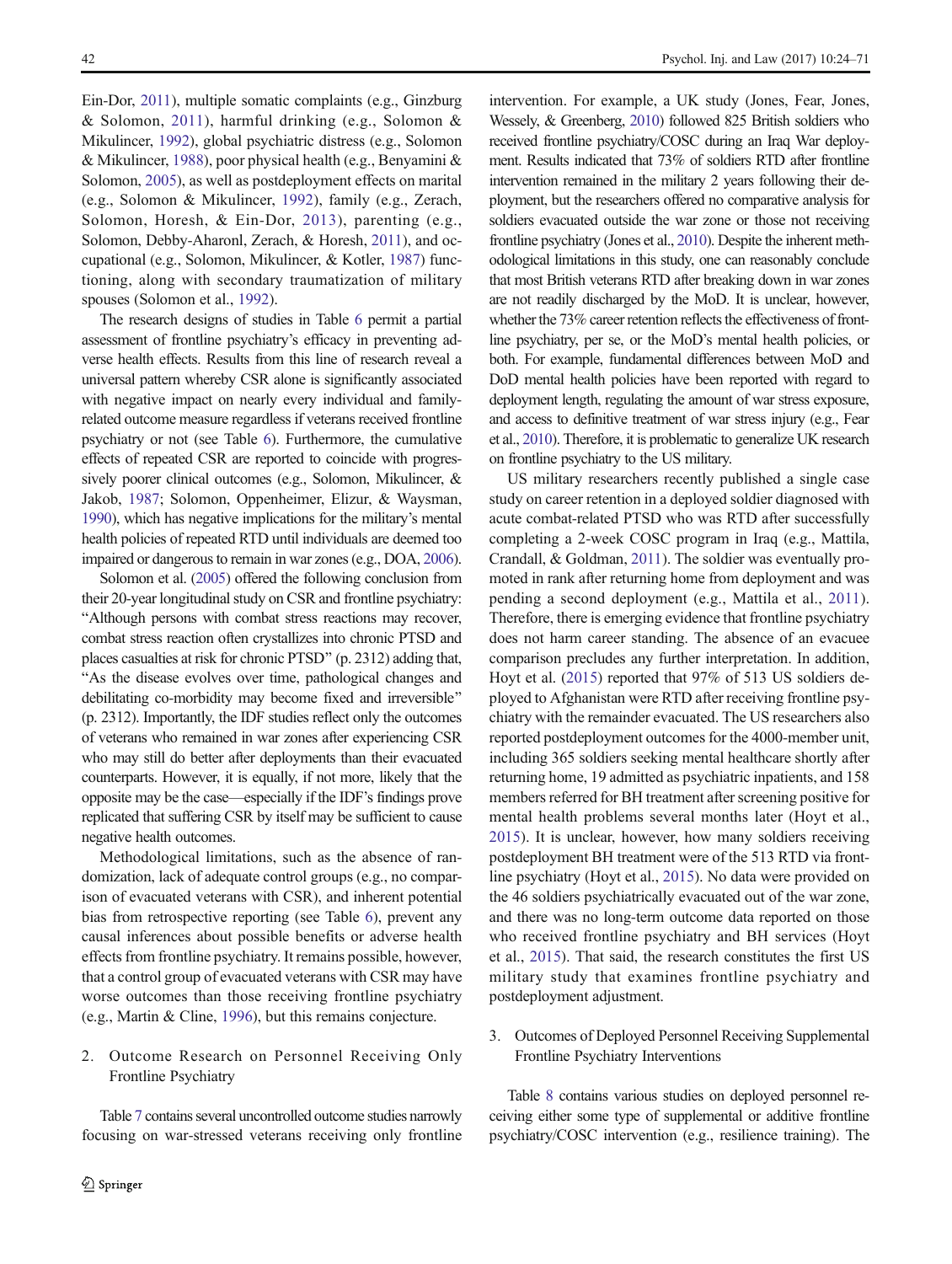nonmilitary RAND research agency investigated the Marine Corps' version of frontline psychiatry/COSC, called Operational Stress Control and Readiness (OSCAR) program (Vaughan et al., [2015](#page-47-0)). In that study, the health benefits from extensive predeployment OSCAR prevention or resilience training and peer support were examined in a sample of 2523 US Marines deployed to Iraq or Afghanistan who either received the supplemental frontline psychiatry services, or did not. A wide array of psychiatric, social, physical health, behavioral, and work-related outcomes were assessed before and after deployment (Vaughan et al., [2015\)](#page-47-0). The researchers found that the only significant benefit that OSCAR provided was an increase in personal help-seeking (Vaughan et al., [2015\)](#page-47-0). More importantly, the researchers expressed surprise that many clinical outcomes from the OSCAR group were generally worse than for Marines who did not receive the extra prevention intervention, including showing higher rates of PTSD, depression, and poor physical health (Vaughan et al., [2015\)](#page-47-0).

In contrast, UK researchers compared the outcomes of 180 British soldiers from deployed units receiving frontline peer support training and implementation via a peer-mentored trauma risk management (TRiM) program and units that did not receive TRiM training (Frappell-Cooke, Gulina, Green, Hacker Hughes, & Greenberg, [2010](#page-44-0)). Results indicated significantly reduced scores of psychological distress and anxiety reported after deployment from units receiving TRiM, but long-term outcomes were not assessed (Frappell-Cooke et al., [2010](#page-44-0)). The major limitations of this line of research are the absence of suitable controls or comparison groups, as well as a lack of long-term outcomes. Thus, the mixed nature of the findings strongly raises the need for a better evidencebase underlying frontline psychiatry's claims of individual health benefits (e.g., Vaughan et al., [2015\)](#page-47-0).

4. Outcome Research on Behavioral Health Treatment in War Zones

Provision of BH in war zones falls within the frontline psychiatry/COSC mission, with the identical expectation of maximizing RTD and reducing evacuation (see Russell & Figley, [2016\)](#page-46-0). Referrals for BH treatment include treatment for both severe CSR/COSR conditions evolving into psychiatric diagnosis like PTSD, as well as noncombat-related psychiatric disorders (e.g., adjustment disorder due to marital strain). Table [8](#page-29-0) contains BH treatment outcome studies beyond mere application of PIE/BICEPS frontline principles provided within war zones and to psychiatric evacuees receiving BH treatment outside of war zones. Such an analysis is critical in evaluating the accuracy of military claims that research has demonstrated that RTD is clinically beneficial for service members versus evacuation. As reflected in Table [8,](#page-29-0) research on BH treatments in war zones consists primarily of case studies or retrospective record reviews. For instance,

three deployed US Marines diagnosed with acute PTSD in Iraq were successfully treated with brief exposure therapy, resulting in 100% RTD and 53% PTSD symptom reduction (Cigrang, Peterson, & Schobitz, [2005\)](#page-44-0). The authors reported that the Marines returned home with their units, but they provided no postdeployment or long-term outcomes (Cigrang et al., [2005](#page-44-0)). In another US study, 10 deployed personnel were evacuated to a combat stress clinic within Iraq, at which 6 received virtual reality therapy and 4 exposure therapy (e.g., McLay, McBrien, Wiederhold, & Wiederhold, [2010\)](#page-46-0). A PTSD symptom reduction of 67% across both treatment groups was reported, along with no significant outcome differences between treatment groups, resulting in a 100% RTD rate (McLay et al., [2010](#page-46-0)). No data on relapse or postdeployment adjustment was provided. Similarly, Moore and Krakow ([2007](#page-46-0)) reported a 100% RTD rate of 11 deployed US personnel after receiving frontline psychiatry and BH treatment (imagery rehearsal) for traumatic nightmares that resulted in 64% symptom reduction. Additional treatment studies include Stoller, Greul, Cimini, Fowler, and Koomar [\(2012\)](#page-47-0), who randomly assigned 80 US soldiers deployed to Iraq to yoga or control groups. They reported significantly lower scores of anxiety and other symptom measures 1 week after training, as well as Parrish [\(2008\)](#page-46-0) reporting that 99% of 5000 US personnel deployed to Iraq were RTD after receiving both PIE/BICEPS and BH treatment, as well as the finding of only 5 personnel evacuated for psychiatric treatment outside the war zone.

Other war zone clinical research consists of large retrospective record reviews (see Table [8\)](#page-29-0). For instance, Hung [\(2008](#page-45-0)) conducted a retrospective analysis of medical records for 49,670 US personnel who received frontline psychiatry during their Iraq deployment, including 8262 who also received BH treatment for a psychiatric condition. Hung ([2008](#page-45-0)) reported that 99% of psychiatric casualties were RTD and only 355, or 0.67%, evacuated outside the war zone. In addition, Schmitz et al. ([2012](#page-46-0)) reported that 99% of 1167 deployed US personnel were RTD after BH treatment for a psychiatric disorder and only 4% were evacuated outside war zones. Unlike the above case studies, the analysis of medical records does not include clinical outcome data, such as symptom improvement. However, it is certainly implied that RTD coincides with symptom resolution, with evacuation reserved for treatmentresistant cases. Therefore, on the face of it, the BH treatment findings appear quite impressive when significant symptom reduction is paired with reports of 99 to 100% RTD. However, none of the studies reviewed include relapse data. Also, critical questions about the long-term health effects of repeated exposure to war stress after CSR/COSR and/or having a psychiatric condition are ignored. Consequently, the only firm conclusion that can be reached in this line of inquiry is that the overwhelming majority (i.e., 97% to 100%) of service members diagnosed and treated for psychiatric conditions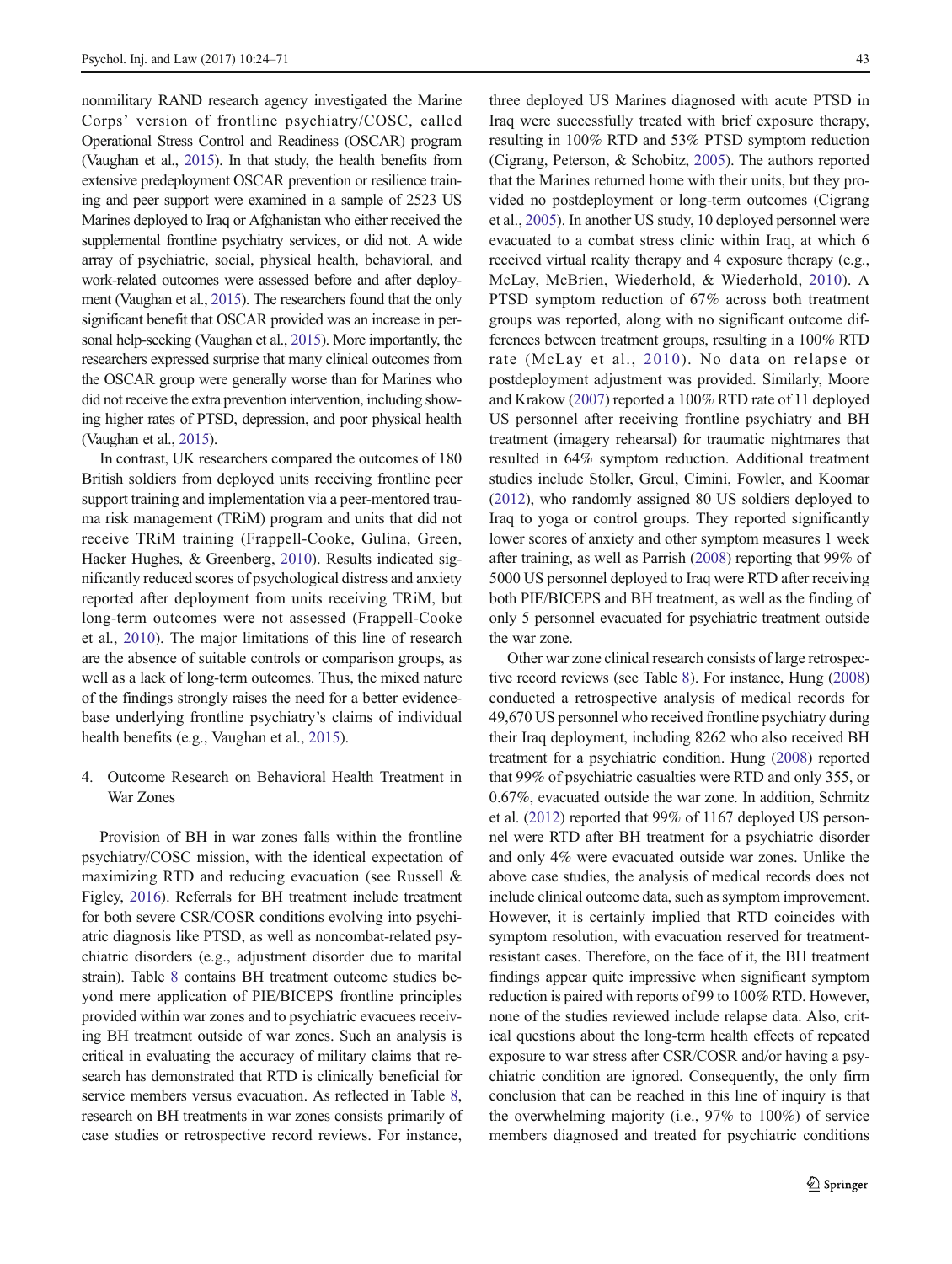<span id="page-20-0"></span>

| Study                                            | War                                                     | Sample                                                                                                                                                                                                                                       | Treatment setting                                                                                                                                         | Assessment                                                                                                                                                                 | Deployment outcomes |           | Postdeployment/long-term                                                                                                                                                                                                                                                                                                                | Limitations                                                                                                                                                                                                            |
|--------------------------------------------------|---------------------------------------------------------|----------------------------------------------------------------------------------------------------------------------------------------------------------------------------------------------------------------------------------------------|-----------------------------------------------------------------------------------------------------------------------------------------------------------|----------------------------------------------------------------------------------------------------------------------------------------------------------------------------|---------------------|-----------|-----------------------------------------------------------------------------------------------------------------------------------------------------------------------------------------------------------------------------------------------------------------------------------------------------------------------------------------|------------------------------------------------------------------------------------------------------------------------------------------------------------------------------------------------------------------------|
|                                                  |                                                         |                                                                                                                                                                                                                                              |                                                                                                                                                           |                                                                                                                                                                            | $%$ RTD             | % Relapse | outcomes                                                                                                                                                                                                                                                                                                                                |                                                                                                                                                                                                                        |
| and Hobfoll<br>Mikulincer,<br>Solomon,<br>(1986) | 1982 Israeli<br>Lebanon<br>War                          | $N = 382$ Israeli soldiers<br>not diagnosed with<br>from the same unit<br>frontline treatment<br>for CSR; $n = 334$<br>soldiers matched<br>who received<br>CSR                                                                               | PIE<br>treatment<br>Frontline                                                                                                                             | Perception of loneliness<br>assessment of CSR<br>social support and<br>and perception of<br>1-year postwar<br>Battle intensity<br>loneliness<br><b>MCEI</b>                | No data             | No data   | greater likelihood of CSR in<br>related to greater feelings of<br>feelings of loneliness and<br>Lack of social support from<br>Lack of social support from<br>officers related to greater<br>Intensity of battle was also<br>loneliness and increased<br>buddies associated with<br>likelihood of CSR<br>greater loneliness<br>soldiers | treatment for CSR<br>Severity of CSR not<br>No data on frontline<br>Unclear if the CSR<br>group was RTD<br>self-report and<br>evacuated or<br>after PIE vs.<br>Retrospective;<br>discharged<br>recall bias<br>assessed |
| Noy (1986)<br>Oppenhei-<br>mer, and<br>Solomon,  | Lebanon<br>War and<br>1973 Yom<br>Kippur<br>1982<br>War | the same number of<br>Raw data not provided<br>war; matched with<br>Several hundreds of<br>CSR during 1973<br>soldiers after the<br>diagnosed with<br>Israeli soldiers<br>1973 war                                                           | No information if the<br>or other treatment<br>received frontline<br>CSR group                                                                            | military retention and<br>health record profile<br>Review of military<br>assessment of<br>9-year postwar<br>relapse<br>ratings                                             | No data             | $1\%$     | discharged from military; 47%<br>reassigned to noncombat roles<br>1% relapse rate for CSR during<br>rated as combat ready before<br>the 1973 war, but only 42%<br>94% of Yom Kippur veterans<br>diagnosed with CSR were<br>6% of these veterans were<br>were rated combat ready<br>before the 1982 war<br>the 1982 war                  | Exclusive reliance on<br>Severity of CSR not<br>Retrospective study<br>percentages and<br>No treatment data<br>Lack of objective<br>proportions<br>measures<br>assessed                                                |
| Mikulincer<br>Solomon and<br>(1988)              | Lebanon<br>War                                          | 1982 Israeli $N = 382$ Israeli soldiers Frontline<br>$n = 88$ soldiers who<br>not diagnosed with<br>from the same unit<br>frontline treatment<br>for CSR; $n = 334$<br>matched soldiers<br>CSR; control of<br>did not deploy<br>who received | PIE<br>treatment                                                                                                                                          | assessment of PTSD<br>functioning scale<br>Premilitary social<br>Problems social<br>1-year postwar<br>Battle intensity<br>adjustment<br>adjustment<br>and social<br>PTSD-I | No data             | No data   | and PTSD and PTSD alone is<br>Being diagnosed with both CSR<br>Combat exposure by itself did<br>significantly related to poor<br>functioning 1-year after the<br>CSR alone is not significantly<br>not account for poor social<br>postwar social functioning<br>related to postwar social<br>war                                        | assessment of social<br>Intensity of CSR not<br>Retrospective study;<br>self-report and<br>No precombat<br>adjustment<br>recall bias<br>assessed                                                                       |
| Mikulincer,<br>and Jakob<br>Solomon,<br>(1987)   | Lebanon<br>War                                          | 1982 Israeli $N = 382$ Israeli soldiers<br>soldiers from the<br>CSR at frontline;<br>$n = 384$ matched<br>diagnosed with<br>diagnosed with<br>same unit not<br>CSR                                                                           | no information if<br>treatment setting<br>intervention but<br>CSR group was<br>(frontline vs.<br>referred for<br>treated and<br>psychiatric<br>evacuated) | questionnaire. Each<br>assessment of CSR<br>and battle intensity<br>Israeli soldier was<br>asked if he (1)<br>participated in<br>1-year postwar<br>Self-report             | No data             | No data   | episode were significantly less<br>more likely to have another<br>CSR episode regardless of<br>soldiers without prior CSR<br>episode were significantly<br>Soldiers with previous CSR<br>perceived battle intensity<br>Under high battle intensity,<br>problems                                                                         | long-term outcome<br>1-year retrospective<br>of repeated CSR<br>Unclear if the CSR<br>group was RTD<br>No assessment of<br>after PIE vs.<br>episodes<br>study                                                          |

Table 6 Outcome research on CSR and frontline psychiatry Table 6 Outcome research on CSR and frontline psychiatry

 $\underline{\textcircled{\tiny 2}}$  Springer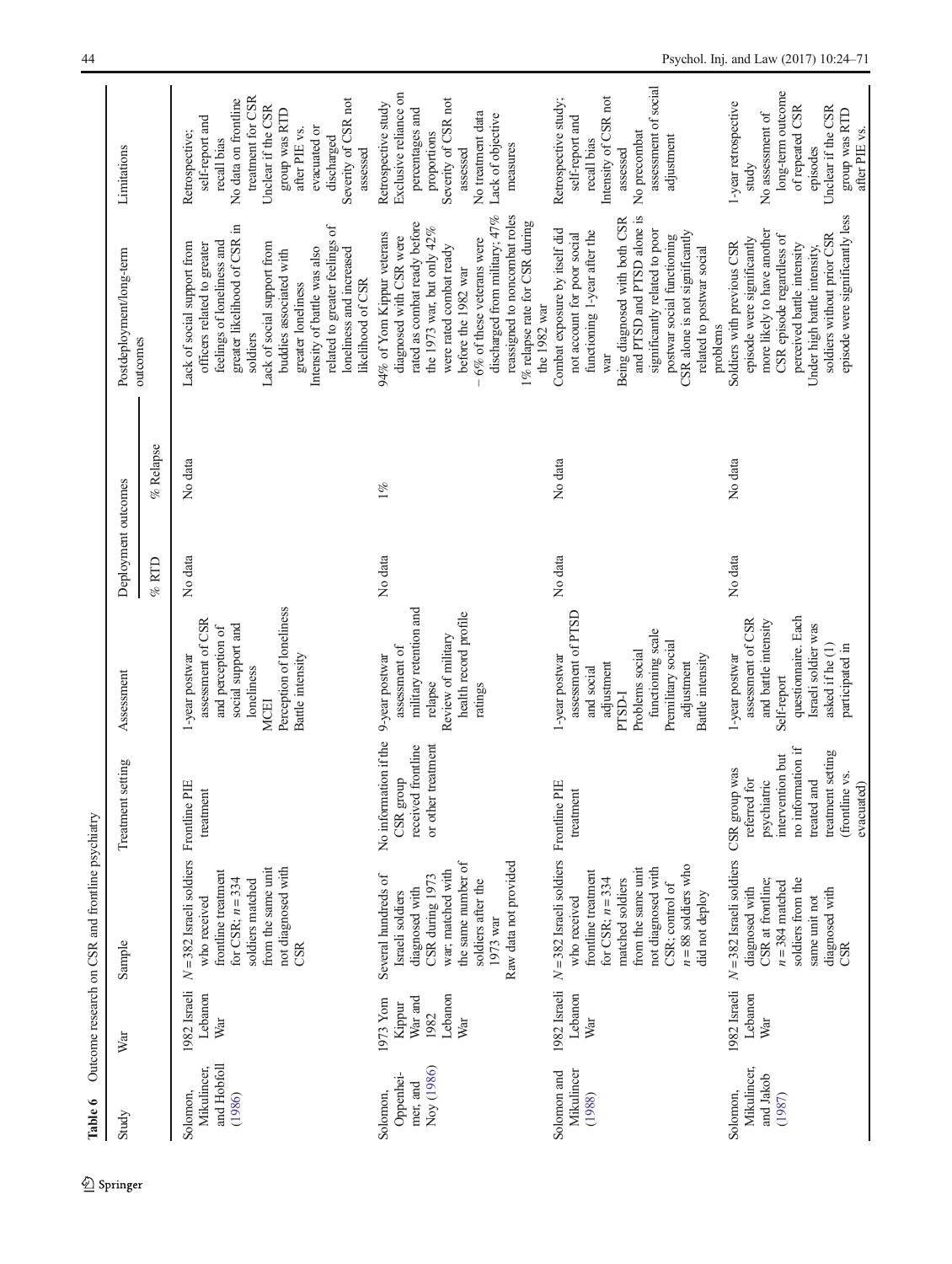| Study                                                     | War                            | Sample                                                                                                                                                                                                          | setting<br>Treatment                                                                                    | Assessment                                                                                                                                            | Deployment outcomes |           | Postdeployment/long-term                                                                                                                                                                                                                                                                                                                                                                                                                            | Limitations                                                                                                                                                              |
|-----------------------------------------------------------|--------------------------------|-----------------------------------------------------------------------------------------------------------------------------------------------------------------------------------------------------------------|---------------------------------------------------------------------------------------------------------|-------------------------------------------------------------------------------------------------------------------------------------------------------|---------------------|-----------|-----------------------------------------------------------------------------------------------------------------------------------------------------------------------------------------------------------------------------------------------------------------------------------------------------------------------------------------------------------------------------------------------------------------------------------------------------|--------------------------------------------------------------------------------------------------------------------------------------------------------------------------|
|                                                           |                                |                                                                                                                                                                                                                 |                                                                                                         |                                                                                                                                                       | $\%$ RTD            | % Relapse | outcomes                                                                                                                                                                                                                                                                                                                                                                                                                                            |                                                                                                                                                                          |
|                                                           |                                |                                                                                                                                                                                                                 |                                                                                                         | combat and (2) had<br>Battle intensity rating<br>diagnosis of CSR                                                                                     |                     |           | significantly related to CSR in<br>likely to have CSR episode in<br>High battle intensity was<br>the current battle                                                                                                                                                                                                                                                                                                                                 | Self-report and recall<br>evacuated or<br>discharged<br>bias                                                                                                             |
| Mikulincer<br>and Kotler<br>Solomon,<br>(1987)            | Lebanon<br>War<br>1982         | CSR at frontline and<br>treatment; $n = 198$<br>soldiers from the<br>soldiers: $n = 285$<br>diagnosed with<br>diagnosed with<br>same unit not<br>$N=483$ Israeli<br>referred for<br>psychiatric                 | received frontline<br>no information if<br>CSR group referred<br>for treatment, but<br>PIE or evacuated | assessment of CSR<br>2-year post war<br>and somatic<br>Health status<br>symptoms<br><b>PTSD-I</b>                                                     | No data             | No data   | CSR group reported significantly<br>CSR group reported significantly<br>medications, new onset chest<br>more work absences, alcohol<br>pain, and digestive problems<br>CSR and PTSD independently<br>greater number of somatic<br>and combined predicated<br>use, cigarette use, new<br>complaints vs. control<br>both groups                                                                                                                       | measure of somatic<br>frontline treatment<br>Self-report and recall<br>Retrospective study<br>Unclear if the CSR<br>group received<br>No precombat<br>complaints<br>bias |
| Benbenisht-<br>Solomon,<br>Mikulincer,<br>y (1988)<br>and | Lebanon<br>War<br>1982         | active duty after the<br>soldiers: diagnosed<br>discharged from<br>war and now in<br>subjects were<br>treatment; all<br>frontline and<br>with CSR at<br>$N = 104$ Israeli<br>referred for<br>psychiatric<br>CSR | Frontline PIE<br>treatment                                                                              | symptoms and battle<br>assessment of CSR<br>Interviews coded<br>1-year postwar<br>(CE) events<br>SCL-90R<br>PTSD-I<br><b>SEP</b>                      | $100\%$             | No data   | Total PTSD symptoms correlated<br>problems in social functioning<br>symptoms of CSR reported by<br>CSR not significantly related to<br>with anxiety during combat<br>17 psychological and somatic<br>greater somatic complaints<br>with PTSD and psychiatric<br>CSR significantly associated<br>Veterans with CSR are often<br>symptoms 1-year postwar<br>$10\%$ of sample                                                                          | outcome measures<br>Self-report and recall<br>Severity of CSR not<br>Retrospective study<br>assessment of<br>No precombat<br>assessed<br>bias                            |
| Benbenisht-<br>Solomon,<br>i, et al.<br>(1988)            | 1982 Israeli<br>Lebanon<br>War | $N = 104$ Israeli soldiers No information on<br>CSR at the frontline<br>and referred for<br>diagnosed with<br>psychiatric<br>treatment<br>reserves                                                              | receiving frontline<br>treatment or<br>CSR group<br>evacuated                                           | assessment of PTSD<br>experiences, and the<br>adjustment, combat<br>extent of the CSR<br>Premilitary and<br>1-year postwar<br>postmilitary<br>episode | No data             | No data   | postwar adjustment problems<br>specific combat experiences<br>predicted mainly by combat<br>Psychological symptoms were<br>immediate reactions during<br>functioning was predicted<br>breakdowns contribute to<br>experiences, and postwar<br>mainly by prewar factors<br>Extent of CSR episode and<br>experiences and soldiers'<br>combat in the genesis of<br>preoccupied with their<br>Implication of combat<br>subsequent PTSD<br>predicts PTSD | Self-report and recall<br>Retrospective study<br>Small sample size<br>bias                                                                                               |

Table 6 (continued)

Table 6 (continued)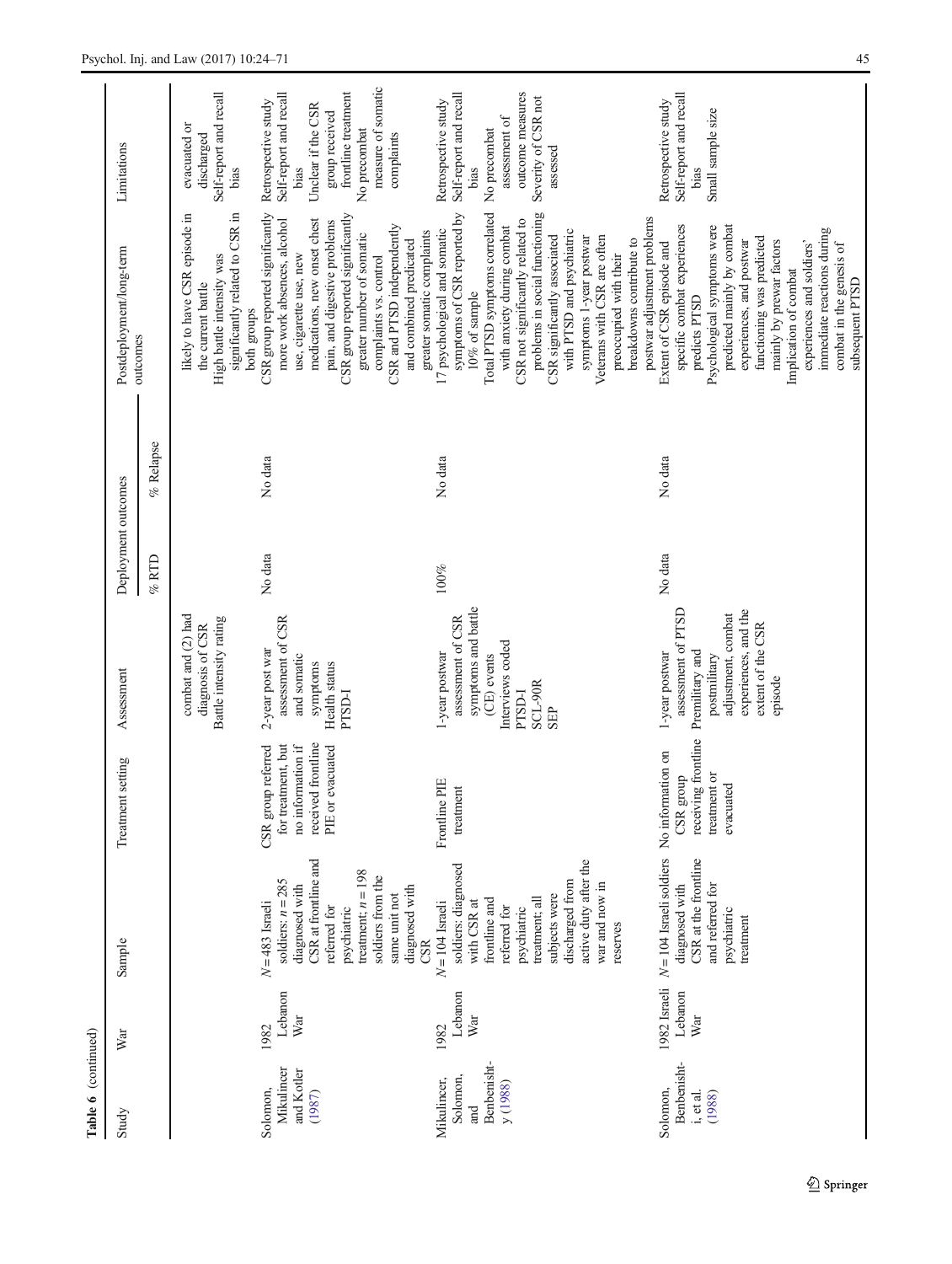| Table 6 (continued)                             |                                |                                                                                                                                                                            |                                                                                                                              |                                                                                                                 |                     |             |                                                                                                                                                                                                                                                                                                                                                                              |                                                                                                                                                                                                   |
|-------------------------------------------------|--------------------------------|----------------------------------------------------------------------------------------------------------------------------------------------------------------------------|------------------------------------------------------------------------------------------------------------------------------|-----------------------------------------------------------------------------------------------------------------|---------------------|-------------|------------------------------------------------------------------------------------------------------------------------------------------------------------------------------------------------------------------------------------------------------------------------------------------------------------------------------------------------------------------------------|---------------------------------------------------------------------------------------------------------------------------------------------------------------------------------------------------|
| Study                                           | War                            | Sample                                                                                                                                                                     | Treatment setting                                                                                                            | Assessment                                                                                                      | Deployment outcomes |             | Postdeployment/long-term                                                                                                                                                                                                                                                                                                                                                     | Limitations                                                                                                                                                                                       |
|                                                 |                                |                                                                                                                                                                            |                                                                                                                              |                                                                                                                 | $\%$ RTD            | $%$ Relapse | outcomes                                                                                                                                                                                                                                                                                                                                                                     |                                                                                                                                                                                                   |
| Solomon and<br>(1988)<br>Flum                   | 1982 Israeli<br>Lebanon<br>War | soldiers: CSR group<br>compared to $n = 334$<br>and treated for CSR<br>$(n=382)$ diagnosed<br>non-CSR group<br>$N = 716$ Israeli<br>at frontline;                          | Frontline PIE<br>treatment                                                                                                   | assessment of prewar<br>life events and CSR<br>Pre-war Life Events<br>1-year postwar<br>Survey<br><b>PTSD-I</b> | No data             | No data     | CSR and positive and negative<br>number of negative life events<br>No significant relation between<br>PTSD severity correlated with<br>PTSD significantly related to<br>life events before the war<br>CSR significantly related to<br>PTSD diagnosis                                                                                                                         | Self-report and recall<br>Severity of CSR not<br>measure of PTSD<br>Retrospective study<br>No precombat<br>measured<br>bias                                                                       |
| Solomon and<br>Mikulincer<br>(1988)             | 1982 Israeli<br>Lebanon<br>War | compared to $n = 198$<br>soldiers: CSR group<br>and treated for CSR<br>$(n = 285)$ diagnosed<br>non-CSR group<br>$N=483$ Israeli<br>at frontline;                          | CSR group referred<br>frontline, but no<br>intervention at<br>for psychiatric<br>information if<br>treatment was<br>received | 1- and 2-year postwar<br>assessment of CSR<br>and PTSD<br><b>PTSD-I</b><br>ES                                   | No data             | No data     | and intrusive symptoms at the<br>intrusive, avoidance, and other<br>CSR was significantly related to<br>PTSD symptoms at both 1 and<br>Total distress higher for the CSR<br>group across each time period<br>significantly lower avoidant<br>impaired social ties<br>Both groups reported<br>2nd year<br>2 years                                                             | No data treatment for<br>frontline treatment<br>Self-report and recall<br>measure of PTSD<br>Retrospective study<br>Unclear if the CSR<br>the CSR group<br>group received<br>No precombat<br>bias |
| Mikulincer<br>Solomon and<br>(1988)             | Lebanon<br>War<br>1982         | $N = 382$ Israeli soldiers Frontline PIE<br>not diagnosed with<br>frontline treatment<br>from combat unit<br>for CSR; $n = 334$<br>matched soldiers<br>who received<br>CSR | treatment                                                                                                                    | assessment of PTSD<br>1- and 2-year postwar<br>symptoms<br><b>PTSD-I</b><br>ES                                  | No data             | No data     | control diagnosed with PTSD<br>control diagnosed with PTSD<br>diagnosed with PTSD; 15%<br>CSR associated with intrusion<br>and avoidance symptoms<br>Intrusion symptoms decline<br>56% CSR group and 14%<br>more than avoidance<br>59% of the CSR group<br>After 2 years:<br>After 1 year:                                                                                   | Self-report and recall<br>Severity of CSR not<br>measure of PTSD<br>Retrospective study<br>No precombat<br>assessed<br>bias                                                                       |
| Mikulincer,<br>and Bleich<br>Solomon,<br>(1988) | 1982 Israeli<br>Lebanon<br>War | not diagnosed with<br>soldiers diagnosed<br>frontlines; $n = 334$<br>frontline soldiers<br>with CSR at the<br>matched control<br>$N = 382$ ) Israeli<br>CSR                | report if treated at<br>frontline but no<br>frontline or<br>Diagnosed at<br>evacuated                                        | assessment via<br>1-year postwar<br>PTSD-I<br>SCL-90                                                            | No data             | No data     | CSR group significantly higher<br>clinical severity on all three<br>CSR group significantly more<br>$(n = 228)$ of the CSR group<br>PTSD diagnosis significantly<br>global symptom measures<br>compared to $n = 50$ of the<br>depression, hostility, and<br>likely to develop PTSD<br>associated with anxiety,<br>diagnosed with PTSD;<br>symptoms overtime<br>non-CSR group | Self-report and recall<br>Severity of CSR not<br>Retrospective study<br>No treatment data<br>assessed<br>bias                                                                                     |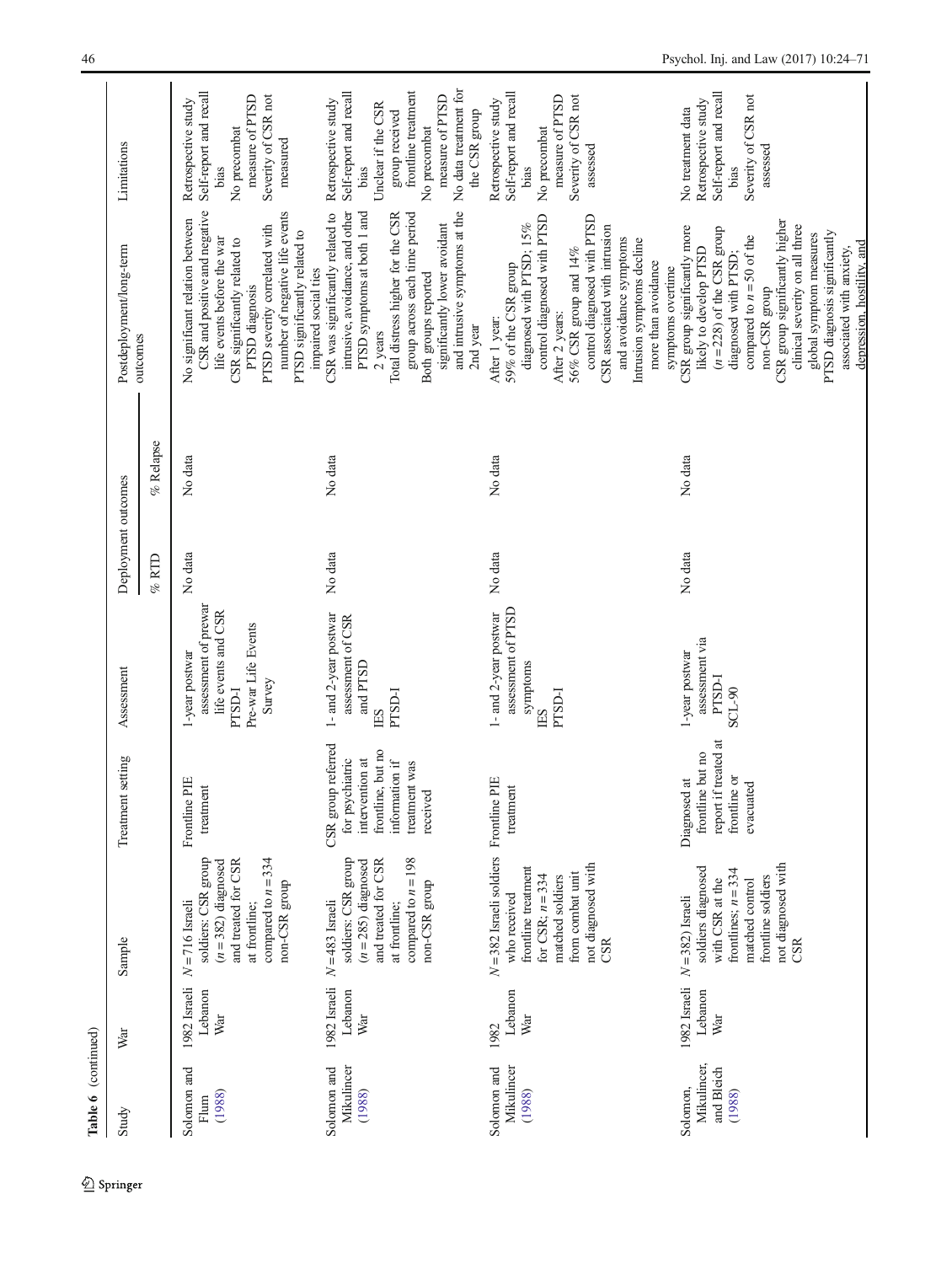| Table 6 (continued)                                       |                                                         |                                                                                                                                                                                                                                                             |                                                                                           |                                                                                                                                                                                             |                     |             |                                                                                                                                                                                                                                                                                                                                                                                                                                           |                                                                                                                                                                                                                |
|-----------------------------------------------------------|---------------------------------------------------------|-------------------------------------------------------------------------------------------------------------------------------------------------------------------------------------------------------------------------------------------------------------|-------------------------------------------------------------------------------------------|---------------------------------------------------------------------------------------------------------------------------------------------------------------------------------------------|---------------------|-------------|-------------------------------------------------------------------------------------------------------------------------------------------------------------------------------------------------------------------------------------------------------------------------------------------------------------------------------------------------------------------------------------------------------------------------------------------|----------------------------------------------------------------------------------------------------------------------------------------------------------------------------------------------------------------|
| Study                                                     | War                                                     | Sample                                                                                                                                                                                                                                                      | setting<br>Treatment                                                                      | Assessment                                                                                                                                                                                  | Deployment outcomes |             | Postdeployment/long-term                                                                                                                                                                                                                                                                                                                                                                                                                  | Limitations                                                                                                                                                                                                    |
|                                                           |                                                         |                                                                                                                                                                                                                                                             |                                                                                           |                                                                                                                                                                                             | $\%$ RTD            | $%$ Relapse | outcomes                                                                                                                                                                                                                                                                                                                                                                                                                                  |                                                                                                                                                                                                                |
| Solomon et al.<br>(1990)                                  | Lebanon<br>War and<br>1973 Yom<br>Kippur<br>1982<br>War | with first time CSR<br>$N = 24$ Israeli soldiers<br>from the same unit<br>frontline treatment<br>in 1982 war only<br>matched soldiers<br>for CSR in both<br>1973 and 1982<br>who received<br>wars; $n = 39$                                                 | Frontline PIE<br>treatment                                                                | Health status interview<br>War assessed effects<br>3-year post-Lebanon<br>of repeat CSR<br><b>SCL-90-R</b><br><b>FTSD-I</b><br><b>SFP</b><br>PSE<br>LES                                     | No data             | No data     | pathology and a lower level of<br>significantly worse following<br>The repeat CSR group reported<br>the second war than after the<br>inoculate against subsequent<br>Successful adjustment after the<br>social functioning than the<br>significantly more severe<br>CSR group adjustment and<br>1st CSR episode did not<br>symptomatology were<br>obsessive-compulsive<br>first time CSR group<br>CSR episodes<br>symptoms<br>first       | No precombat data on<br>outcome measures<br>Self-report and recall<br>Retrospective study<br>Small sample size<br>bias                                                                                         |
| Benbenisht-<br>Mikulincer<br>Solomon,<br>(1991)<br>i, and | Lebanon<br>War                                          | CSR at frontline and<br>1982 Israeli $N = 65$ Israeli soldiers<br>number of veterans<br>military; compared<br>to matched control<br>group of unknown<br>intervention but<br>remained in the<br>diagnosed with<br>without CSR<br>referred for<br>psychiatric | receiving frontline<br>No information on<br>treatment or<br>CSR group<br>evacuated        | postwar assessment<br>self-efficacy rating<br>Military record of<br>1-, 2-, and 3-year<br>of self-efficacy<br>Combat-related<br>adjustment<br>premilitary<br>perceived<br>SCL-90R<br>PTSD-I | No data             | No data     | combat-related self-efficacy 1<br>and 2 years after the war, but<br>Self-efficacy of the CSR group<br>Higher premilitary adjustment<br>significantly lower than the<br>control during combat was<br>Psychic numbing and loss of<br>self-efficacy scores across<br>rating resulted in higher<br>non-CSR control group<br>associated with lower<br>correlated with lower<br>CSR and PTSD severity<br>not at year 3<br>self-efficacy<br>time | No report of treatment<br>for the CSR group<br>Self-report and recall<br>Retrospective study<br>No information on<br>Small sample size<br>control group<br>self-efficacy<br>No precombat<br>measure of<br>bias |
| et al. (1991)<br>Mikulincer,<br>Solomon,                  | 1982 Israeli<br>Lebanon<br>War                          | $N = 71$ Israeli soldiers<br>compared to $n = 73$<br>group 2 years after<br>soldiers diagnosed<br>without prior CSR<br>immediate onset<br>during the war;<br>identified with<br>delayed PTSD<br>the war ended.<br>with CSR and                              | but not certain for<br>immediate onset<br>treatment likely<br>PTSD group<br>Frontline PIE | assessment of social<br>support and coping<br>resources on PTSD<br>20-year postwar<br>onset<br><b>MCEI</b><br><b>WCC</b><br>CAQ<br><b>PSQ</b>                                               | No data             | No data     | immediate and delayed PTSD<br>group and immediate PTSD<br>casualties evinced still less<br>levels of battle stress than<br>resources than the control<br>Findings indicated that both<br>casualties reported higher<br>Delayed PTSD casualties<br>evinced less personal<br>control subjects                                                                                                                                               | measure of coping<br>Self-report and recall<br>frontline treatment<br>attributional style<br>Retrospective study<br>Unclear if the CSR<br>group received<br>resources and<br>No precombat<br>bias              |

 $\underline{\textcircled{\tiny 2}}$  Springer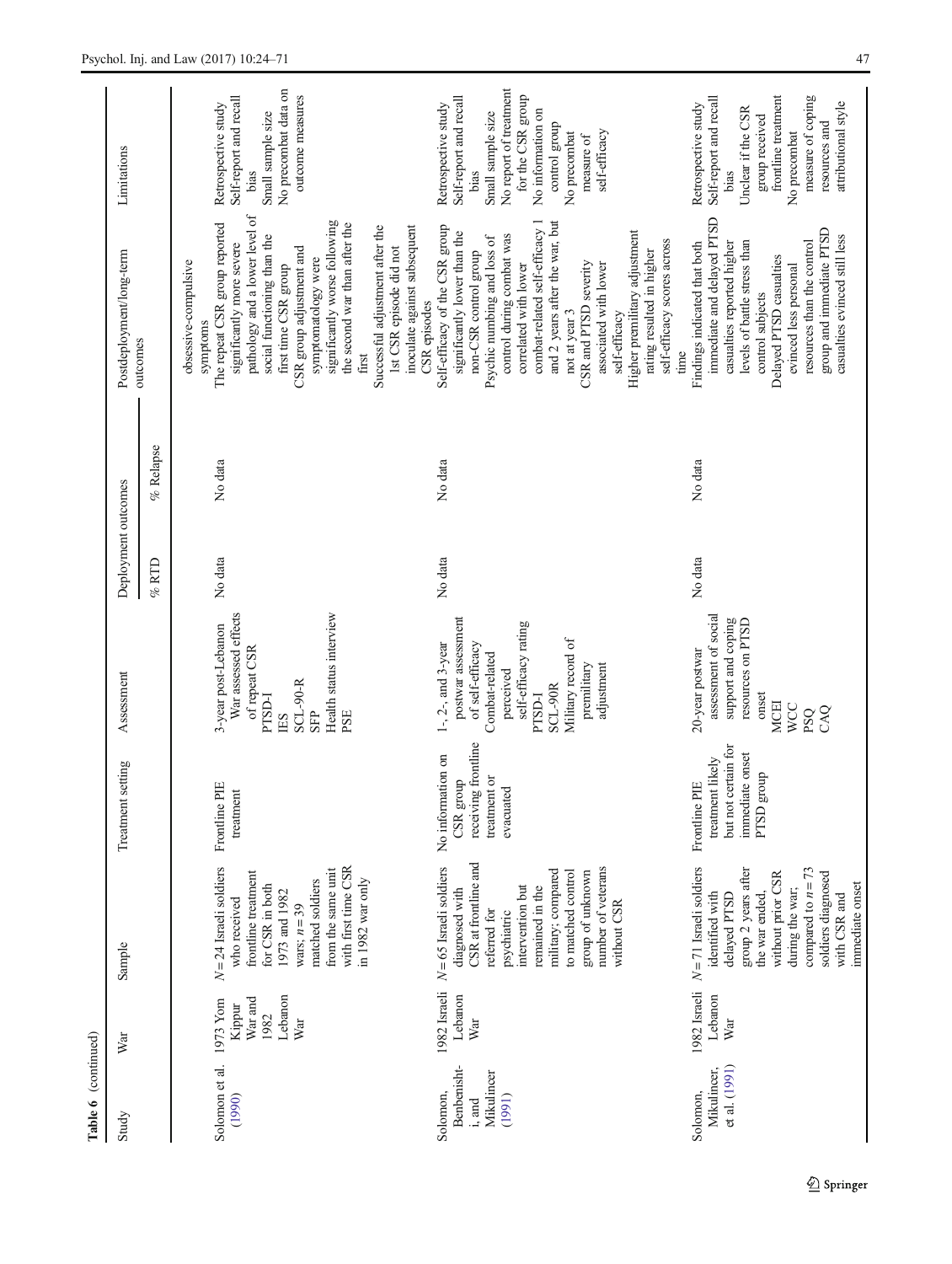| Table 6 (continued)                            |                                |                                                                                                                                                                                  |                                                                                                               |                                                                                                                                       |                     |             |                                                                                                                                                                                                                                                                                                                                                                                                                                                                              |                                                                                                                                               |
|------------------------------------------------|--------------------------------|----------------------------------------------------------------------------------------------------------------------------------------------------------------------------------|---------------------------------------------------------------------------------------------------------------|---------------------------------------------------------------------------------------------------------------------------------------|---------------------|-------------|------------------------------------------------------------------------------------------------------------------------------------------------------------------------------------------------------------------------------------------------------------------------------------------------------------------------------------------------------------------------------------------------------------------------------------------------------------------------------|-----------------------------------------------------------------------------------------------------------------------------------------------|
| Study                                          | War                            | Sample                                                                                                                                                                           | Treatment setting                                                                                             | Assessment                                                                                                                            | Deployment outcomes |             | Postdeployment/long-term                                                                                                                                                                                                                                                                                                                                                                                                                                                     | Limitations                                                                                                                                   |
|                                                |                                |                                                                                                                                                                                  |                                                                                                               |                                                                                                                                       | $\%$ RTD            | $%$ Relapse | outcomes                                                                                                                                                                                                                                                                                                                                                                                                                                                                     |                                                                                                                                               |
|                                                |                                | 2 years after the war<br>with $n = 73$ control<br>group of veterans<br>PTSD diagnosis<br>PTSD; matched<br>without CSR or                                                         |                                                                                                               |                                                                                                                                       |                     |             | more stable and unpredictable<br>PTSD cases attributed causes to<br>problem-focused coping than<br>onset PTSD reported lower<br>Both immediate and delayed<br>delayed PTSD casualties<br>personal resources than<br>Delayed onset used more<br>immediate onset<br>officer support                                                                                                                                                                                            |                                                                                                                                               |
| Mikulincer<br>Solomon and<br>(1992)            | Lebanon<br>War<br>1982         | $N = 213$ Israeli soldiers<br>not diagnosed with<br>treatment; $n = 116$<br>from combat unit<br>CSR and referred<br>matched soldiers<br>diagnosed with<br>for psychiatric<br>CSR | received frontline<br>for treatment, but<br>no information if<br>CSR group referred<br>PIE or evacuated       | Perceived self-efficacy<br>postwar assessment<br>$1-, 2-,$ and $3$ -year<br>Health status<br>of CSR<br>SCL-90R<br>PTSD-I<br>SFP<br>ES | No data             | No data     | CSR group reported significantly<br>Psychiatric symptomatology was<br>CSR group reported greater work<br>greater PTSD and psychiatric<br>stable across time in the CSR<br>absences, smoking, drinking,<br>symptomatology across time<br>CSR is significantly related to<br>new onset chest, and back<br>pain, as well as digestive<br>factors than non-PTSD<br>group, but not PTSD<br>than controls<br>symptoms<br>problems                                                  | outcome measures<br>Self-report and recall<br>Severity of CSR not<br>Retrospective study<br>assessment of<br>No precombat<br>assessed<br>bias |
| Levy, et al.<br>Waysman,<br>Solomon,<br>(1992) | 1982 Israeli<br>Lebanon<br>War | CSR; $n = 85$ wives<br>diagnosed with<br>diagnosed with<br>$N = 120$ wives of<br>Israeli soldiers<br>of soldiers not<br>CSR                                                      | Uncertain if the CSR<br>frontline or other<br>Secondary trauma<br>group received<br>was assessed<br>treatment | Wife's perceptions of<br>husband's PTSD<br>$SCL-90-R$<br>Wife's<br>DAS<br>SCQ<br><b>USS</b><br>FES                                    | No data             | No data     | loneliness, adverse marital and<br>CSR group reported significantly<br>cumulatively associated with<br>significant increase in wife's<br>significantly contributes to<br>marital, work, sexual, and<br>CSR significantly related to<br>more problems in social<br>CSR and PTSD were both<br>functioning, feelings of<br>psychiatric symptoms<br>wife's impaired social<br>Current husband PTSD<br>family functioning<br>independently and<br>family function<br>PTSD<br>PTSD | No precombat data on<br>outcome measures<br>Self-report and recall<br>Severity of CSR not<br>Retrospective study<br>measured<br>bias          |

 $\underline{\textcircled{\tiny 2}}$  Springer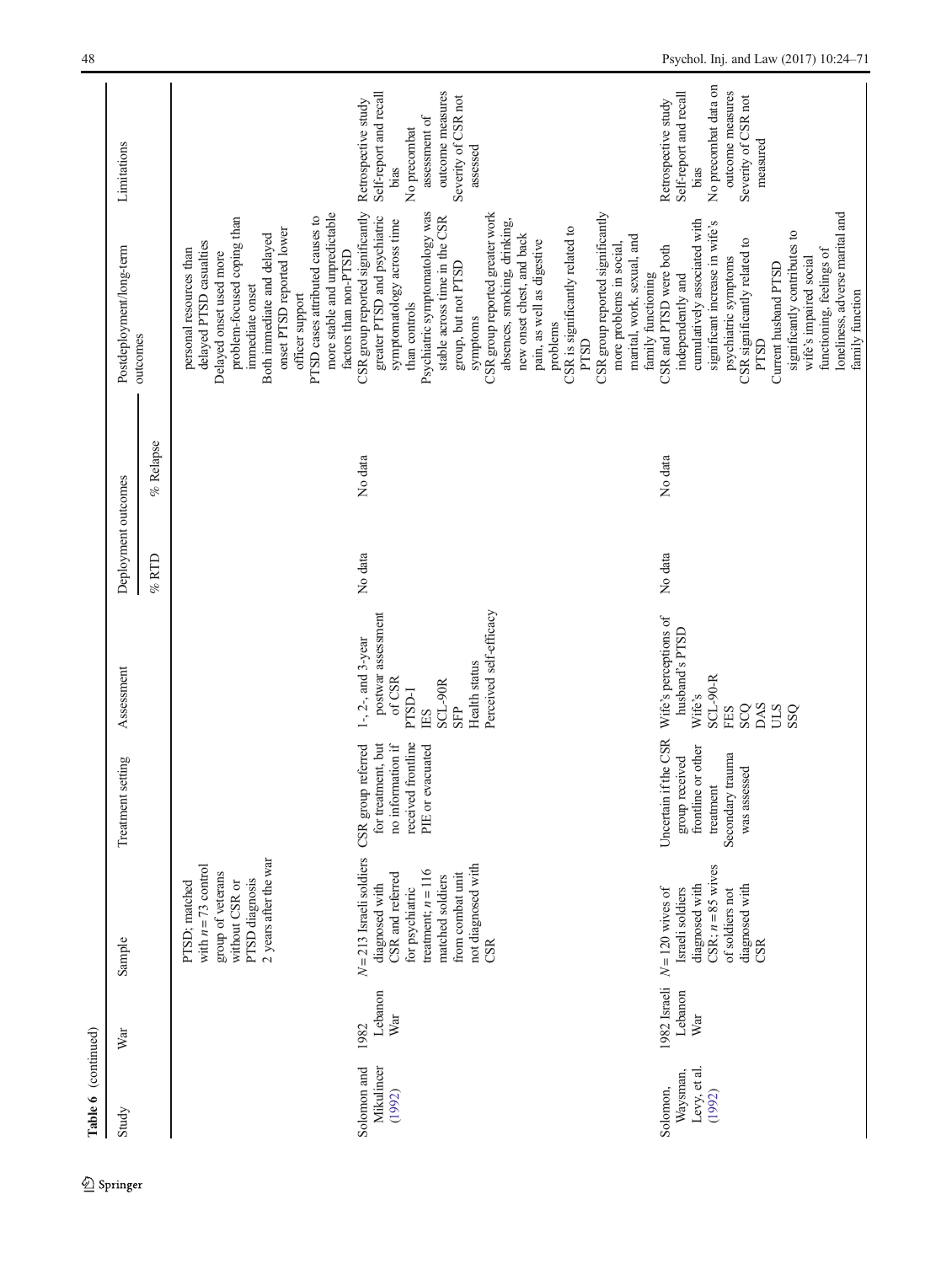| Table 6 (continued)                   |                                |                                                                                                                                                                                                                                           |                            |                                                                                                                                                                                                                      |                     |           |                                                                                                                                                                                                                                                                                                                                                                                                                                                                                      |                                                                                                                                                                                                                                               |
|---------------------------------------|--------------------------------|-------------------------------------------------------------------------------------------------------------------------------------------------------------------------------------------------------------------------------------------|----------------------------|----------------------------------------------------------------------------------------------------------------------------------------------------------------------------------------------------------------------|---------------------|-----------|--------------------------------------------------------------------------------------------------------------------------------------------------------------------------------------------------------------------------------------------------------------------------------------------------------------------------------------------------------------------------------------------------------------------------------------------------------------------------------------|-----------------------------------------------------------------------------------------------------------------------------------------------------------------------------------------------------------------------------------------------|
| Study                                 | War                            | Sample                                                                                                                                                                                                                                    | setting<br>Treatment       | Assessment                                                                                                                                                                                                           | Deployment outcomes |           | Postdeployment/long-term                                                                                                                                                                                                                                                                                                                                                                                                                                                             | Limitations                                                                                                                                                                                                                                   |
|                                       |                                |                                                                                                                                                                                                                                           |                            |                                                                                                                                                                                                                      | $%$ RTD             | % Relapse | outcomes                                                                                                                                                                                                                                                                                                                                                                                                                                                                             |                                                                                                                                                                                                                                               |
| Dekel et al.<br>(2003)                | 1973 Yom<br>Kippur<br>War      | $N = 112$ Israeli soldiers<br>not diagnosed with<br>medals for bravery<br>frontline treatment<br>for CSR; $n = 189$<br>in the 1973 Yom<br>matched soldiers<br>heroes: received<br>$N=98$ . decorated<br>who received<br>Kippur War<br>CSR | Frontline PIE<br>treatment | SCL-90R<br>PTSD-I<br>5                                                                                                                                                                                               | No data             | No data   | veterans and the control group<br>other 2 groups during the war.<br>later, they showed lower rates<br>psychological health than the<br>CSR group had the highest rate<br>Decorated war heroes reported<br>of PTSD and better general<br>Moreover, some 2 decades<br>functioned better than the<br>of PTSD and psychiatric<br>battlefield stressors; they<br>symptoms vs. decorated<br>the highest exposure to<br>CSR casualties                                                      | "decorated heroes"<br>Self-report and recall<br>Severity of CSR not<br>characteristics of<br>Retrospective study<br>Potential demand<br>measured<br>bias                                                                                      |
| Solomon<br>Benyamini<br>(2005)<br>and | 1982 Israeli<br>Lebanon<br>War | $N = 286$ Israeli soldiers Frontline PIE<br>not diagnosed with<br>from the same unit<br>frontline treatment<br>for CSR; $n = 218$<br>matched soldiers<br>who received<br>CSR                                                              | treatment                  | PTSD, life stress, and<br>Cumulative Life Stress<br>Disease and Symptom<br>assessment of CSR.<br>Changes in Health<br>physical health<br>Questionnaire<br>20-year postwar<br>Checklist<br>Checklist<br><b>PTSD-I</b> | No data             | No data   | engagement in risk behaviors<br>independently related to most<br>and PTSD with poorer health<br>chronic diseases and physical<br>measures but did not account<br>with general self-rated health,<br>CSR and PTSD were related to<br>and positive life events were<br>greater cumulative life stress<br>since the war. Both negative<br>PTSD, were both associated<br>for the associations of CSR<br>CSR and, to a greater extent,<br>symptoms, and greater<br>of the physical health | No precombat data on<br>outcome measures<br>Self-report and recall<br>Severity of CSR not<br>Retrospective study<br>measured<br>bias                                                                                                          |
| Ginzburg and<br>Solomon<br>(2011)     | 1982 Israeli<br>Lebanon<br>War | $N = 363$ Israeli soldiers Frontline PIE<br>not diagnosed with<br>from the same unit<br>frontline treatment<br>matched soldiers<br>for CSR; $n = 301$<br>who received<br>CSR                                                              | treatment                  | postwar assessed for<br>SCL-90R-somatization<br>1, 2, 3, and 20 years<br>PTSD, childhood<br>trauma, somatic<br>symptoms<br>subscale<br><b>NCLES</b><br>ES                                                            | No data             | No data   | CSR is a marker for future stress<br>over time compared to control<br>CSR alone results in significantly<br>symptoms at each subsequent<br>greater levels of somatization<br>steeper decline in symptoms<br>groups, indicating long-term<br>avoidance symptoms and a<br>reactions and somatization<br>CSR results in higher initial<br>symptoms in both CSR<br>levels of intrusion and<br>reassessment                                                                               | 20-year retrospective<br>Self-report and recall<br>Severity of CSR not<br>measure of PTSD<br>Unclear if the CSR<br>group was RTD<br>evacuated or<br>after PIE vs.<br>and somatic<br>No premilitary<br>discharged<br>measured<br>study<br>bias |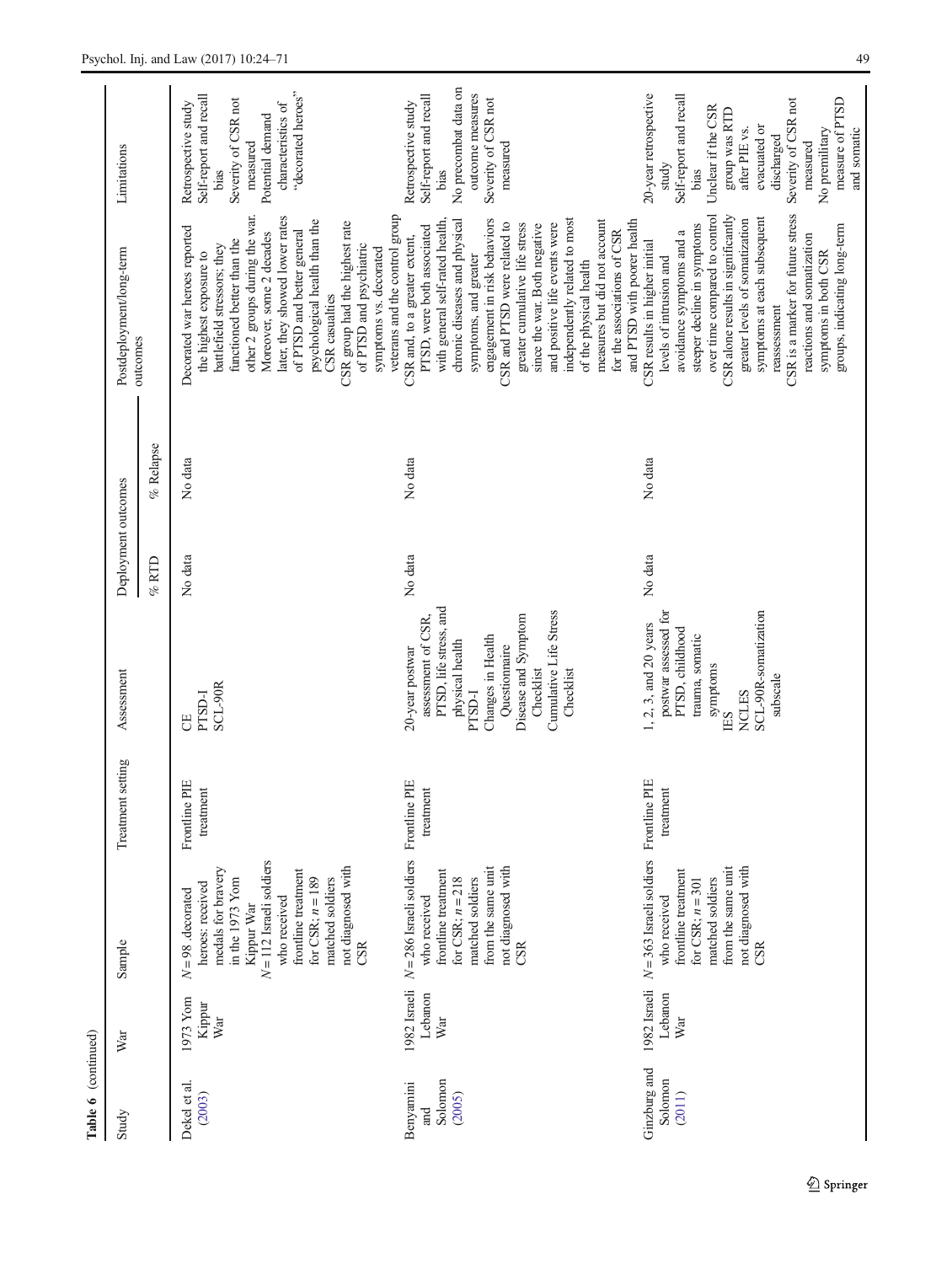| Study                    | War                            | Sample                                                                                                                                                                                                                                                                                             | setting<br>Treatment       | Assessment                                                                                                                                                                                                          | Deployment outcomes |           | Postdeployment/long-term                                                                                                                                                                                                                                                                                                                                                                                                                                                                                                                                                                                                                                                                 | Limitations                                                                                                                                                                                                                                   |
|--------------------------|--------------------------------|----------------------------------------------------------------------------------------------------------------------------------------------------------------------------------------------------------------------------------------------------------------------------------------------------|----------------------------|---------------------------------------------------------------------------------------------------------------------------------------------------------------------------------------------------------------------|---------------------|-----------|------------------------------------------------------------------------------------------------------------------------------------------------------------------------------------------------------------------------------------------------------------------------------------------------------------------------------------------------------------------------------------------------------------------------------------------------------------------------------------------------------------------------------------------------------------------------------------------------------------------------------------------------------------------------------------------|-----------------------------------------------------------------------------------------------------------------------------------------------------------------------------------------------------------------------------------------------|
|                          |                                |                                                                                                                                                                                                                                                                                                    |                            |                                                                                                                                                                                                                     | $%$ RTD             | % Relapse | outcomes                                                                                                                                                                                                                                                                                                                                                                                                                                                                                                                                                                                                                                                                                 |                                                                                                                                                                                                                                               |
| Horesh et al.<br>(2011)  | 1982 Israeli<br>Lebanon<br>War | $N = 369$ Israeli soldiers<br>time of PTSD onset<br>Veterans were divided<br>not diagnosed with<br>from the same unit<br>frontline treatment<br>(e.g., 1983, 1984,<br>for CSR; $n = 306$<br>matched soldiers<br>according to the<br>into 4 groups,<br>who received<br>2002, and no<br>PTSD)<br>CSR | Frontline PIE<br>treatment | PTSD, childhood<br>delayed onset of<br>and postwar life<br>PTSD; combat<br>immediate and<br>exposure (CE),<br>assessment of<br>20-year postwar<br>CE rating<br>events<br><b>NCLES</b><br><b>PTSD-I</b><br>LEO<br>ES | No data             | No data   | among a substantial number of<br>predictors of PTSD onset than<br>significantly related to severity<br>Delayed-onset PTSD was found<br>across all negative outcomes<br>events did not predict PTSD<br>Recency effect was found with<br>CSR was found to be the most<br>powerful predictor of PTSD<br>Number of adverse childhood<br>followed by social support,<br>of subjective and objective<br>CSR and CE most predictive<br>impact on psychological<br>homecoming exclusion,<br>and somatic symptoms<br>more recent life events<br>proving to be stronger<br>Immediate onset PTSD<br>family conflict and<br>childhood events<br>expressiveness<br>level of CE<br>well-being<br>onset | Self-report and recall<br>Severity of CSR not<br>measure of PTSD<br>Retrospective study<br>Unclear if the CSR<br>group was RTD<br>evacuated or<br>after PIE vs.<br>No precombat<br>discharged<br>adjustment<br>and social<br>assessed<br>bias |
| Solomon et al.<br>(2011) | 1982 Israeli<br>Lebanon<br>War | $N = 264$ Israeli soldiers<br>not diagnosed with<br>from the same unit<br>frontline treatment<br>for CSR; $n = 209$<br>matched soldiers<br>who received<br>CSR                                                                                                                                     | Frontline PIE<br>treatment | marital and parenting<br>assessment of PTSD.<br>Parental functioning<br>20-year postwar<br>questionnaire<br>problems<br>Life events<br><b>PTSD-I</b><br>DAS                                                         | No data             | No data   | controls sought psychotherapy<br>$60\%$ of the CSR group and $10\%$<br>PTSD severity and parenting<br>functioning, but not marital<br>Emotional sharing moderated<br>significantly lower marital<br>satisfaction and increased<br>CSR significantly related to<br>non-CSR and non-PTSD<br>non-CSR group (16.5%)<br>parenting problems than<br>cumulatively reported<br>CSR and PTSD groups<br>independently and<br>after the war<br>adjustment<br>groups<br>PTSD                                                                                                                                                                                                                         | measure of marital<br>Self-report and recall<br>Severity of CSR not<br>and parenting<br>No precombat<br>functioning<br>Retrospective<br>assessed<br>bias                                                                                      |

 $\underline{\textcircled{\tiny 2}}$  Springer

Table 6 (continued)

Table 6 (continued)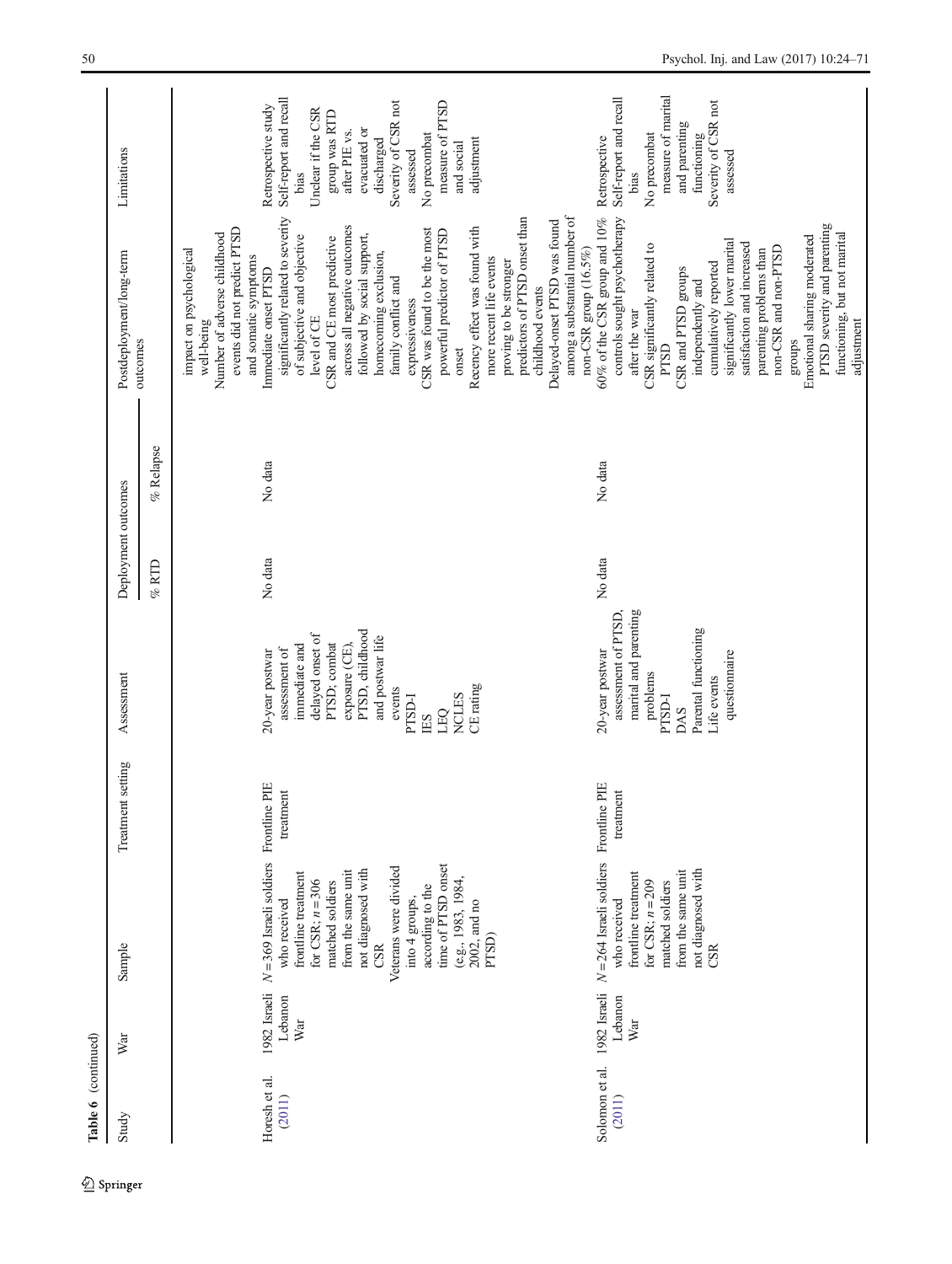| Table 6 (continued)     |                |                                                                                                                                                                 |                                |                                                                                              |                     |              |                                                                                                                                                                                                                                                                                                                                                                                                                                                          |                                                                                                                                                                                |
|-------------------------|----------------|-----------------------------------------------------------------------------------------------------------------------------------------------------------------|--------------------------------|----------------------------------------------------------------------------------------------|---------------------|--------------|----------------------------------------------------------------------------------------------------------------------------------------------------------------------------------------------------------------------------------------------------------------------------------------------------------------------------------------------------------------------------------------------------------------------------------------------------------|--------------------------------------------------------------------------------------------------------------------------------------------------------------------------------|
| Study                   | War            | Sample                                                                                                                                                          | Treatment setting              | Assessment                                                                                   | Deployment outcomes |              | Postdeployment/long-term                                                                                                                                                                                                                                                                                                                                                                                                                                 | Limitations                                                                                                                                                                    |
|                         |                |                                                                                                                                                                 |                                |                                                                                              | $\%$ RTD            | $\%$ Relapse | outcomes                                                                                                                                                                                                                                                                                                                                                                                                                                                 |                                                                                                                                                                                |
| Zerach et al.<br>(2013) | Lebanon<br>War | soldiers: CSR group<br>and treated for CSR<br>$(n = 128)$ diagnosed<br>compared to $n = 80$<br>non-CSR group<br>at frontline;<br>1982 Israeli $N = 208$ Israeli | ΗF<br>treatment<br>Frontline I | postwar assessment<br>of CSR and family<br>$1-, 3-,$ and $20$ -year<br>cohesion<br>FES<br>ES | No data             | No data      | CSR group reported significantly<br>lower family cohesion at each<br>CSR group reported significantly<br>greater avoidance symptoms<br>decreased over time in both<br>negatively impacted family<br>CSR group had significantly<br>Severity of PTSD symptoms<br>cohesion increased PTSD<br>cohesion, and low family<br>greater PTSD symptoms<br>Intrusive and avoidance<br>symptoms gradually<br>assessment period<br>vs. control<br>symptoms<br>sdno.fa | cohesion and PTSD<br>measure of family<br>Self-report and recall<br>group received<br>frontline treatment<br>Retrospective study<br>Unclear if the CSR<br>No precombat<br>bias |

| AUDIT-C Alcohol Use Disorders Identification Test-Consumption, CAQ Causal Attribution Questionnaire, DAS Dyadic Adjustment Scale, FES Family Environment Scale, DRNI Deployment Risk and | Assiliency Inventory, HPQ Health Performance Questionnaire, IES Impact of Events Scale, LEQ Life Events Questionnaire, MCEI Military Company Environment Inventory (social support), NCLES | Negative Childhood Life Event Scale, OQ-45 Outcome Questionnaire-45, PBQ-SR Peritraumatic Behavior Questionnaire-Self-Rating, PCL-M PTSD Checklist-Military Version, PHQ-2/8 Patient Health | Questionnaire 2 or 8 items, PIS PTSD Inventory Scale, PSE Perceived Self-Efficacy Scale, PSQ Perceived Stress Questionnaire, ULS UCLA Loneliness Scale, SCL-90-R Symptom Checklist-90-Revised, | SCQ Somatic Complaints Questionnaire, SF-12 Short Form Health Survey, SFP Problems in Social Functioning Scale, SSQ Social Support Questionnaire, WCC Ways of Coping Checklist |
|------------------------------------------------------------------------------------------------------------------------------------------------------------------------------------------|--------------------------------------------------------------------------------------------------------------------------------------------------------------------------------------------|---------------------------------------------------------------------------------------------------------------------------------------------------------------------------------------------|------------------------------------------------------------------------------------------------------------------------------------------------------------------------------------------------|--------------------------------------------------------------------------------------------------------------------------------------------------------------------------------|
|                                                                                                                                                                                          |                                                                                                                                                                                            |                                                                                                                                                                                             |                                                                                                                                                                                                |                                                                                                                                                                                |
|                                                                                                                                                                                          |                                                                                                                                                                                            |                                                                                                                                                                                             |                                                                                                                                                                                                |                                                                                                                                                                                |
|                                                                                                                                                                                          |                                                                                                                                                                                            |                                                                                                                                                                                             |                                                                                                                                                                                                |                                                                                                                                                                                |

 $\underline{\textcircled{\tiny 2}}$  Springer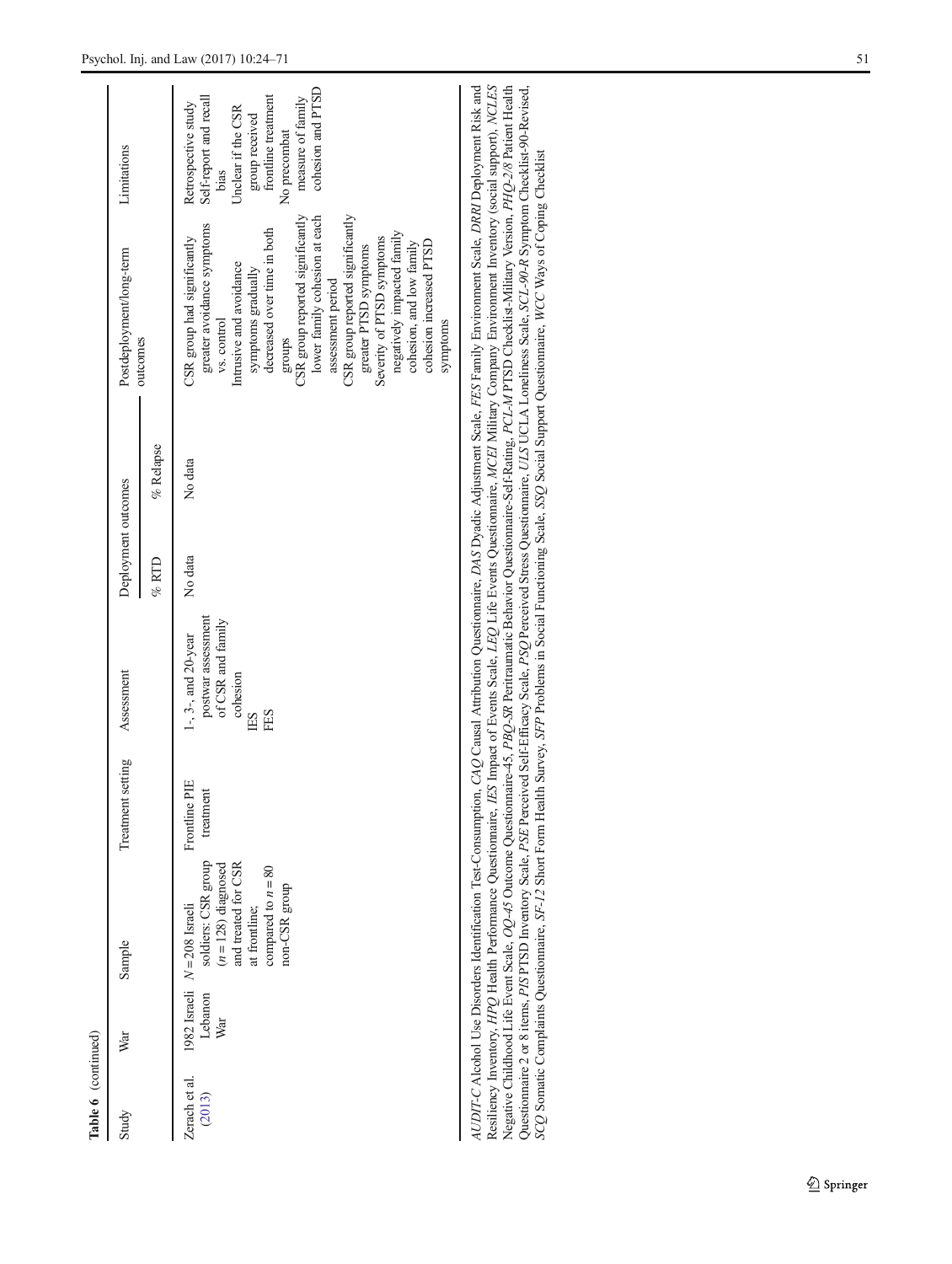<span id="page-28-0"></span>

| Table 7                     |               | Outcome research on frontline psychiatry only                                                                                                             |                                                                                                                                               |                                                                                                                                                                                                             |                                                                                                        |                                                                                                                                                                                                                                                                                                                                                                                                                                                                          |                                                                                                                                                                  |
|-----------------------------|---------------|-----------------------------------------------------------------------------------------------------------------------------------------------------------|-----------------------------------------------------------------------------------------------------------------------------------------------|-------------------------------------------------------------------------------------------------------------------------------------------------------------------------------------------------------------|--------------------------------------------------------------------------------------------------------|--------------------------------------------------------------------------------------------------------------------------------------------------------------------------------------------------------------------------------------------------------------------------------------------------------------------------------------------------------------------------------------------------------------------------------------------------------------------------|------------------------------------------------------------------------------------------------------------------------------------------------------------------|
| Study                       | War           | Sample                                                                                                                                                    | Treatment setting                                                                                                                             | Assessment                                                                                                                                                                                                  | Deployment<br>outcomes                                                                                 | Postdeployment/long-term outcomes                                                                                                                                                                                                                                                                                                                                                                                                                                        | Limitations                                                                                                                                                      |
|                             |               |                                                                                                                                                           |                                                                                                                                               |                                                                                                                                                                                                             | Relapse<br>$\mathcal{O}_{\!\!\mathcal{O}}$<br><b>RTD</b><br>of                                         |                                                                                                                                                                                                                                                                                                                                                                                                                                                                          |                                                                                                                                                                  |
| (2007)<br>et al.<br>Jones   | WWI           | $N = 3580$ UK soldiers admitted to<br>inpatient NYDN Centre in<br>France                                                                                  | zone 4 Stationary Hospital<br>$M = 25$ days inpatient war<br>NYDN Centre                                                                      | after 6 months CE<br>$M = 11.2$ months in<br>$40.3\%$ broke down<br>war zone before<br>9% 2-year CE old<br>admission<br>sergeants                                                                           | reassigned<br>evacuated<br>convales-<br>17% RTD<br>$n = 606$<br>to base<br>cent<br>20%<br>$\Xi$<br>35% | Of the 606 RTD, 15 $(2.5\%)$ were readmitted to<br>4 Stationary Hospital shortly after discharge<br>$n = 93$ (2.6%) of the total sample of 3580<br>soldiers had two hospital admissions                                                                                                                                                                                                                                                                                  | measure is RTD<br>No comparison of<br>Only outcome<br>assignment<br>Lack random<br>evacuation<br>RTD <sub>vs.</sub><br>group                                     |
| (2010)<br>et al.<br>Jones   | Iraq War      | $N = 825$ British military personnel<br>deployed to Iraq diagnosed with<br>treatment (Field Mental Health<br>COSR, who received frontline<br>Teams-FMHTs) | Frontline FMHT treatment in<br>Iraq using BICEPS                                                                                              | FMHT records review<br>short-term outcome<br>vs. discharged from<br>Military record review<br>outcome if retained<br>evacuation during<br>of long-term<br>deployment<br>of RTD or<br>indicating<br>military | document-<br>short-term<br>71.6% RTD<br>outcome<br>military<br>with a<br>work<br>ed                    | however, it was not possible to determine the<br>long-term military work outcome evident by<br>Adjusting for potential confounders, a shorter<br>problem and assess whether this impacted<br>severity of the presenting mental health<br>operational theater were both strongly<br>73.5% of those RTD had a documented<br>associated with premature discharge;<br>service length and removal from the<br>retention for greater than 2 years<br>postdeployment<br>outcome | CSR not treated<br>No comparison of<br>Severity of COSR<br>record review<br>soldiers with<br>not assessed<br>treatment or<br>Retrospective<br>by FMHT<br>evacuee |
| (2011)<br>Mattila<br>et al. | $_{\rm Iraq}$ | involving killing of insurgents<br>24-year-old Army Corporal<br>with COSR after combat<br>$N = 1$ ; single case study,                                    | program, consultation with<br>medication; coping skills;<br>individual supportive<br>2-week COSC fitness<br>unit leaders; sleep<br>counseling | No data                                                                                                                                                                                                     | deployment<br>completed<br>with unit<br>RTD:                                                           | 1/2 years follow-up, subject was promoted in<br>rank, re-enlisted and pending 2nd<br>deployment                                                                                                                                                                                                                                                                                                                                                                          | No psychometrics<br>Single case study<br>follow-up data<br>deployment<br>No long-term<br>on 2nd                                                                  |
| (2015)<br>et al.<br>Hoyt    |               | member Army Stryker Brigade<br>Afghanistan 9 months deployment with 4000<br>Combat Team<br>$N = 513(13%)$                                                 | COSC/BH embedded with<br>Stryker Brigade combat<br>team                                                                                       | No data                                                                                                                                                                                                     | evacuated<br>$-RTD$<br>BH only<br>467 (97%)<br>46 (8%)<br>$97% -$                                      | 364 sought BH care in garrison and 19 admitted<br>719 of 3284 (21%) brigade members screened<br>158 referred to BH after positive screening on<br>before returning home as <i>moderate</i> to high<br>psychiatric hospitalizations-no outcome<br>90-180-day reassessment<br>data<br>risk                                                                                                                                                                                 | outcome data<br>deployment<br><b>COSC/BH</b><br>personnel<br>receiving<br>No data for<br>No clinical<br>during                                                   |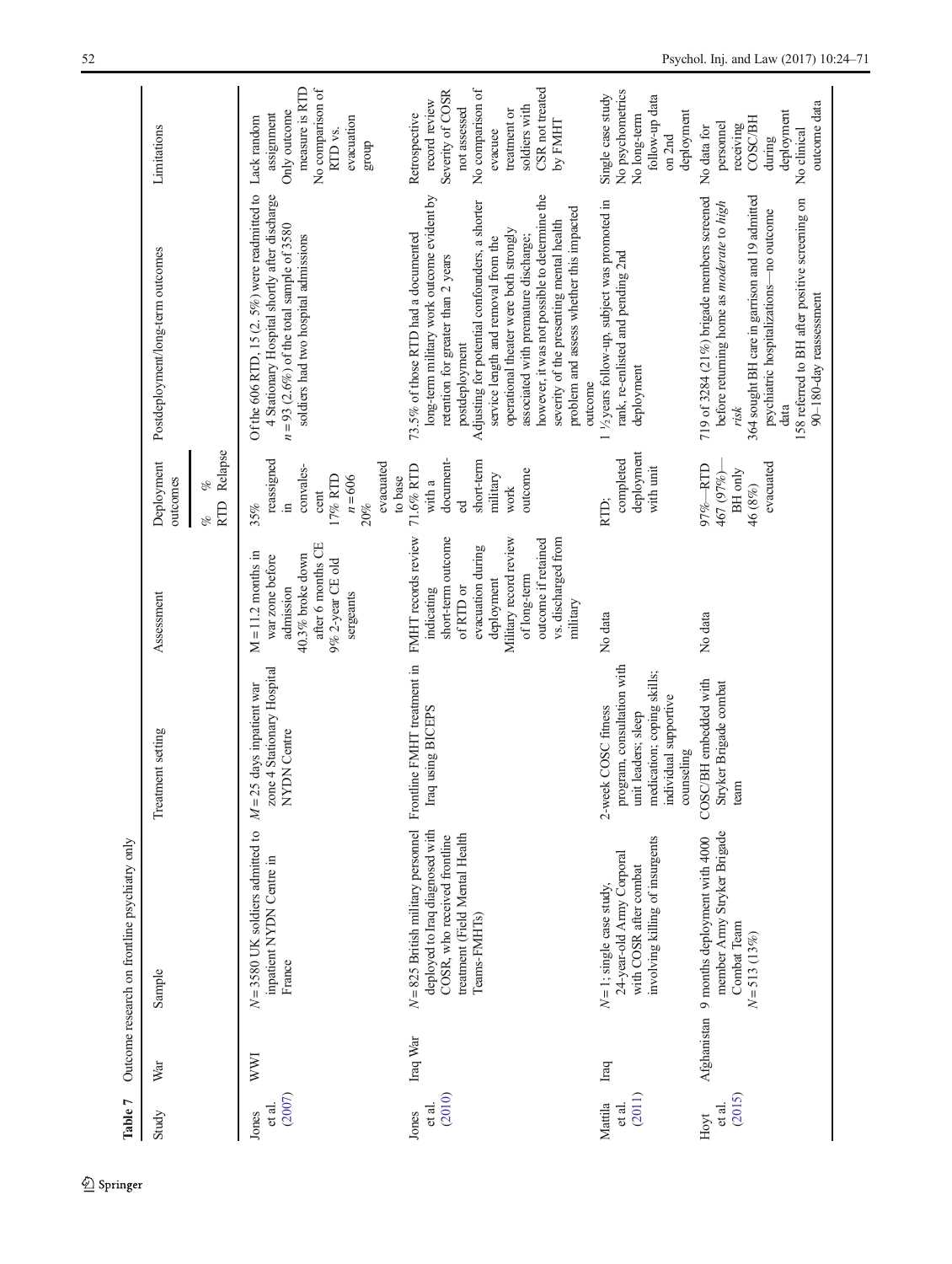<span id="page-29-0"></span>

| Table 8                       | Outcome research on supplemental frontline psychiatry and behavioral health treatment               |                                                                                                     |                                                                                                                                                                                            |                                                                                                                                                                                                                  |                                                                                                                                                     |                                                                                                                                                                                                                                                                                                                                                                                   |                                          |                                                                                                                                                          |
|-------------------------------|-----------------------------------------------------------------------------------------------------|-----------------------------------------------------------------------------------------------------|--------------------------------------------------------------------------------------------------------------------------------------------------------------------------------------------|------------------------------------------------------------------------------------------------------------------------------------------------------------------------------------------------------------------|-----------------------------------------------------------------------------------------------------------------------------------------------------|-----------------------------------------------------------------------------------------------------------------------------------------------------------------------------------------------------------------------------------------------------------------------------------------------------------------------------------------------------------------------------------|------------------------------------------|----------------------------------------------------------------------------------------------------------------------------------------------------------|
| Study                         | Sample                                                                                              | Treatment<br>setting                                                                                | Research design                                                                                                                                                                            | Assessment                                                                                                                                                                                                       | Treatment modality                                                                                                                                  | Deployment outcome (e.g.,<br>RTD, clinical changes,<br>relapse, evacuation)                                                                                                                                                                                                                                                                                                       | outcomes (PDO)<br>Postdeployment         | Limitations                                                                                                                                              |
| Cigrang et al.<br>(2005)      | $N = 3$ US military with Frontline BH<br>acute PTSD                                                 | Iraq Battalion<br>treatment at                                                                      | Multiple case<br>study                                                                                                                                                                     | and last session<br>Assessed at first<br>ECI                                                                                                                                                                     | 4 therapy sessions<br>over a 5-week<br>Brief exposure<br>therapy<br>period                                                                          | PTSD symptoms reduced by<br>Final PCL scores within<br>an average of 56%<br>normal limits<br>100% RTD                                                                                                                                                                                                                                                                             | No data                                  | for deployment or<br>No follow-up data<br>characteristics<br>Small sample<br>No control<br>Demand<br><b>PDO</b>                                          |
| Moore and<br>Krakow<br>(2007) | Iraq with acute<br>11 US soldiers in<br>nightmares<br>traumatic                                     | COSC/BH team<br>in Iraq                                                                             | assessments<br>Multiple case<br>Pre-post and<br>follow-up<br>$1$ month<br>study                                                                                                            | Severity of insomnia<br>Severity of PTSD<br>nightmares<br>Frequency of<br>symptoms                                                                                                                               | Imagery rehearsal<br>4-weekly 1-h<br>sessions<br>therapy                                                                                            | reduction in nightmares,<br>64% reported significant<br>insomnia, and PTSD<br>symptoms<br>100% RTD                                                                                                                                                                                                                                                                                | No data                                  | postdeployment<br>characteristics<br>No standardized<br>No long-term,<br>follow-up<br>measures<br>No control<br>Demand                                   |
| Hung (2008)                   | $n = 8,262$ received BH<br>treatment for<br>psychiatric<br>diagnosis<br>US military<br>$N = 49,670$ | teams in Iraq<br><b>COSC/BH</b>                                                                     | Activity<br>Repoting<br>System<br>System<br>(COSC-WAR-<br>S) Record in<br>Shecord in<br>disposition via<br>Workload and<br>first 6 months<br>Retrospective<br>review of<br>of 2008<br>COSC | Depression $(n = 1389)$<br>Psychiatric diagnoses:<br>ASD/PTSD $(n = 720)$<br>Anxiety $(n = 928)$<br>Nicotine problem<br>Substance abuse<br>Other problem<br>$(n = 1002)$<br>$(n=1640)$<br>$(n = 192)$<br>No data | <b>BICEPS</b> individual<br>BH counseling<br>(unspecified)                                                                                          | $(n = 1700)$ "rest" (sent to a<br>$(n=45,100)$ RTD without<br>typically farther from the<br>nonmedical support unit,<br>Overall, 99% RTD: 90.8%<br>medically evacuated out<br>higher level of medical<br>$(n = 2185)$ RTD with<br>$(n=450)$ "refer" to a<br>Only 0.67% $(n=335)$<br>frontlines); 0.91%<br>limitations; 4.4%<br>limitations; 3.4%<br>care in theater<br>of theater | No data                                  | No data on specific<br>No relapse data<br>modalities<br>outcomes<br>treatment<br>No clinical<br>No PDO                                                   |
| Parrish (2008)                | treated not reported<br>BH contacts by US<br>Estimated $n = 5000$<br>Number of clients<br>military  | Center in Iraq<br>outpatient<br>Wellness<br>medical<br>Witner<br>facility,<br>level II<br>Intensive | Retrospective<br>description<br>program                                                                                                                                                    | No data                                                                                                                                                                                                          | behavior therapy<br>Crisis consultation<br>and BICEPS<br>Group skills<br>individual<br>Open-ended<br>biweekly<br>sessions<br>Dialectical<br>therapy | No clinical outcome data<br>99% RTD, only $n = 5$<br>evacuations<br>reported                                                                                                                                                                                                                                                                                                      | No data                                  | clients treated and<br>Unclear number of<br>No treatment data<br>No symptom<br>outcomes<br>measures<br>No controls<br>provided<br>outcome<br>No clinical |
|                               | soldiers discharged<br>$N = 473,964$ US                                                             | treatment<br>Unspecified                                                                            | medical records<br>Analysis of                                                                                                                                                             | total hospitalizations<br>$10\% (n = 1948)$ of the                                                                                                                                                               |                                                                                                                                                     | Risk analysis of mental<br>-OEF<br>disorders-                                                                                                                                                                                                                                                                                                                                     | and 112 days for<br>Iraq (mean $= 137$ ) | Length of Tour and<br>Days to Mental                                                                                                                     |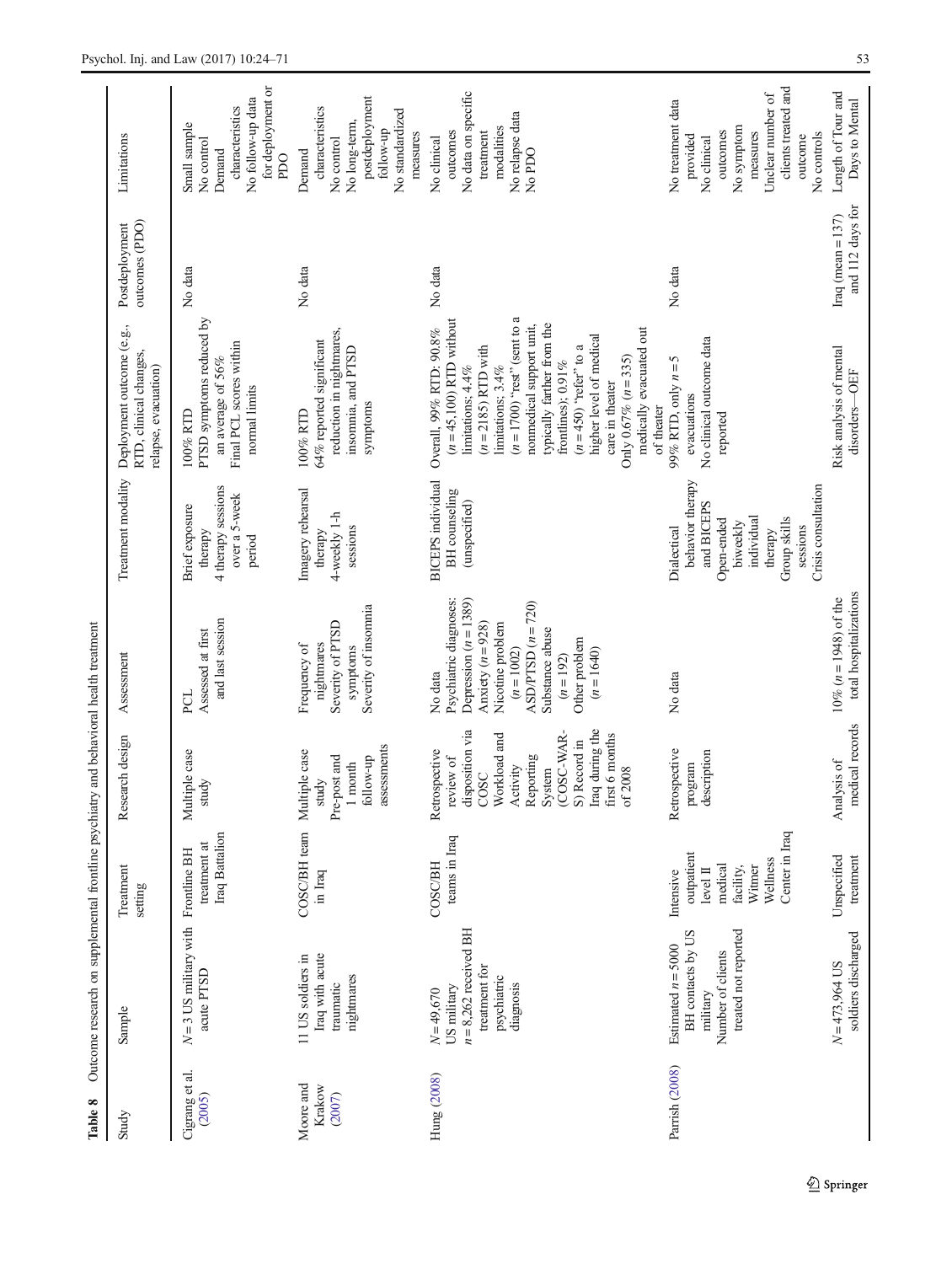| Table 8 (continued)                          |                                                                                                                                                        |                                                               |                                                                                 |                                                                                                                                                                                                 |                                                                                                                                                                                                                                                                 |                                                                                                                                                                                                                                                                                                                                                                                                                                                                                                  |                                                 |                                                                                                                                                                      |
|----------------------------------------------|--------------------------------------------------------------------------------------------------------------------------------------------------------|---------------------------------------------------------------|---------------------------------------------------------------------------------|-------------------------------------------------------------------------------------------------------------------------------------------------------------------------------------------------|-----------------------------------------------------------------------------------------------------------------------------------------------------------------------------------------------------------------------------------------------------------------|--------------------------------------------------------------------------------------------------------------------------------------------------------------------------------------------------------------------------------------------------------------------------------------------------------------------------------------------------------------------------------------------------------------------------------------------------------------------------------------------------|-------------------------------------------------|----------------------------------------------------------------------------------------------------------------------------------------------------------------------|
| Study                                        | Sample                                                                                                                                                 | Treatment<br>setting                                          | Research design                                                                 | Assessment                                                                                                                                                                                      | Treatment modality                                                                                                                                                                                                                                              | Deployment outcome (e.g.,<br>RTD, clinical changes,<br>relapse, evacuation)                                                                                                                                                                                                                                                                                                                                                                                                                      | outcomes (PDO)<br>Postdeployment                | Limitations                                                                                                                                                          |
| Wojcik, Akhtar,<br>and Hassell<br>(2009)     | treatment facilities<br>from military                                                                                                                  | deployment<br>during OIF<br>and OEF                           | and databases<br>admissions<br>of hospital                                      | (episodes of care) in<br>of a mental disorder,<br>included a diagnosis<br>hospitalizations had<br>and 6% ( $n = 1225$ )<br>a principal mental<br>disorder diagnosis<br>both campaigns<br>of the | Mental disorders<br>diagnosed either<br>as a principal or<br>mental disorder<br>that contributed<br>5<br>hospitalizations<br>1565 soldiers had<br>in OIF, with a<br>Risk analysis of<br>to the 1633<br>additional<br>diagnosis.<br>disorders-<br>mental<br>1633 | (Table VI) associated with<br>There were $34\% (n = 108)$<br>anxiety disorders were the<br>hospitalizations, and 13%<br>$(n=40)$ anxiety disorders.<br>Thirty-five percent of the<br>mental disorder. Gender,<br>substance abuse-related<br>During OEF, 300 soldiers<br>disorders, $15\%$ $(n=47)$<br>significant risk factors<br>those hospitalizations.<br>mood disorders, 28%<br>race, and grade were<br>admissions with any<br>$(n = 89)$ adjustment<br>had a total of 315<br>result of PTSD | those serving in<br>$(mean-135)$<br>Afghanistan | start of a tour was<br>health admissions<br>disorder from the<br>to hospitalization<br>The median time<br>soldiers serving<br>with a mental<br>118 days for<br>$\Xi$ |
| Frappell-Cooke<br>et al. (2010)              | Army infantry $(n = 86)$<br>Afghanistan with<br>180 UK military in<br>$(n=94)$ adopted<br>Royal Marine<br>Commandos<br>posttrauma<br>reactions<br>TRIM | Frontline use of<br>Afghanistan<br>TRiM in                    | postdeployment<br>Predeployment<br>assessments<br>Multiple case<br>study<br>and | General Mental Health<br>Questionnaire<br>PCL                                                                                                                                                   | (TRiM), a peer<br>support system<br>management<br>Trauma risk                                                                                                                                                                                                   | distress were less likely to<br>(Coldstream Guards) both<br>Reduced levels of anxiety in<br>than the TRiM-naive unit<br>(Royal Marines) reported<br>pre- and postdeployment<br>perceive effective social<br>both groups within the<br>psychological distress<br>TRiM-experienced unit<br>significant levels of<br>Both groups reporting<br>support from unit<br>postdeployment,<br>lower levels of<br>compared with<br>predeployment<br>No data on RTD<br>first week of                          | No data                                         | comparison with<br>frontline and<br>No long-term<br>No outcome<br>follow-up<br>evacuated<br>personnel                                                                |
| Gragnani,<br>Williams,<br>Francis,<br>Lande. | deployed to Iraq or<br>$N = 22$ biofeedback<br>$N = 49$ US military<br>Afghanistan                                                                     | outpatient<br>Unspecified<br>deployed<br>intensive<br>forward | assignment first<br>technique with<br>sampling<br>Systematic<br>random          | Pre and after 3-week<br>treatment<br>PCL-M<br>ZSRD                                                                                                                                              | 20-min sessions<br>Twice weekly for<br>Heart variability<br>biofeedback<br>3 weeks in                                                                                                                                                                           | improvement. Decrease in<br>Biofeedback did not produce<br>RTD and relapse not<br>a measurable<br>members<br>reported                                                                                                                                                                                                                                                                                                                                                                            | No data                                         | No report of RTD<br>and relapse<br>No POD                                                                                                                            |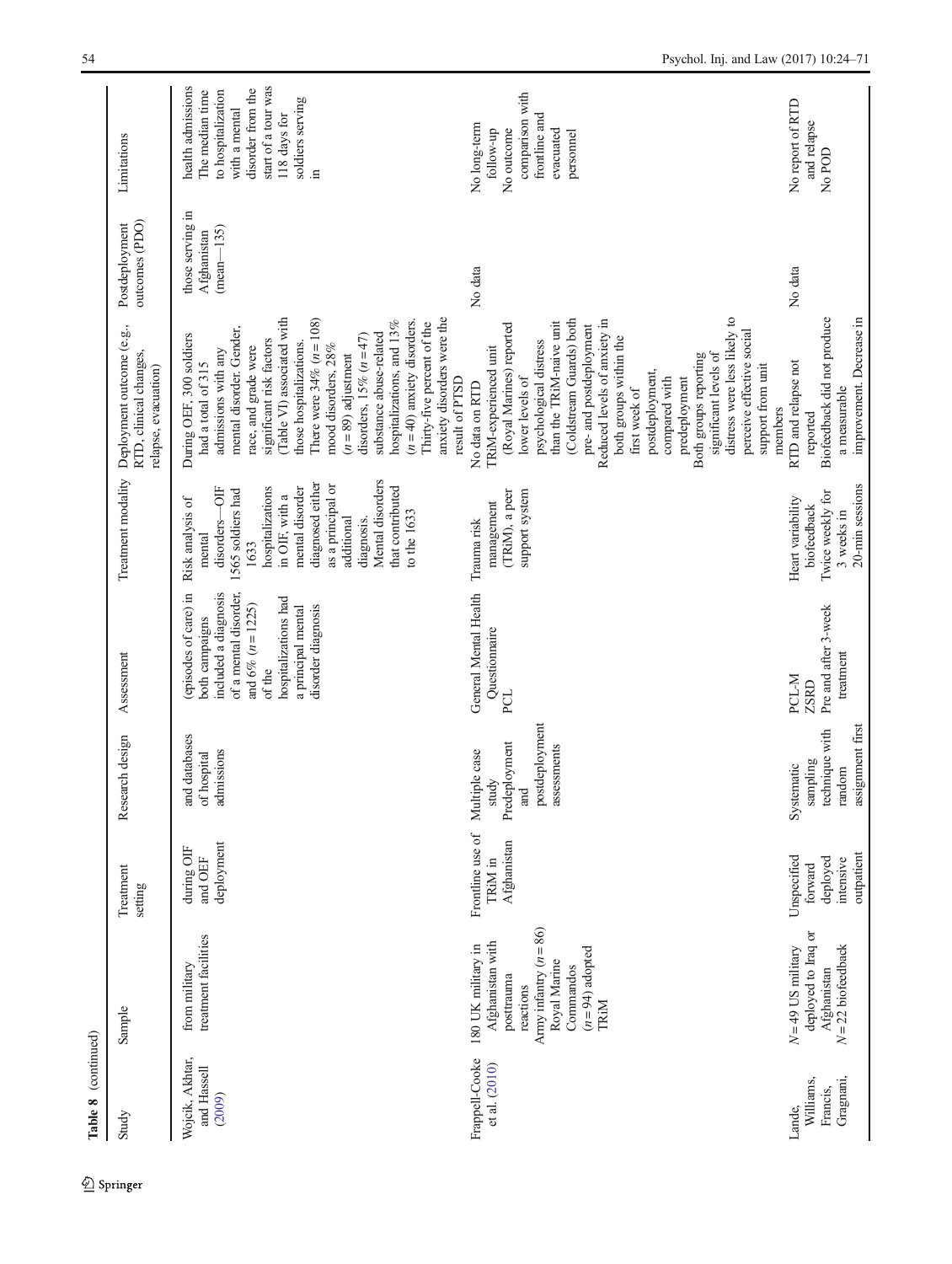| Table 8 (continued)      |                                                                                               |                                                                           |                                                                                                                                                                                     |                                                                                                                                                                                                                               |                                                                                                                                                       |                                                                                                                                                                                                                                                                                                                                                                                                                                                                                 |                                  |                                                                                                                                                        |
|--------------------------|-----------------------------------------------------------------------------------------------|---------------------------------------------------------------------------|-------------------------------------------------------------------------------------------------------------------------------------------------------------------------------------|-------------------------------------------------------------------------------------------------------------------------------------------------------------------------------------------------------------------------------|-------------------------------------------------------------------------------------------------------------------------------------------------------|---------------------------------------------------------------------------------------------------------------------------------------------------------------------------------------------------------------------------------------------------------------------------------------------------------------------------------------------------------------------------------------------------------------------------------------------------------------------------------|----------------------------------|--------------------------------------------------------------------------------------------------------------------------------------------------------|
| Study                    | Sample                                                                                        | Treatment<br>setting                                                      | arch design<br>Rese                                                                                                                                                                 | Assessment                                                                                                                                                                                                                    | Treatment modality                                                                                                                                    | Deployment outcome (e.g.,<br>RTD, clinical changes,<br>relapse, evacuation)                                                                                                                                                                                                                                                                                                                                                                                                     | outcomes (PDO)<br>Postdeployment | Limitations                                                                                                                                            |
| and Morin<br>(2010)      | treatment as usual<br>$N\!=\!17$ control<br>(TAU)                                             | recovery<br>program<br>trauma                                             | assignment to<br>biofeedback<br>subject and<br>alternating<br>TAU or                                                                                                                |                                                                                                                                                                                                                               |                                                                                                                                                       | No significant difference in<br>symptoms from baseline<br>to 3 weeks for both the<br>PTSD and depression<br>control and treatment<br>group                                                                                                                                                                                                                                                                                                                                      |                                  |                                                                                                                                                        |
| McLay et al.<br>(2010)   | personnel deployed<br>with acute combat<br>in Iraq diagnosed<br>10 US military<br><b>PTSD</b> | Clinic, Camp<br>Fallujah Iraq<br>Combat Stress                            | (VRT; $n=6$ ) or<br>Informed consent<br>reality therapy<br>therapy (TET;<br>assignment to<br>either virtual<br>Multiple case<br>traditional<br>exposure<br>led to<br>$n=4$<br>study | Questionnaire-9<br>Patient Health<br><b>Beck Anxiety</b><br>Inventory<br>PCL-M                                                                                                                                                | Treatment duration<br>VRT (mean 6.5<br>$10 \; days - 13 -$<br>TET (mean 9<br>sessions)<br>sessions)<br>weeks                                          | symptoms as measured on<br>change was 74%, whereas<br>significant effect between<br>the PCL-M. In 5 out of 6<br>posttreatment $(p < 0.001)$<br>On average, patients in VR<br>Statistically, there was a<br>patients who no longer<br>individual experienced<br>67% decrease in PTSD<br>therapy experienced a<br>met criteria, the mean<br>treatment and control<br>the one remaining<br>but no statistically<br>only a 32% drop.<br>pretreatment and<br>100% RTD                | No data                          | postdeployment<br>No follow-up data<br>No deployment or<br>outcome data<br>assignment<br>No random<br>No control                                       |
| Schmitz et al.<br>(2012) | $N = 1136$ US military<br>treatment in Iraq<br>seeking BH                                     | <b>BH</b> providers<br>by 19 Navy<br>Data collected<br>serving in<br>Iraq | Archival data<br>analysis                                                                                                                                                           | adjustment disorder<br>$(n=340; 25\%)$ , 8%<br>No measures reported<br>Psychiatric diagnoses<br>disorder $(n = 184;$<br>mood disorders<br>include anxiety<br>$(n=152; 11\%)$<br>$(n=360; 27\%)$<br>ASD $(n=111)$<br>31%) PTSD | (practice coping<br>skills, exercise,<br>Psychotherapy or<br>sleep hygiene)<br>modification<br>unspecified<br>counseling-<br>Medication<br>Behavioral | 41% received treatment plan<br>Medication most commonly<br>each person ranged 1-16,<br>35% given a plan including<br>counseling (no specifics)<br>Total number BH visits for<br>treatment group (VR vs.<br>96% RTD; 4% evacuation<br>34% received behavioral<br>65% on 1st deployment<br>including medication<br>prescribed treatment<br>significant effect of<br>recommendations<br>psychotherapy or<br>$50\%$ only $1$ visit<br>traditional ET)<br>modification<br>$(n = 54)$ | No data                          | after deployment<br>No follow-up data<br>effectiveness in<br>comparison of<br>No outcome<br>treatment<br>war zone<br>RTD and<br>evacuees<br>No data on |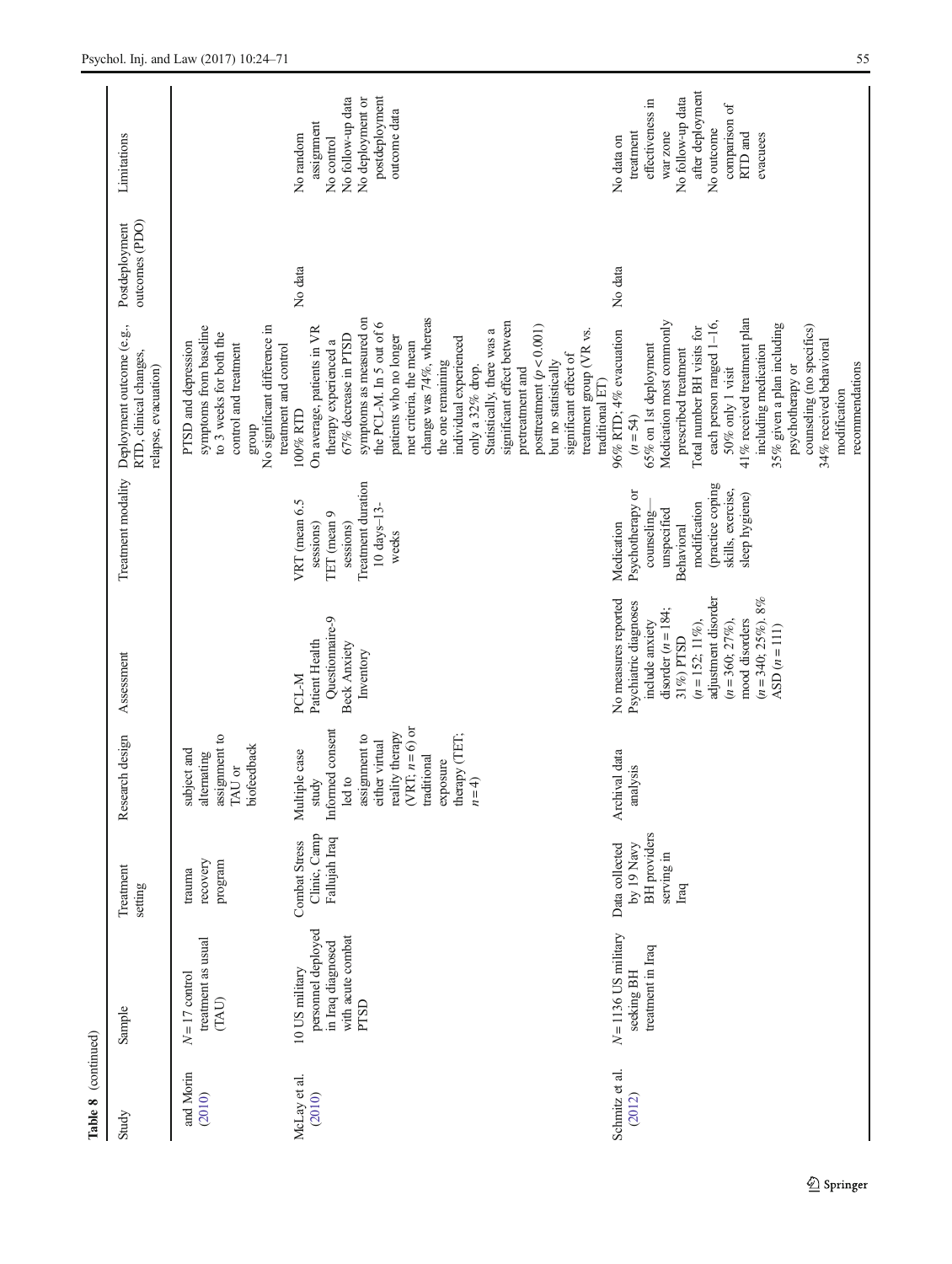| Table 8 (continued)      |                                                                                                                                                                                                                  |                                                                    |                                                                                                                                                                                                   |                                                                                                                                                                      |                                                                                                                                                                                                                         |                                                                                                                                                                                                                                                                                                                                                                     |                                                                                                                                                                                            |                                                                                                                                                                            |
|--------------------------|------------------------------------------------------------------------------------------------------------------------------------------------------------------------------------------------------------------|--------------------------------------------------------------------|---------------------------------------------------------------------------------------------------------------------------------------------------------------------------------------------------|----------------------------------------------------------------------------------------------------------------------------------------------------------------------|-------------------------------------------------------------------------------------------------------------------------------------------------------------------------------------------------------------------------|---------------------------------------------------------------------------------------------------------------------------------------------------------------------------------------------------------------------------------------------------------------------------------------------------------------------------------------------------------------------|--------------------------------------------------------------------------------------------------------------------------------------------------------------------------------------------|----------------------------------------------------------------------------------------------------------------------------------------------------------------------------|
| Study                    | Sample                                                                                                                                                                                                           | Treatment<br>setting                                               | Research design                                                                                                                                                                                   | Assessment                                                                                                                                                           | Treatment modality                                                                                                                                                                                                      | Deployment outcome (e.g.,<br>RTD, clinical changes,<br>relapse, evacuation)                                                                                                                                                                                                                                                                                         | outcomes (PDO)<br>Postdeployment                                                                                                                                                           | Limitations                                                                                                                                                                |
| Stoller et al.<br>(2012) | $N = 70$ US military<br>Iraq: $n = 35$                                                                                                                                                                           | Operating<br>Forward                                               | controlled trial<br>Randomized                                                                                                                                                                    | Sensory Profile<br>Adolescent/Adult                                                                                                                                  | Sensory-enhanced<br>hatha yoga                                                                                                                                                                                          | Meds only: PTSD 26% meds<br>$21\%$ ( $n = 245$ ) contained no<br>alone; ASD 9%, anxiety<br>exercise, sleep hygiene)<br>32%; depression $(30\%)$<br>(practice coping skills,<br>Sensory-enhanced hatha<br>yoga was effective in<br>treatment plan                                                                                                                    | No data                                                                                                                                                                                    | characteristics<br>Demand                                                                                                                                                  |
|                          | group no treatment<br>received 3-week<br>yoga treatment:<br>$n = 35$ control                                                                                                                                     | Base Warrior,<br>Kirkuk, Iraq                                      | yoga on combat<br>enhanced hatha<br>Pretreatment and<br>primary study<br>posttreatment<br>evaluate the<br>assessment<br>stress, our<br>objective<br>$(RCT)$ to<br>effect of<br>sensory-<br>1-week | Quality of Life Survey<br><b>INTS</b>                                                                                                                                | 75 min long and<br>of 9 sessions for<br>a 3-week period.<br>and a minimum<br>treatment group<br>Each class was<br>minimum of 2<br>sessions/week<br>taught by the<br>investigator<br>attended a<br>principal<br>classes- | negatively correlated with<br>greater improvement than<br>control participants on 16<br>all measures except low<br>of 18 mental health and<br>registration, which was<br>anxiety, despite normal<br>reducing state and trait<br>quality-of-life factors<br>showed significantly<br>Treatment participants<br>Sensory seeking was<br>pretest scores<br>insignificant |                                                                                                                                                                                            | postdeployment<br>No independent<br>No deployment<br>No long-term,<br>outcomes<br>follow-up<br>raters                                                                      |
| Jarrett (2013)           | $N = 3456$ US military<br>completed training<br>feedback survey                                                                                                                                                  | Stress Control<br>Detachment<br>98th Combat<br>Baghdad<br>serving  | 5-question Likert<br>satisfaction<br>scale on<br>training<br>survey                                                                                                                               | Predeployment Warrior<br>Resiliency Training<br>(WRT) combined<br>with in-theater                                                                                    | Therapy (REBT)<br>Rational Emotive<br>Behavioral<br>classes                                                                                                                                                             | resilience and PTG during<br>including being better able<br>PTSD; ability to enhance<br>Participants reported high<br>and after deployment<br>to identify PTG and<br>satisfaction overall<br>mean average in                                                                                                                                                        | No data                                                                                                                                                                                    | No measures other<br>than satisfaction<br>No deployment or<br>PDO outcomes<br>External validity<br>posttraining<br>satisfaction<br>other than<br>No control                |
| Vaughan et al.<br>(2015) | $N = 2523$ US Marines<br>training to promote<br>deployed to Iraq or<br>$n = 892$ Marines<br><b>OSCAR/COSC</b><br>from battalions<br>$n = 1631$ Marines<br>Afghanistan:<br>compared to<br>resilience,<br>received | deployment<br>resilience<br>training<br><b>Battalion</b><br>before | postdeployment<br>matched control<br>Assessed pre- and<br>after returning<br>Nonrandomized<br>design with<br>of unit not<br>receiving<br>home on<br><b>OSCAR</b>                                  | Life Events Checklist<br>subscale of DRRI<br>Combat Experience<br>Social support<br>Help-seeking<br>Unit support<br>AUDIT-C<br>PHO-2/8<br>PBQ-SR<br>PCL-C<br>$SF-12$ | training and peer<br><b>OSCAR</b> resilience<br>support                                                                                                                                                                 | No data                                                                                                                                                                                                                                                                                                                                                             | group difference<br>on perception of<br>stress response,<br>perception of<br>Only significant<br>support; unit<br>benefit from<br>No significant<br>leadership<br>unit social<br>cohesion, | outcomes such as<br>clinical outcomes<br>psychiatry, RTD,<br>No information on<br>utilization of<br>deployment<br>Sampling bias<br>No long-term<br>evacuation<br>frontline |

56 Psychol. Inj. and Law (2017) 10:24–71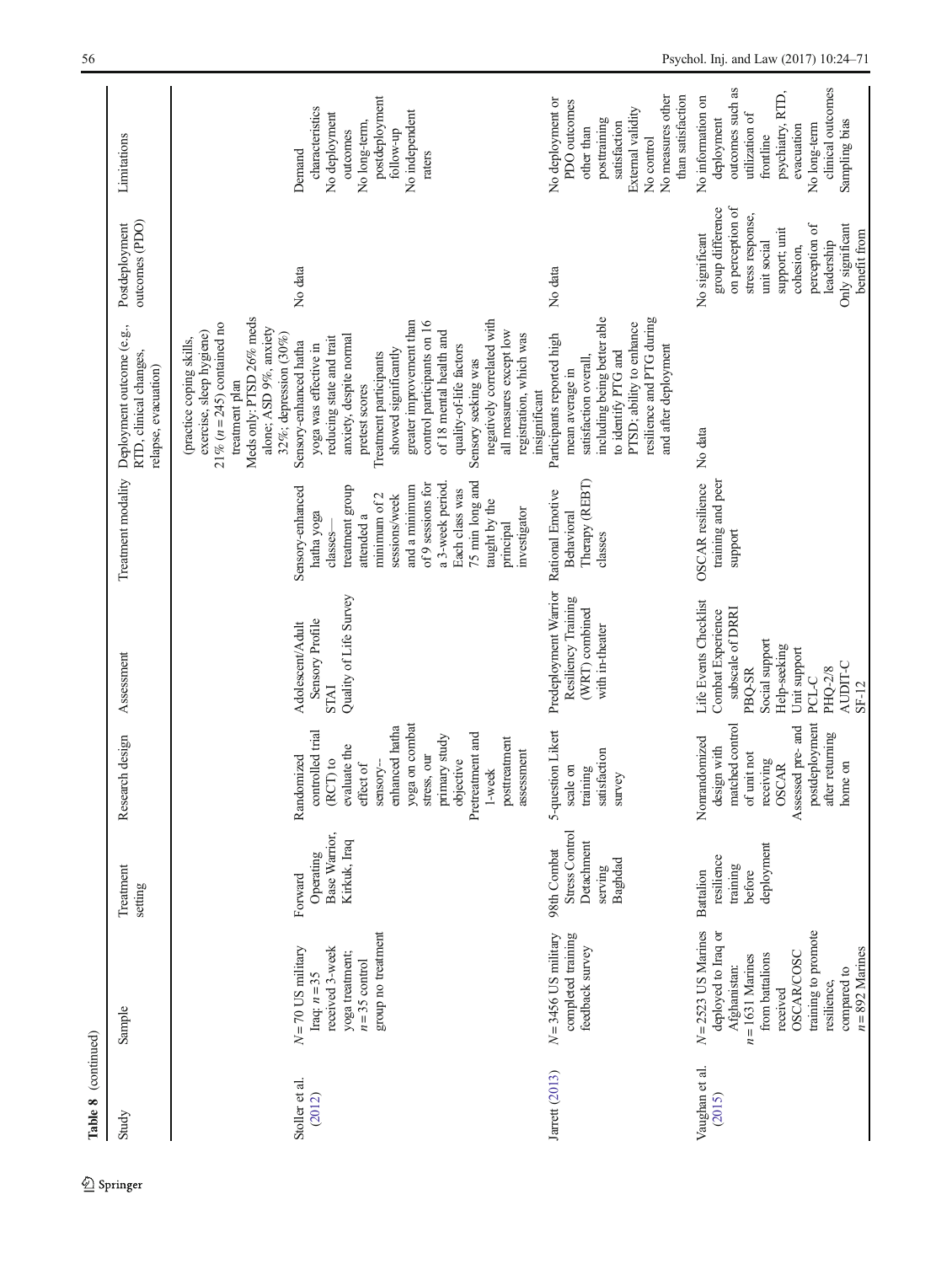| Table 8 (continued)                                                                 |                      |                       |            |                                                                                                                                                                                                                                                                                                                                                                                                                                                                                                                                                                                                                                                                                                                            |                                                                                                                                                                                                                                                                                                                                                                          |                                                                                                                                                           |
|-------------------------------------------------------------------------------------|----------------------|-----------------------|------------|----------------------------------------------------------------------------------------------------------------------------------------------------------------------------------------------------------------------------------------------------------------------------------------------------------------------------------------------------------------------------------------------------------------------------------------------------------------------------------------------------------------------------------------------------------------------------------------------------------------------------------------------------------------------------------------------------------------------------|--------------------------------------------------------------------------------------------------------------------------------------------------------------------------------------------------------------------------------------------------------------------------------------------------------------------------------------------------------------------------|-----------------------------------------------------------------------------------------------------------------------------------------------------------|
| Sample<br>Study                                                                     | Treatment<br>setting | Research design       | Assessment | Treatment modality Deployment outcome (e.g.,<br>RTD, clinical changes,<br>relapse, evacuation)                                                                                                                                                                                                                                                                                                                                                                                                                                                                                                                                                                                                                             | outcomes (PDO)<br>Postdeployment                                                                                                                                                                                                                                                                                                                                         | Limitations                                                                                                                                               |
| from battalions that<br>resilience training<br><b>OSCAR/COSC</b><br>did not receive |                      | average of<br>92 days | <b>HPO</b> |                                                                                                                                                                                                                                                                                                                                                                                                                                                                                                                                                                                                                                                                                                                            | although no level<br>clinical outcomes<br>including higher<br>levels of current<br>between groups<br>depression, and<br>reported worse<br>of significance<br>stress, PTSD,<br>OSCAR was<br>help-seeking<br>OSCAR group<br>occupational<br>on high-risk<br>No significant<br>complaints-<br>impairment<br>drinking or<br>difference<br>individual<br>increased<br>somatic | primarily support<br>whereby most of<br>control group<br>the OSCAR<br>infantry and<br>deployment<br>differences<br>group was<br>Baseline and<br>personnel |
| Resiliency Inventory, HPQ Health Performance Questionnaire, a                       |                      |                       |            | ES Impact of Events Scale, LEQ Life Events Questionnaire, MCEI Military Company Environment Inventory (social support), NCLES<br>AUDIT-C Alcohol Use Disorders Identification Test-Consumption, CAQ Causal Attribution Questionnaire, DAS Dyadic Adjustment Scale, FES Family Environment Scale, DRNI Deployment Risk and<br>Negative Childhood Life Event Scale, OQ-45 Outcome Questionnaire-45, PBQ-SR Peritraumatic Behavior Questionnaire-Self-Rating, PCL-M PTSD Checklist-Military Version, PHQ-2/8 Patient Health<br>Questionnaire 2 or 8 items, PIS DTSD Inventory Scale, PSE Perceived Self-Efficacy Scale, PSQ Perceived Stress Questionnaire, ULS UCLA Loneliness Scale, SCL-90-R Symptom Checklist-90-Revised, |                                                                                                                                                                                                                                                                                                                                                                          |                                                                                                                                                           |

SCQ Somatic Complaints Questionnaire, SF-12 Short Form Health Survey, SFP Problems in Social Functioning Scale, SSQ Social Support Questionnaire, WCC Ways of Coping Checklist, ZSRDS Zung

Self-Rating Depression Scale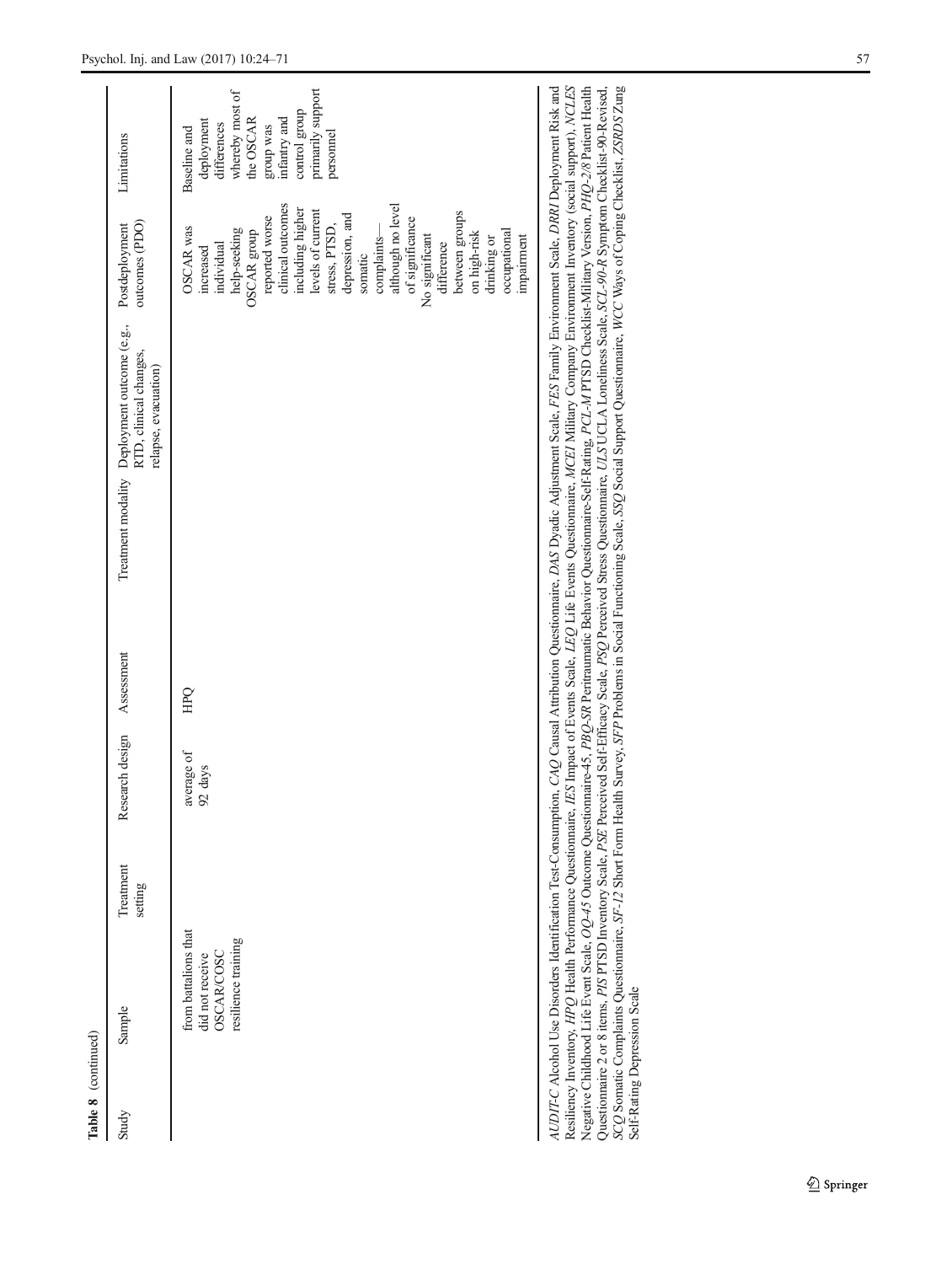<span id="page-34-0"></span>

| Study                                                  | War                                        | Sample                                                                                                                                                                                                                                                                                                                                                                                 | Treatment setting                                                      | Treatment                                                                                                                                                                                                  | Treatment outcomes                                                                                                                                                                                                                                                                                                                                                                                                                                                                                                                             | Postdeployment/long-term<br>outcomes                                                                                                                                                                                                     | Limitations                                                                                                                                                                                                                           |
|--------------------------------------------------------|--------------------------------------------|----------------------------------------------------------------------------------------------------------------------------------------------------------------------------------------------------------------------------------------------------------------------------------------------------------------------------------------------------------------------------------------|------------------------------------------------------------------------|------------------------------------------------------------------------------------------------------------------------------------------------------------------------------------------------------------|------------------------------------------------------------------------------------------------------------------------------------------------------------------------------------------------------------------------------------------------------------------------------------------------------------------------------------------------------------------------------------------------------------------------------------------------------------------------------------------------------------------------------------------------|------------------------------------------------------------------------------------------------------------------------------------------------------------------------------------------------------------------------------------------|---------------------------------------------------------------------------------------------------------------------------------------------------------------------------------------------------------------------------------------|
| Reported in Linden<br>Yealland (1918)<br>et al. (2013) | WWI                                        | $N = 196$ UK soldiers treated<br>during WWI 1915-1919                                                                                                                                                                                                                                                                                                                                  | Hospital in<br>Queen Square<br>$= 71 \text{ days}$<br>London<br>z      | Physical treatment (massage,<br>baths, heat etc.): $n = 59$<br>Electric shock $(n = 108)$<br>Exercises $(n = 35)$<br>Persuasion $(n = 2)$<br>Isolation $(n = 12)$                                          | Already discharged from military service:<br>Discharge, "no further use": $n = 32$<br>$N = 24$ no improvement<br>Garrison service: $n = 1$<br>Home service: $n = 22$<br>$N = 84$ "improved"<br>$12\%$ RTD $n = 23$<br>$N = 88$ "cured"                                                                                                                                                                                                                                                                                                         | No data                                                                                                                                                                                                                                  | No long-term outcome data<br>beyond status in the<br>military                                                                                                                                                                         |
| Wilde (1942)                                           | <b>IIMM</b>                                | 50 UK soldiers treated for war<br>neuroses at base hospital                                                                                                                                                                                                                                                                                                                            | Base hospital                                                          | Narco-analysis                                                                                                                                                                                             | Improvement in somatic, sleep, head injury,<br>anxiety symptoms<br>$N = 33$ RTD<br>$n = 21$                                                                                                                                                                                                                                                                                                                                                                                                                                                    | No data                                                                                                                                                                                                                                  | No comparison of frontline<br>No follow-up data<br><b>RTD</b>                                                                                                                                                                         |
| <b>Brooke</b> (1946)                                   | <b>WWII</b>                                | 500 UK soldiers evacuated for<br>53% had 4-6 years military<br>battle exhaustion<br>service                                                                                                                                                                                                                                                                                            | neuroses center in<br>Specialty inpatient<br>England                   | 2 weeks to 3 months. Median<br>No data on treatment type<br>53 days                                                                                                                                        | 18% (11/60) previously treated in neuroses<br>45% (27/60) relapsed from CSC<br>Cumulative effects of stress<br>5.6% military discharge<br>76.8% reassignment<br>17.6% RTD<br>centers                                                                                                                                                                                                                                                                                                                                                           | No data                                                                                                                                                                                                                                  | No standardized measures<br>Demand characteristics<br>postdeployment<br>No long-term,<br>Small sample<br>follow-up<br>No control                                                                                                      |
|                                                        | Levav et al. (1979) 1973 Yom Kippur<br>War | $N = 35$ Israeli soldiers with CSR Rear echelon inpatient Military psychiatric grading evacuated to rear echelon hospital outside $(e, g,$ , diagnosis, disability<br>$n = 55$ soldiers evacuated and<br>Authors report control group of<br>treated for physical injuries,<br>Note. Numbers reported are<br>presented by the authors<br>estimates based on data<br>not CSR<br>hospital | war zone                                                               | Sociopsych. grading (e.g., level<br>during war, and 18 months<br>of education, intelligence,<br>Assessment at onset of CSR,<br>after hospital treatment<br>personality style)<br>after war ended<br>level) | Length of treatment correlated negatively with<br>After "more" than 1 week (unspecified length)<br>35% of the CSR group had lower psychiatric<br>categorized as temporary or permanently<br>$65\%$ of the CSR group had "no change" in<br>unfit for military service. Most likely<br>No data reported on improved grading<br>At war's end, 17% of the CSR group<br>RTD and relapse rates-no data<br>lower psychiatric grading<br>Up to 1 week of treatment:<br>grading (poor outcome)<br>70% had lower grading<br>30% had no change<br>grading | psychiatric grading than at the<br>60% of the CSR group had lower<br>By end of the war: 55% of the<br>CSR group had lower<br>At 18 month follow-up:<br>psychiatric grading<br>onset of hostilities<br>40% "no change"<br>45% "no change" | No specific report on RTD or<br>with CSR who were not<br>evacuated and treated at<br>No comparison of soldiers<br>Assessment and outcomes<br>No data on control group<br>long-term adjustment<br>reported are unclear<br>rear echelon |
| Russell (2006)                                         | Iraq                                       | 4 US military with combat ASD N                                                                                                                                                                                                                                                                                                                                                        | avy field hospital in<br>zone during Iraq<br>communication<br>invasion | Eye movement desensitization<br>and reprocessing (EMDR)                                                                                                                                                    | None RTD, all stabilized evacuated to stateside No data<br>All 4 reported significant pre-post reduction in<br>received military discharge<br>hospital                                                                                                                                                                                                                                                                                                                                                                                         |                                                                                                                                                                                                                                          | No comparison of frontline<br>No follow-up data<br><b>RTD</b>                                                                                                                                                                         |
| Jones et al. (2007)                                    | <b>WWI</b>                                 | $N = 3580$ UK soldiers admitted<br>to inpatient NYDN Centre in<br>France                                                                                                                                                                                                                                                                                                               | Stationary Hospital<br>NYDN Centre<br>war zone 4<br>z                  | = 25 days inpatient No data on type of treatment<br>9% 2-year CE old sergeants<br>$M = 11.2$ months in war<br>zone before admission<br>40.3% broke down after<br>6-month CE                                | Of the 606 RTD, 15 (2.5%) were readmitted to<br>4 Stationary Hospital shortly after discharge<br>$n = 93$ (2.6%) of the total sample of 3580<br>soldiers had two hospital admissions<br>PTSD and depression symptoms<br>35% reassigned in convalescent<br>20% evacuated to base<br>$17\%$ RTD $n=606$                                                                                                                                                                                                                                          | No data                                                                                                                                                                                                                                  | No comparison of RTD vs.<br>Only outcome measure is<br>Lack random assignment<br>evacuation group<br>Small sample<br><b>RTD</b>                                                                                                       |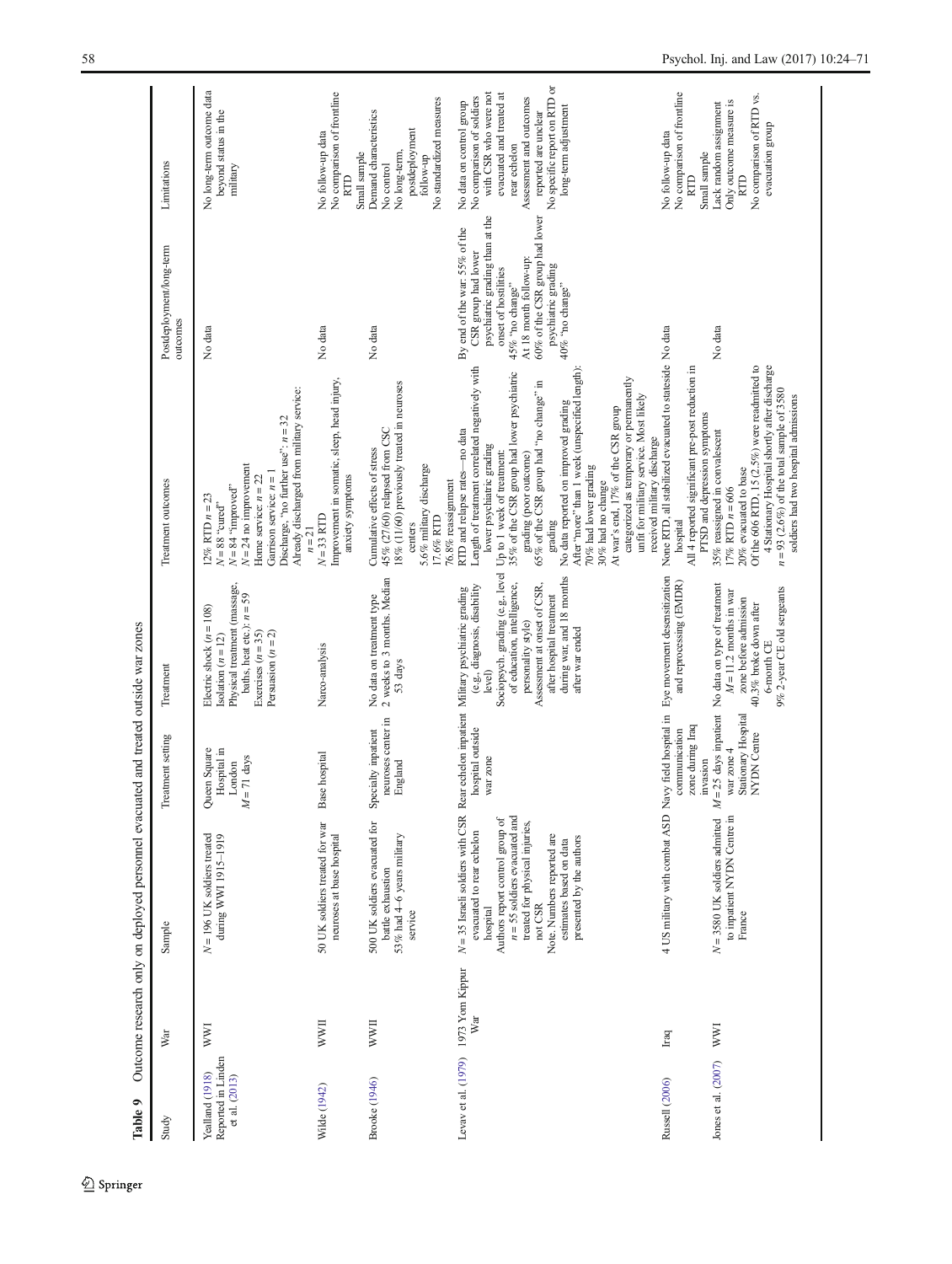<span id="page-35-0"></span>Table 10 Protective factors for US Army personnel deployed to Iraq or Afghanistan (adapted from J-MHAT, [2013\)](#page-45-0)

| Survey question                                                              | 2005    | 2007    | 2009    | 2010 | 2012 |
|------------------------------------------------------------------------------|---------|---------|---------|------|------|
| Unit cohesion                                                                |         |         |         |      |      |
| Unit cohesion rated as medium, high, or very high                            | 52.6    | 61.0    | 64.1    | 71.5 | 74.1 |
| Morale                                                                       |         |         |         |      |      |
| Individual morale rated as medium, high, or very high                        | 68.4    | 52.5    | 57.5    | 49.9 | 47.0 |
| Unit morale rated as medium, high, or very high                              | 60.5    | 48.7    | 44.3    | 45.3 | 34.5 |
| Leadership                                                                   |         |         |         |      |      |
| Officer leadership rated as medium, high, or very high                       | 41.9    | 48.8    | 50.2    | 54.5 | 43.9 |
| Enlisted leadership rated as medium, high, or very high                      | 41.9    | 48.4    | 46.1    | 51.5 | 47.1 |
| Resilience                                                                   |         |         |         |      |      |
| The training in managing the stress of deployment and/or combat was adequate | No data | No data | No data | 56.4 | 49.9 |
| Posttraumatic growth                                                         |         |         |         |      |      |
| I feel pride in my accomplishments during this deployment                    | 68.0    | 52.3    | 57.0    | 57.6 | 52.1 |
| Deployment made me more self-confident                                       | 63.3    | 50.1    | 41.7    | 39.7 | 33.3 |
| I deal with stress better because of this deployment                         | 31.4    | 22.8    | 25.7    | 24.3 | 25.8 |
|                                                                              |         |         |         |      |      |

during deployment are RTD, with less than 5% evacuated. In short, the predominant emphasis of clinically oriented studies coming out of war zones serves to confirm the benefit to the military mission by conserving the fighting force, but fails entirely to address the consequential long-term health implications for deployed personnel and their families.

## 5. Outcome Research on Personnel Evacuated from War Zones

Table [9](#page-34-0) reviews outcomes of deployed personnel evacuated and treated outside of war zones (e.g., Levav, Greenfeld, & Baruch, [1979\)](#page-45-0), but none of the material includes comparison with personnel RTD via frontline psychiatry. For instance, Yealland ([1918\)](#page-47-0) reported that 172 of 196 (88%) shellshocked soldiers were favorably treated with electrical shock therapy after being evacuated to a London hospital, including 12% RTD to frontline units and 142, or 72%, of soldiers retained on military service (Linden, Jones, & Lees, [2013\)](#page-45-0). During WWII, Wilde ([1942](#page-47-0)) reported the clinical outcomes of 50 US soldiers evacuated and admitted to a base hospital for battle exhaustion. After receiving narco-analysis, 33 (66%) of soldiers were RTD (Wilde, [1942\)](#page-47-0). Brooke [\(1946\)](#page-44-0) examined the records of 500 UK soldiers evacuated to London-based specialized hospitals for battle exhaustion during WWII and reported that 18% were RTD and 77% remained on active duty (33% discharged from the military). Levav et al. [\(1979\)](#page-45-0) reviewed medical records for 35 Israeli soldiers during the 1973 Yom Kippur War evacuated to inpatient hospitals outside the war zone for CSR, matched to 55 veterans evacuated for medical reasons. An 18-month follow-up record review was also conducted. The CSR group had significantly poorer health ratings than their medical counterparts, as well as

longer duration of stay correlating with poorer outcomes (Levav et al., [1979](#page-45-0)). Specifically, 35% of veterans with CSR had lower psychiatric grading at the time of medical discharge and 65% were rated as unchanged (Levav et al., [1979](#page-45-0)). The nature and type of psychiatric treatment was not specified and outcome measures consisted only of physician grading. At war's end, 17% of the CSR group were classified as unfit for military service and likely discharged, suggesting that 83% were determined to be fit for duty (Levav et al., [1979\)](#page-45-0).

Table [4](#page-13-0) contains contemporary military studies on psychiatric evacuations, and treatment admissions from the UK (e.g., Turner et al., [2005\)](#page-47-0) and the USA (e.g., Cohen et al., [2010\)](#page-44-0) all report RTD as outcome. Historically, since WWI, poor RTD rates following evacuations and hospital admission (see Tables [2,](#page-4-0) [3,](#page-10-0) and [4\)](#page-13-0) have routinely been interpreted by the military as evidence of indi-vidual harm (see Russell & Figley, [2016](#page-46-0)). Methodologically, all studies reviewed on evacuees have serious methodological limitations, such as the lack of standardized symptom measures, inadequate or lack of treatment details, the absence of control groups, and the lack of long-term outcomes (see Table [9](#page-34-0)). In sum, the literature on long-term outcomes of psychiatric evacuees is sparse and methodologically flawed, thus prohibiting any meaningful conclusions. That said, the available outcome data on psychiatric evacuees is mixed with some findings supportive of the military claims (e.g., Levav et al., [1979](#page-45-0)), with others less so (e.g., Brooke, [1946](#page-44-0)). Unfortunately, what isn't known in the twenty-first century is how might contemporary psychiatric evacuees fare if they receive high-quality evidence-based therapies (e.g., Department of Veterans Affairs & Department of Defense, [2010](#page-44-0)) via specialized centers.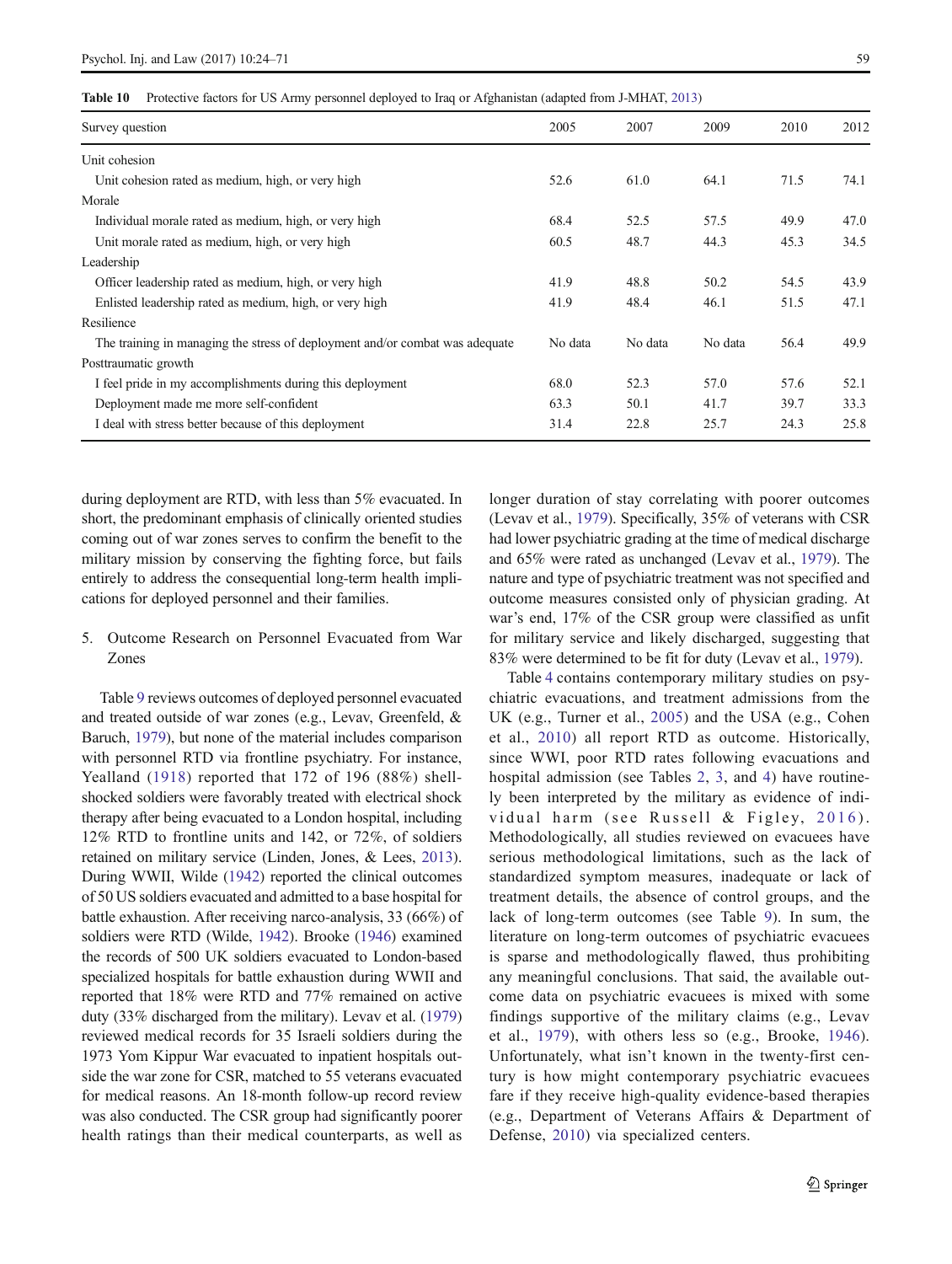<span id="page-36-0"></span>

| Study                     | Design                                                                                                                                                                            | Sample                                                                                                                                                                                                                                                                                                     | Major findings                                                                                                                                                                                                                                                                                                                                                                                                                                                                                                          | Limitations                                                                                                                                                                                                            |
|---------------------------|-----------------------------------------------------------------------------------------------------------------------------------------------------------------------------------|------------------------------------------------------------------------------------------------------------------------------------------------------------------------------------------------------------------------------------------------------------------------------------------------------------|-------------------------------------------------------------------------------------------------------------------------------------------------------------------------------------------------------------------------------------------------------------------------------------------------------------------------------------------------------------------------------------------------------------------------------------------------------------------------------------------------------------------------|------------------------------------------------------------------------------------------------------------------------------------------------------------------------------------------------------------------------|
| Kulka et al.<br>(1990)    | National Vietnam Veterans Readjustment<br>Study-national probability sampling<br>and interview research: preliminary<br>validation, clinical interviews,<br>and family interviews | $n = 474$ spouse interviews; $n = 96$<br>$n = 344$ Vietnam theater vets;<br>$N = 3016$ total interviews:<br>Vietnam era vets                                                                                                                                                                               | war stress exposure, PTSD, substance abuse,<br>Readjustment problems significantly related to<br>Dosage effect of level of combat exposure and<br>severity of postwar readjustment problems<br>depression, substance abuse higher in<br>related to combat PTSD independent<br>PTSD significantly higher in Vietnam<br>of precombat predisposing factors<br>Exposure to war stress significantly<br>and service connected disability<br>Premilitary childhood adversity;<br>Vietnam theater vets<br>theater vs. era vets | Verification of reported combat<br>exposure of theater vets<br>Retrospective analysis<br>Nonrandomization                                                                                                              |
| Brewin et al.<br>(2000)   | Meta-analysis of risk factors<br>for PTSD                                                                                                                                         | 77 studies on military $(n = 28)$ and<br>nonmilitary populations                                                                                                                                                                                                                                           | Trauma severity was strongest risk factor<br>during and after trauma followed by:<br>Weak effects for pretrauma factors<br>Lack of social support<br>Posttrauma life stress                                                                                                                                                                                                                                                                                                                                             | analysis, and resulting effects<br>regard to sampling, design,<br>Heterogeneity of studies with<br>measurement, statistical                                                                                            |
| Ozer et al.<br>(2003)     | Meta-analysis of studies on predictors<br>of adult PTSD                                                                                                                           | perceived life threat, posttrauma social<br>17 involving military veterans: 7<br>support, peritraumatic emotional<br>68 studies met inclusion criteria,<br>family mental health history,<br>response, and peritraumatic<br>trauma, prior psychological<br>predictors: prior<br>dissociation<br>adjustment, | Weakest predictors were family history, prior<br>Peritraumatic dissociation strongest predictor<br>All predictors yielded significant effect sizes<br>Social support had small to medium effect<br>trauma, and prior adjustment                                                                                                                                                                                                                                                                                         | Overreliance on retrospective<br>Level of exposure (combat)<br>Lack of prospective studies<br>Variability in defining and<br>Self-report and recall bias<br>measuring variables<br>was not analyzed<br>self-report     |
| Zohar et al.<br>(2009)    | Semiprospective study of demographic,<br>military risk factors assessed 2 years<br>premilitary, precombat factors, and<br>prior to military service and after<br>deployment       | 2362 Israeli war veterans diagnosed with<br>veterans not diagnosed with PTSD<br>combat PTSD, matched with 2323                                                                                                                                                                                             | found to be insignificant in predicting PTSD<br>pre-military/pre-trauma risk factors all<br>Social functioning, motivation, training,                                                                                                                                                                                                                                                                                                                                                                                   | group where 16% eventually<br>Ceiling effect from stigma, Ex.<br>"Hidden-PTSD" in control<br>intensity, and duration not<br>diagnosed with PTSD;<br>Combat exposure type,<br>assessed                                  |
| Pietrzak et al.<br>(2009) | Retrospective, nonrandomized mailing of<br>surveys to 1000 veterans                                                                                                               | OEF/OIF veterans 1-4 years after<br>28.5% response $(N = 272)$ from US<br>military discharge                                                                                                                                                                                                               | Resilience-mediated unit support and PTSD and<br>Resilience scores correlated negatively to PTSD,<br>Unit support predicted increase postdeployment<br>CE correlated negatively with postdeployment<br>social support and positively for PTSD,<br>depression, and psychosocial problems<br>10.8% diagnosed with new onset PTSD<br>depression, social problems<br>social support<br>depression                                                                                                                           | spectrum of war stress injury<br>Limited generalizability due to<br>Report and recall bias from<br>retrospective self-report<br>(e.g., substance abuse)<br>Limited assessment of<br>low response rate<br>Sampling bias |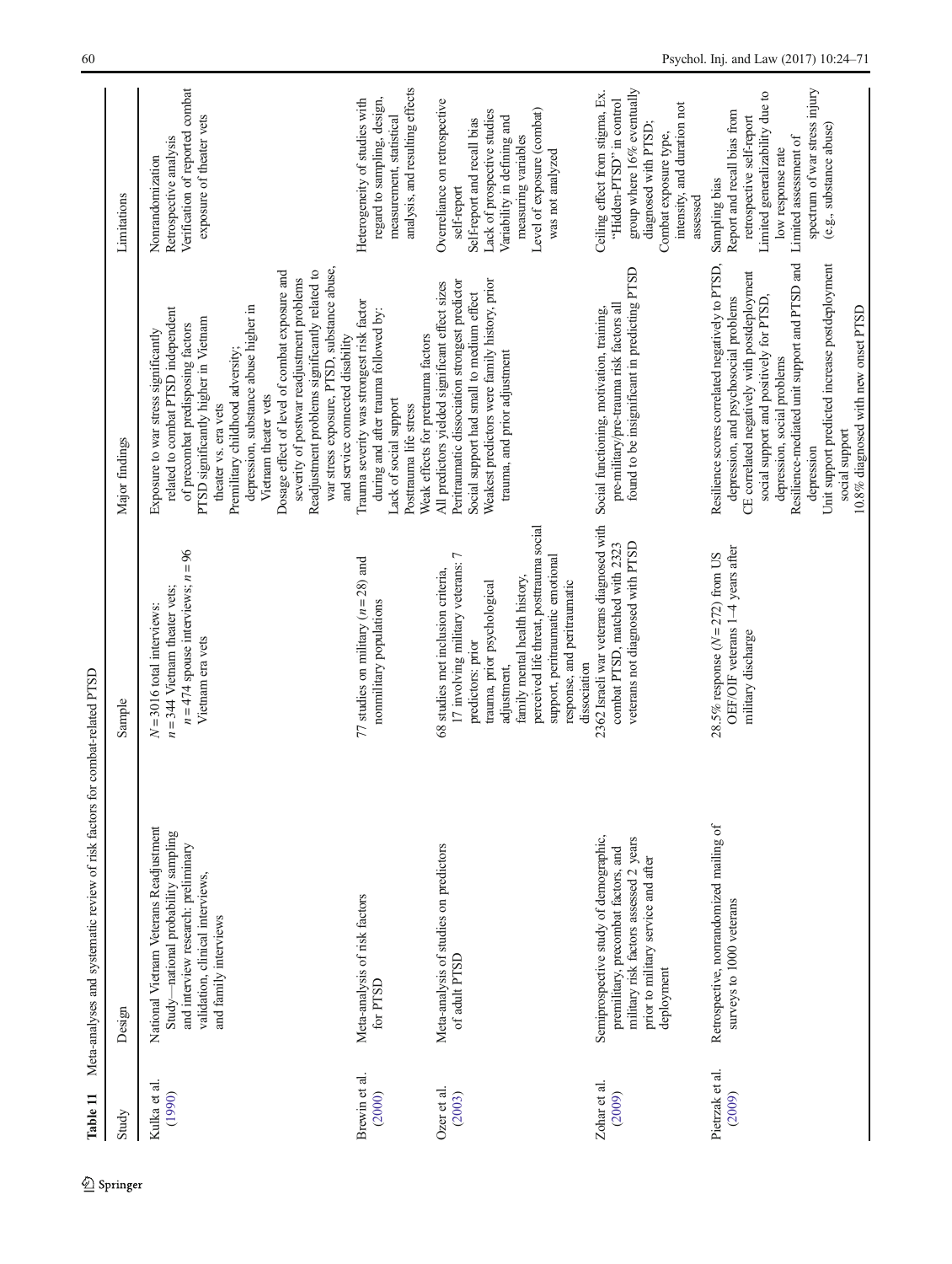| Study                     | Design                                                                                                                                                                                                                                        | Sample                                                                                                                                              | Major findings                                                                                                                                                                                                                                                                                                                                                                                                                                                                                                                                                                                       | Limitations                                                                                                                                                                                                                  |
|---------------------------|-----------------------------------------------------------------------------------------------------------------------------------------------------------------------------------------------------------------------------------------------|-----------------------------------------------------------------------------------------------------------------------------------------------------|------------------------------------------------------------------------------------------------------------------------------------------------------------------------------------------------------------------------------------------------------------------------------------------------------------------------------------------------------------------------------------------------------------------------------------------------------------------------------------------------------------------------------------------------------------------------------------------------------|------------------------------------------------------------------------------------------------------------------------------------------------------------------------------------------------------------------------------|
| Phillips et al.<br>(2010) | Prospective study of demographic, pretrauma<br>risk factors, and deployment risk factors<br>before and after deployment                                                                                                                       | before and after deployment and<br>706 US Marine recruits evaluated<br>combat stress exposure                                                       | postdeployment, and pretrauma risk factors<br>predictor of PTSD than other deployment,<br>Combat exposure type (e.g., threat of death,<br>exposure to violence) was the strongest<br>Level of postdeployment social support<br>reduces risk of PTSD                                                                                                                                                                                                                                                                                                                                                  | Ceiling effects from stigma and<br>Use of nonanonymous surveys<br>Sampling bias of self-selected<br>PTSD symptoms not assessed<br>Low response rate $(13%)$<br>fears of career reprisal<br>prior to deployment<br>volunteers |
| Elbogen et al.<br>(2012)  | national survey by the Department of<br>Cross-sectional, random sampling for<br>Veterans' Affairs                                                                                                                                             | $N = 1388$ (56%) of 3000 OEF/OIF<br>US veterans completed mailed<br>surveys                                                                         | younger age, PTSD, alcohol, criminal arrest<br>Decreased risk of violence linked to older age,<br>20% met PTSD criteria and 27% alcohol<br>level of social support and resilience<br>Increase risk of violence linked to CE,<br>community; 11% severe violence<br>abuse; 33% report violent act in                                                                                                                                                                                                                                                                                                   | Target of violence not assessed<br>No reporting level of violence<br>assessment of protective<br>Generalizability limited by<br>experienced during<br>Lacking longitudinal<br>deployment<br>factors<br>design                |
| Ramchand et al.<br>(2015) | diagnoses in military personnel deployed to Iraq and<br>combat-related PTSD and other mental health (MH)<br>Review of literature 2009 to 2014 on risk factors for<br>Afghanistan. Also analyzed treatment seeking vs.<br>nontreatment seeking | 10 non-US studies on military<br>personnel; 56 studies on<br>48 US studies on military<br>personnel; 4 studies on<br>non-US veterans<br>US veterans | <50% who reported they need treatment, receive<br>Combat exposure strongest predictor of all MH<br>physical health, suicidal ideation, dying by<br>deployment increase risk in MH problems<br>445% depression rates in deployed samples<br>0-48% PTSD rates in nontreatment seeking<br>Combat-PTSD significantly related to poor<br>4-60% alcohol abuse in deployed samples<br>samples; 2-68% in treatment seeking<br>suicide, depression, substance abuse,<br>Lower social support during and after<br>Multiple deployments increase PTSD<br>aggression, and criminal outcomes<br>problems<br>$\pm$ | Inadequate longitudinal data<br>Many studies do not control<br>methodological rigor and<br>for combat exposure<br>Significant variation in<br>measurement                                                                    |
|                           | Xue et al. (2015) Meta-analysis of combat PTSD risk factors                                                                                                                                                                                   | screened; 27 risk factors evaluated<br>32 studies accepted out of 2657                                                                              | Psychiatric history, life stress, pretrauma history<br>Level of combat exposure greatest risk factor<br>postdeployment social support and lower<br>Inconsistent, but strong finding of<br>not significant predictors<br>for combat PTSD<br>PTSD risk                                                                                                                                                                                                                                                                                                                                                 | analysis, and resulting effects<br>regard to sampling, design,<br>Heterogeneity of studies with<br>measurement, statistical<br>Inclusion of observational<br>studies only relying on<br>self-report                          |

Table 11 (continued)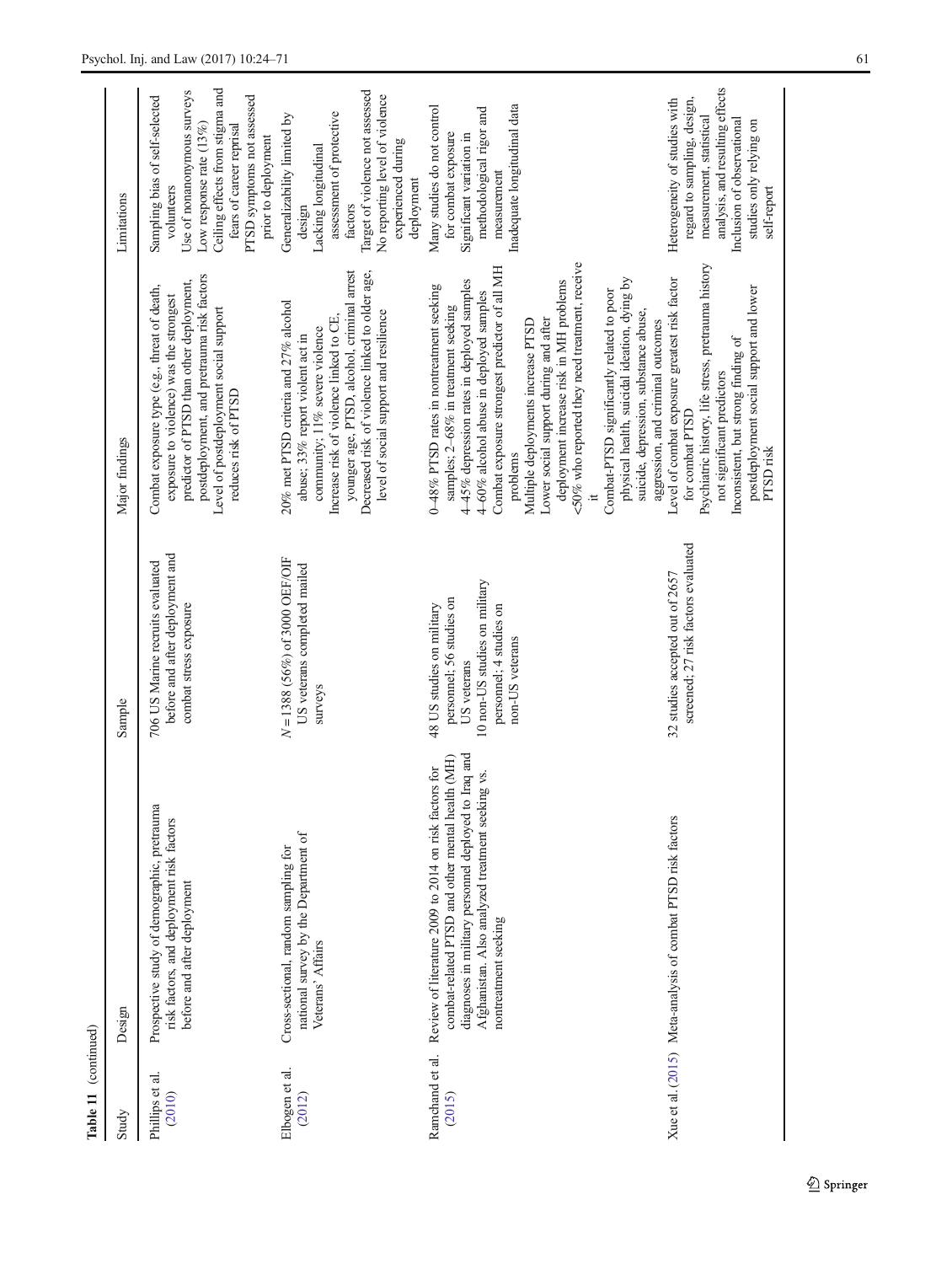<span id="page-38-0"></span>

| Table 12 Percent agree or strongly agree on war zone stigma and barriers in Afghanistan (adapted from J-MHAT, 2013) |                                               |                                                                                                                                  |                                                                        |                                                                          |                                                                                                                         |                              |
|---------------------------------------------------------------------------------------------------------------------|-----------------------------------------------|----------------------------------------------------------------------------------------------------------------------------------|------------------------------------------------------------------------|--------------------------------------------------------------------------|-------------------------------------------------------------------------------------------------------------------------|------------------------------|
| Survey question                                                                                                     | Screened positive for a Not screened positive | 2003 Army (MHAT-1). 2003 Army (MHAT-1). 2013 Army (J-MHAT, 2013 Army (J-MHAT,<br>MH disorder—Iraq (%) for MH disorder—Iraq<br>(% | disorder-Afghanistan<br>positive for a MH<br>2013). Screened<br>$(\%)$ | disorder-Afghanistan<br>2013). Not screened<br>positive for MH<br>$(\%)$ | Survey (Hoge et al., 2006). Married<br>Soldiers screened positive for a MH<br>2004 Army Post-Deployment<br>disorder-USA |                              |
|                                                                                                                     |                                               |                                                                                                                                  |                                                                        |                                                                          | Soldiers (%)                                                                                                            | Spouses<br>$(\%)$            |
| I would be seen as weak                                                                                             | 59                                            | 29                                                                                                                               | 47                                                                     | 23                                                                       |                                                                                                                         |                              |
| It would harm my career (or spouses' career)                                                                        | Not asked                                     | Not asked                                                                                                                        | $\overline{40}$                                                        | 17                                                                       | 56                                                                                                                      |                              |
| My unit leadership might treat me differently                                                                       | 58                                            | 29                                                                                                                               | 39                                                                     | 22                                                                       | 63 (Hoge et al.,<br>2004)                                                                                               | $\stackrel{\triangle}{\geq}$ |
| My leaders would blame me for the problem                                                                           | 46                                            | 14                                                                                                                               | 36                                                                     | 4                                                                        | 51 (Hoge et al.,<br>2004)                                                                                               | $\frac{\lambda}{\lambda}$    |
| My leaders discourage the use of mental health services                                                             | Not asked                                     | Not asked                                                                                                                        | $\overline{20}$                                                        |                                                                          | 8 (Hoge et al., 2004) N/A                                                                                               |                              |
| There would be difficulty getting time off work for<br>treatment                                                    | 46                                            | $\overline{16}$                                                                                                                  | 46                                                                     | 17                                                                       | 61                                                                                                                      | 43                           |
|                                                                                                                     |                                               |                                                                                                                                  |                                                                        |                                                                          |                                                                                                                         |                              |

# Summary of Partial Evidence of Frontline Psychiatry 's Health Benefits

Of the partial studies reviewed on frontline psychiatry 's health benefits, we found mixed empirical support for the military ' s claims of mutual benefits. The most positive line of inquiries supportive of frontline psychiatry involves military studies focusing exclusively on reporting deployment-related outcomes (i.e., symptom reduction; RTD) of veterans receiving either frontline psychiatry alone (Table [7](#page-28-0)) or in conjunction with BH treatment (Table [8](#page-29-0)). Overwhelmingly, these research lines emphasize RTD as a primary outcome measure and find high RTD rates (96–100%) and low evacuation rates (1–8%). Similarly, it is also routine for military researchers to focus predominantly on immediate short-term clinical (i.e., symptom reduction) and dispositional (e.g., RTD) gains at the almost universal exclusion of long-term outcomes of war zone frontline psychiatry (Tables [2](#page-4-0), [3](#page-10-0), and [4](#page-13-0); Tables [5](#page-16-0), [6](#page-20-0), [7](#page-28-0), [8](#page-29-0), and [9](#page-34-0)). This trend is consistent with the only other review of frontline psychiatry (Jones & Wessely, [2003](#page-45-0)). Consequently, Jones and Wessely ([2003\)](#page-45-0) openly questioned the objectivity and veracity of military research on its frontline programs. Moreover, several classified investigations by UK and US authorities during WWII cited major discrepancies between the reported effectiveness of frontline psychiatry and undisclosed high relapse rates (e.g., Jones & Wessely, [2003\)](#page-45-0).

To the lay public, reports of 95 –100% RTD imply that deployed personnel have access to highly effective mental healthcare. However, many of the results from our review suggest the contrary. For example, the only nonmilitary investigation into frontline psychiatry (Vaughan et al., [2015](#page-47-0)) reported poorer postdeployment outcomes for unit members after receiving frontline psychiatry services (OSCAR) compared to those who did not participate. Although methodological limitations do not permit causal inferences, that independent RAND researchers found adverse outcomes from frontline psychiatry is worrisome. Moreover, extensive research on CSR and frontline psychiatry by the world 's leading experts, the IDF (see Table [6](#page-20-0)), indicates that CSR alone represents a significant risk factor for a host of negative individual and family outcomes regardless if veterans receive frontline psychiatry or not, and repeated CSR results in poorer outcomes (see Table [6\)](#page-20-0). With regard to family outcomes, the only research we could find that examines potential health benefits for family members from frontline psychiatry was conducted by the IDF (e.g., Solomon, Waysman, Levy, et al., [1992;](#page-47-0) see Table [6\)](#page-20-0). Those studies reveal that CSR in deployed family members is significantly related to developing PTSD and other problematic health conditions (e.g., drinking) that, in turn, is significantly associated with multiple adverse outcomes for spousal health, including secondary traumatization (e.g., Solomon et al., [1992\)](#page-47-0), as well as impaired couple and family functioning irrespective if deployed members were treated via frontline psychiatry or not (e.g., Solomon, Waysman, Levy, et al., [1992\)](#page-47-0).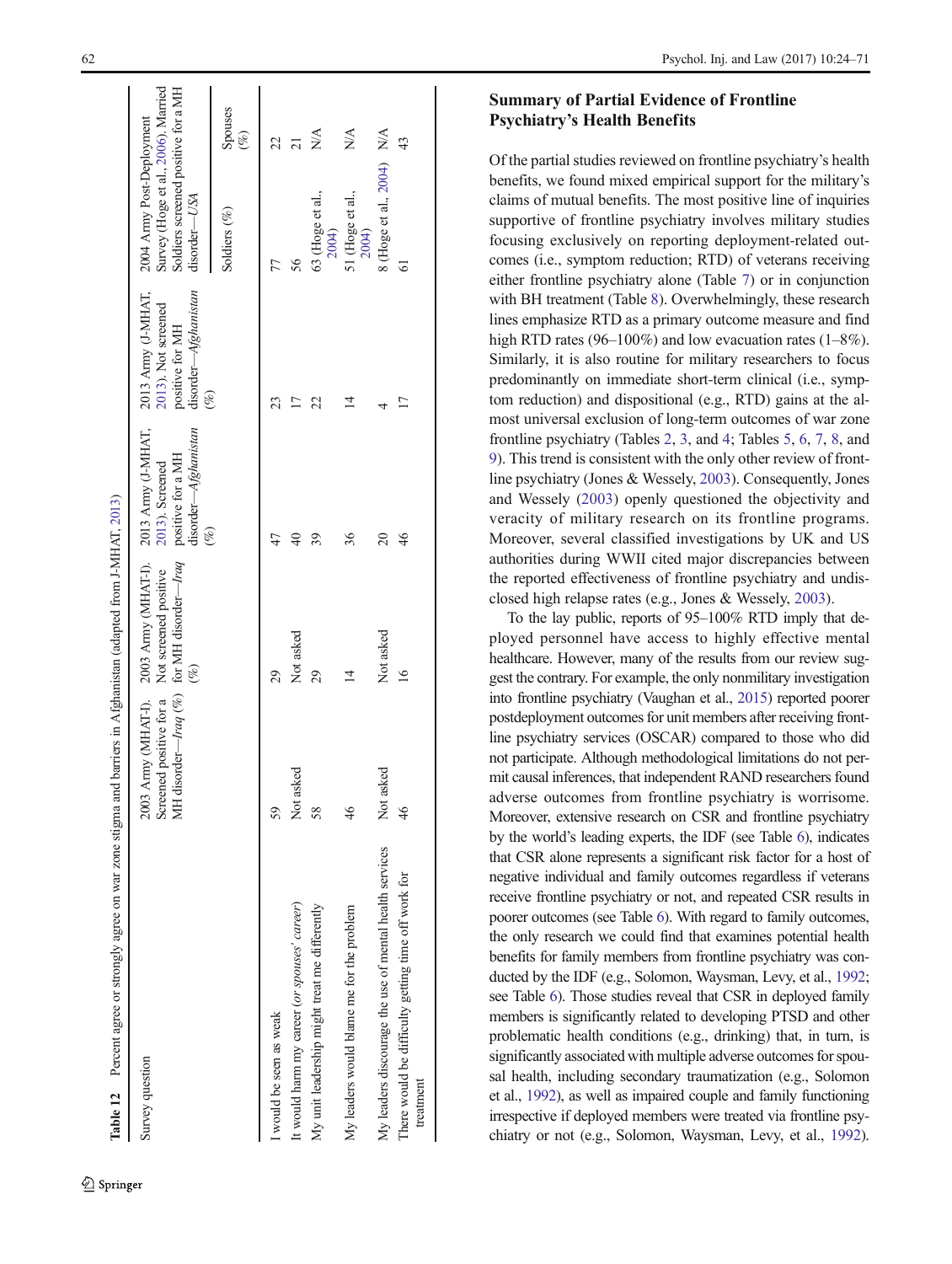Lastly, the partial line of research on evacuee outcomes (Table [9\)](#page-34-0) indicates that military claims of significant harm caused by evacuation and psychiatric treatment are empirically supported primarily when RTD is the desired outcome (see Tables [2](#page-4-0), [3](#page-10-0), and [4\)](#page-13-0). Otherwise, long-term outcome data on psychiatric evacuees are nearly nonexistent. When examined, the overall empirical support for frontline psychiatry along the partial lines of inquiry reviewed is tenuous.

We next examine the indirect evidence that underlies the military's health benefit claims. Specifically, we briefly review the research on protective social factors, stigma, and prevention of war stress injury, like PTSD, that reportedly justifies sustaining the frontline psychiatric doctrine.

#### Indirect Evidence of Frontline Psychiatry and Protective Factors

Since its WWI inception, frontline psychiatry's emphasis on preventing psychiatric evacuations has been heralded as the centerpiece for military's humane approach in managing war stress casualties by avoiding harm caused by social disruptions that undermine resilience and mental health (e.g., Martin & Cline, [1996\)](#page-46-0). Yet, no study has ever examined the differential impact of protective factors, such as social support, unit cohesion, leadership, and morale, on military personnel RTD via frontline psychiatry compared to those evacuated for treatment outside war zones (see Tables [2](#page-4-0), [3,](#page-10-0) [4](#page-13-0), [5,](#page-16-0) and [6\)](#page-20-0). As reviewed earlier (Russell & Figley, [2016\)](#page-46-0), the US military's frontline psychiatry/COSC programs involve training leaders and unit members on ways to prevent war stress casualties (e.g., Jones et al., [2012\)](#page-45-0). Table [10](#page-35-0) provides a descriptive snapshot of the kinds of protective and resilient factors surveyed in the war zones of Afghanistan and Iraq by the US Army's MHAT survey teams. Although this constitutes valuable information for senior leaders in monitoring troop well-being and the capacity to fight and win wars, it does not represent applicable data for justification of RTD of psychiatric casualties to promote the health and well-being of individual service members.

# Research on Unit Cohesion, Morale, and Leadership in Reducing War Stress Casualties

The US military regularly cites research from WWII demonstrating the significant impact of unit cohesion, morale, and leadership in reducing incidence of CSR/COSR casualties and PTSD, as well as enhancing military performance (e.g., Jones, [1995a;](#page-45-0) Solomon et al., [2005\)](#page-47-0). A retrospective IDF study after the 1973 Yom Kippur War reported that veterans diagnosed with CSR at the frontlines had lower morale than veterans without CSR (Steiner & Neuman, [1978](#page-47-0)), and meta-analyses of military research indicate that cohesion is positively correlated with job satisfaction, retention, sense of well-being, and less disciplinary problems (Oliver, Harman, Hoover, Hayes, & Pandhi, [1999](#page-46-0)), as well as lower levels of psychological distress (Ahronson & Cameron, [2007\)](#page-44-0). The importance of unit cohesion and social support is illustrated by Stouffer et al.  $(1949)$ , who described that "The men in my squad were my special friends" (p. 99).

#### Protective Factors of Cohesion, Leadership, and Morale in Elite Forces

The military regularly avows that the Special Forces have historically produced the highest levels of cohesion, morale, and leadership, coinciding with the lowest rates of psychiatric casualties among military groups (e.g., Jones, [1995b\)](#page-45-0). Such claims add credence to the health-promoting value from preventing psychiatric evacuations. In addition, IDF researchers reported similarly low PTSD rates in decorated veterans (Dekel, Solomon, Ginzburg, & Neria, [2003\)](#page-44-0), implying that membership to elite status may be a protective variable. However, caution is warranted in overinterpreting the protective benefits of cohesion and the like, especially considering heightened stigma active-duty elite personnel experience in self-disclosing stress symptoms (e.g., Hing, Cabrera, Barstow, & Forsten, [2012](#page-45-0)). For instance, a recent anonymous survey of US Army Special Operations Forces personnel reveals PTSD rates of 16–20%, nearly doubling the prevalence rate reported by regular Army soldiers and contradicting as-sertions of "hyper-resilience" (Hing et al., [2012\)](#page-45-0). Similarly, the US Army's summary of the 1982 Lebanon War, "Despite high morale and a good deal of attention given by command to morale and the factors maintaining it, the IDF still suffered relatively high rates of psychiatric casualties dur-ing the war in Lebanon" (Belenky et al., [1983](#page-44-0), p. 22).

Everything said, there is no dispute that factors such as cohesion, morale, and leadership can be beneficial in supporting the mental health of deployed service members. However, this does not automatically translate to better longterm health outcomes for personnel RTD after experiencing war stress injury and/or diagnosed with psychological disorder in war zones. Researchers often make the distinction between delayed presentation and delayed onset with regard to PTSD, with the former often involving the toleration versus absence of symptoms (e.g., Solomon, Mikulincer, & Waysman, [1991](#page-47-0)). For instance, IDF researchers found the so-called delayed onset of PTSD in 16.5% of combat veterans after leaving military service who were never diagnosed with CSR on active duty (Horesh et al., [2011](#page-45-0)). Another IDF study used the term hidden-PTSD to account for 16% of combat veterans who refused to self-disclose symptoms largely out of fear of stigma and career reprisal (e.g., Zohar et al., [2009\)](#page-47-0). Several authors attribute significant escalation in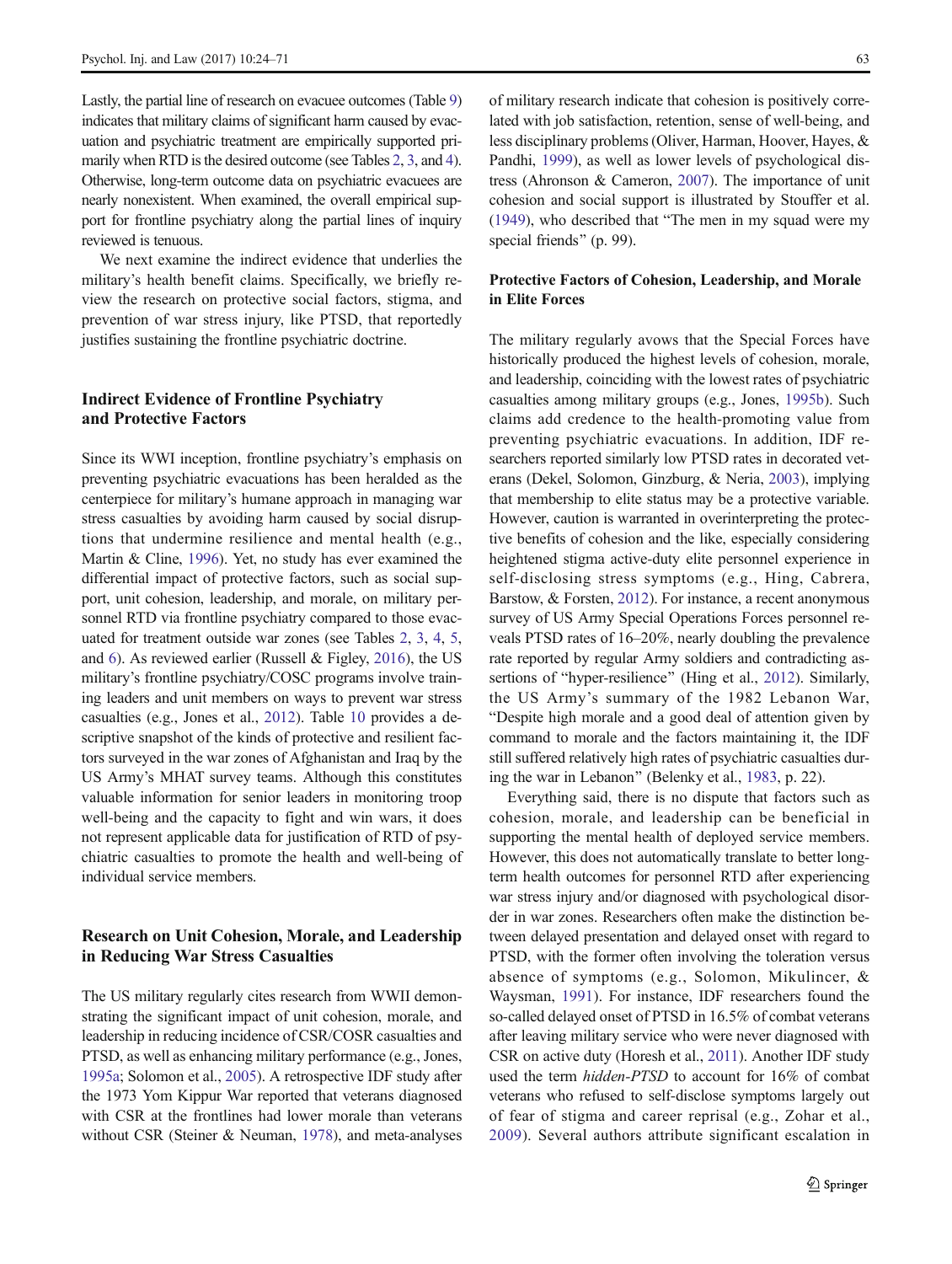veterans diagnosed with mental health problems after military service to phenomena such as diminished levels of protective social support and decreased fear of career reprisal (e.g., Camp, [2014;](#page-44-0) Kulka et al., [1990](#page-45-0)). Therefore, it is reasonable to assume that, at least in some if not many cases, the immediate protective benefit from unit support, cohesion, and leadership even in the military's elite forces may erode after returning deployed personnel relocate to other units, retire, or separate from the military.

## Research on Risk and Protective Factors for Combat-Related PTSD

Table [11](#page-36-0) contains etiologic research on risk and protective variables for combat-related PTSD, revealing that the level of perceived social support is reliably the best predictor for resilience and the second strongest risk factor for combatrelated PTSD after cumulative exposure to war stress. Importantly, the PTSD protection/risk factor of perceived level of social support typically measures postdeployment social support from spouses, family, friends, and community, as opposed to social support during deployment (e.g., Brewin, Andrews, & Valentine, [2000;](#page-44-0) Kulka et al., [1990](#page-45-0); Ozer, Best, Lipsey, & Weiss, [2003\)](#page-46-0). Unfortunately, no studies have compared the purported social protective variables between groups of veterans RTD via frontline psychiatry versus those evacuated.

#### Contemporary Research on Unit Cohesion and Social Support

Research on the protective benefits from unit cohesion and deployment-related social support appears to be mixed. Most empirical findings of predictors for combat PTSD, as reflected in Table [11](#page-36-0), report that the level of social support in the postdeployment environment (e.g., family, friends, and community) constitutes the most reliable indicator of resilience (e.g., Brewin et al., [2000](#page-44-0); Ozer et al., [2003;](#page-46-0) Phillips, LeardMann, Gumbs, & Smith, [2010](#page-46-0)). However, recent military studies from the UK (e.g., Du Preez, Sundin, Wessely, & Fear, [2012](#page-44-0)) and the USA (e.g., Armistead-Jehle, Johnston, Wade, & Ecklund, [2011](#page-44-0); Pietrzak et al., [2009\)](#page-46-0) indicate that high levels of unit cohesion are associated with lower probability of postdeployment mental health diagnoses, including PTSD, with the exception of one US finding that only the deployment variable of high morale was a significant buffer against combat PTSD, not unit cohesion or patriotism (Whitesell & Owens, [2012](#page-47-0)). Additionally, Han et al. [\(2014\)](#page-45-0) concluded that postdeployment social support was a stronger buffer against combat PTSD than unit social

support during deployment. Others observed how low levels of perceived social support both during and after deployment are significantly related to mental health problems (e.g., Ramchand, Rudavsky, Grant, Tanielian, & Jayconx, [2015\)](#page-46-0). The relative protective benefit from unit cohesion, morale, leadership, social support, etc. is not in question. The critical matter at hand is the fact that none of the studies in Table [11](#page-36-0) compare outcomes of deployed personnel RTD via frontline psychiatry to those evacuated out of war zones. We are left with overgeneralization and inferences that service members RTD fare better in the long term than evacuees because of the protective influence of unit cohesion, morale, and leadership.

# Logical Inconsistencies of Beneficial Claims of RTD and Social Protective Factors

Several logical contradictions exist regarding the military's assertion about the iatrogenic effects of disrupted social ties from psychiatric evacuations, such as (a) the fact that unit membership (social ties) is constantly disrupted via the mobility of military lifestyle, requiring frequent changes in duty stations every 3 to 4 years, thus undercutting the resilience narrative; (b) extensive reliance on individual augmentees (IA) during the current wars in Afghanistan and Iraq, whereby individuals routinely deploy from different organizations and return home separately from their combat buddies without significant differences in mental health outcomes as reported by the MoD (e.g., Sundin et al., [2012](#page-47-0)) and DoD (e.g., Granado et al. [\(2012](#page-44-0)); (c) evacuated personnel are restoring social ties with family, friends, undeployed coworkers, and support staff (e.g., mental health professionals, chaplain, etc.), of which research has demonstrated is the single best predictor of resilience (e.g., Brewin et al., [2000;](#page-44-0) Phillips et al., [2010\)](#page-46-0); and (d) the overwhelming majority (90 to 95%) of military personnel evacuated out of war zones are due to medical reasons (e.g., Cohen et al., [2010](#page-44-0)), and they must similarly endure disruptions in hypothesized war zone protective factors, yet there is no comparison in the intensity by which the military restricts medical evacuations.

# Evidence That RTD Prevents Harmful Effects of Stigma, Shame, and Guilt from Evacuation

BEvacuees had to deal with the stigma and shame of evacuation out of the theater. However, if psychological casualties were treated at forward locations with brief supportive therapy and the expectation of return to duty, between 60% and 80% could continue as soldiers" (Ritchie, [2007](#page-46-0), p. 12). This is a long-standing and central argument used by the military since WWI to justify its frontline psychiatry policies of RTD and preventing evacuation syndromes (e.g., DOA, [2006](#page-44-0)).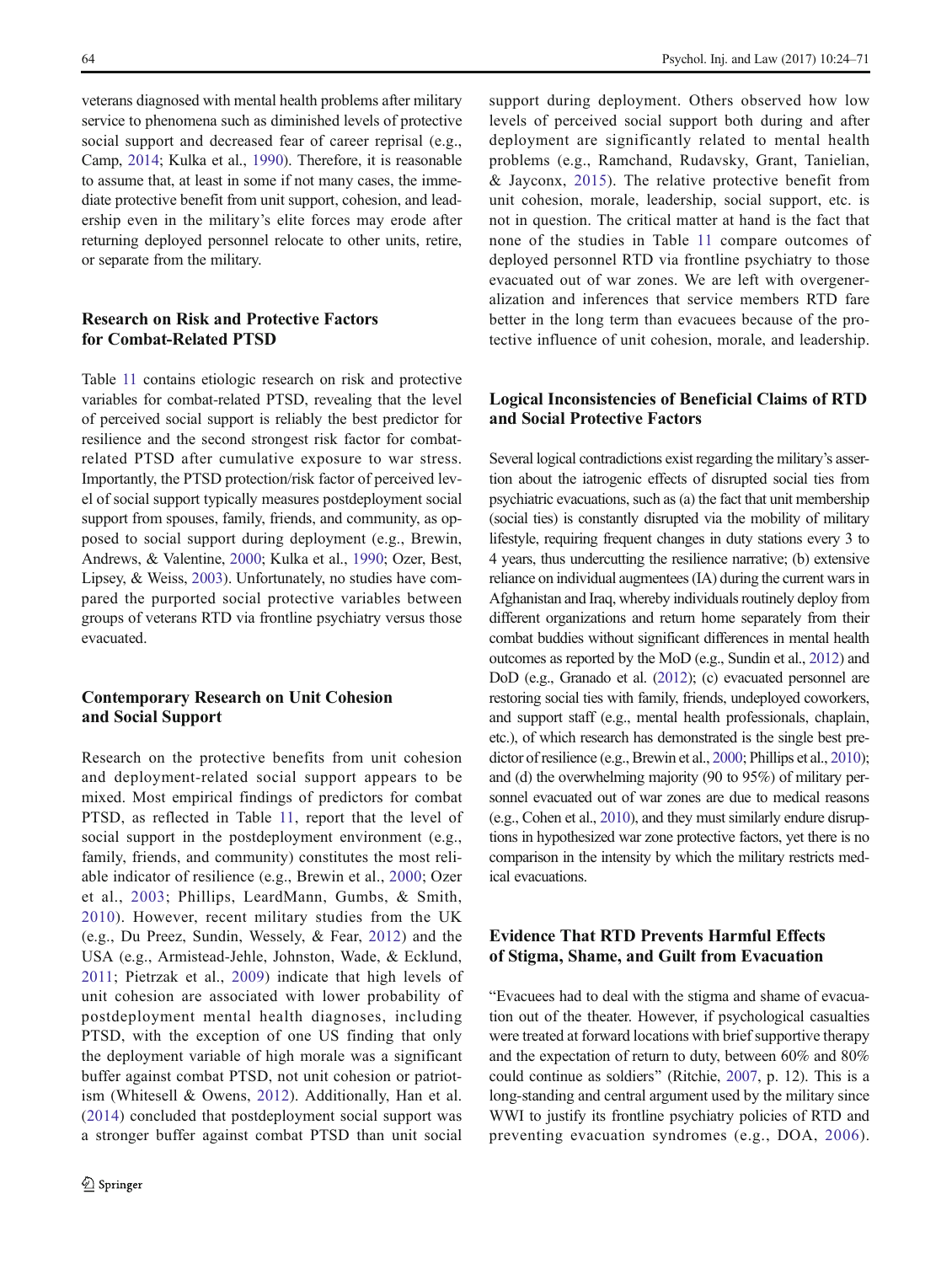However, the claim appears to be factually baseless. Evidence supportive of the military's assertion is entirely dependent upon broad generalizations from research related to work performance and PTSD protective factors, like unit cohesion, morale, leadership, and social support reviewed earlier. No research has ever compared the differential experience of mental health stigma, shame, and guilt of deployed personnel RTD and return home with their units versus those evacuated and treated at psychiatric facilities outside war zones. As depicted in Table [4](#page-13-0), the clear majority (e.g., 90 to 95%) of personnel evacuated out of war zones are for medical and not psychiatric reasons. Many of those service members may likewise experience stigma, shame, and guilt over being wounded, injured, or sick and leaving their combat buddies behind (e.g., Stouffer et al., [1949\)](#page-47-0). Therefore, stigma, shame, and guilt are not unique to psychiatric evacuees, yet evacuation policies are nowhere as restrictive for nonpsychiatric evacuees, thus reflecting a certain bias. Moreover, attitudes toward combat exposure and stress injury may differ per the perspective of warfighters and nonwar fighters. For example, during WWII, Stouffer et al. [\(1949](#page-47-0)) conducted a series of social psychological studies on veterans, including the only study we could find that speaks about the issue of possible shame, guilt, and stigma in psychiatric evacuees. Per Stouffer et al. [\(1949\)](#page-47-0), "Presumptive evidence of this lies in the indications of guilt feelings among men who were out of combat while their comrades were still fighting" (p. 136). There is a wide array of circumstances responsible for separating veterans from their frontline units, and the experience of shame or guilt is not at all unique to evacuated psychiatric casualties. If, however, psychiatric evacuation invokes some exceptional type or intensity of shame, guilt, and stigma above and beyond that experienced by personnel evacuated for other reasons, the phenomena should be researched.

With regard to stigma associated with psychiatric breakdown and possible evacuation, again we refer to WWII research. In an attitude survey, 1766 infantry soldiers in Italy after 5 months of combat exposure were asked "What do you think should be done to a man who cracks up mentally at the front?" (Stouffer et al., [1949](#page-47-0)). In response, 86% of combat veterans answered, "he should be given medical treatment," whereas only 3% endorsed either "he should be court martialed" or "he should be made to go right back to combat" (Stouffer et al., [1949](#page-47-0)). Similarly, Momen, Strychacz, and Virre [\(2012\)](#page-46-0) recently surveyed 553 US Marines about CSR and found that 70.5% believe CSRs are treatable, 68.2% normal reactions, and 57.4% thought they can be individually managed; however, 46.7% personally feared career repercussion if diagnosed with CSR. Whether such seemingly progressive nonstigmatizing attitudes are conveyed to, or perceived by their peers as such in those who might be psychiatrically evacuated is another matter, but it does raise questions over the legitimacy of military concerns over harmful stigma caused by violating its RTD policy.

## Contemporary Research on Prevalence of Stigma and Barriers to Care

Table [12](#page-38-0) illustrates the prevalence of mental health stigma and barriers to care in the war zones of Iraq and Afghanistan as well in the USA. The general trend is for a slight lessening of stigma and barriers to seeking care in the war zones (e.g., MHAT, [2003;](#page-46-0) J-MHAT, [2013\)](#page-45-0) and increased stigma back home (e.g., Hoge, Castro, & Eaton, [2006\)](#page-45-0). The US Army credits frontline psychiatry, including embedded mental health specialists in operational units (e.g., Army division, Navy aircraft carriers, Marine OSCAR), as being a main contributor in reducing war zone stigma (e.g., J-MHAT, [2013](#page-45-0)). The evidence would seem to partially support that position. However, per the Department of the Army ([2006](#page-44-0)), modern-day COSC programs are active throughout the entire deployment cycle and the military has permanently embedded mental health specialists in air wings, army divisions, and air craft carriers for decades (e.g., Russell & Figley, [2016](#page-46-0)). Reducing stigma and barriers to care is a designated function of today's COSC program (e.g., Department of Navy & U.S. Marine Corps, [2010](#page-44-0)). Therefore, other factors than the presence of forward deployed mental health services may be responsible for incremental reductions in war zone stigma. Regardless, caution is warranted in overinterpreting the military's frontline psychiatry success in reducing war zone stigma. For example, in 2013, 47% of deployed personnel who screened positive for a mental health disorder, such as PTSD, depression, or anxiety, reported reluctance to seek mental health treatment for fear of being weak (J-MHAT, [2013](#page-45-0)). Similarly, 40% feared career reprisal, 39% believed their unit leadership would blame them for their mental health condition, 46% reported difficulty getting time off to see a specialist and, perhaps most alarmingly, 20% reported unit leadership actively discouraged seeking mental healthcare (e.g., J-MHAT, [2013](#page-45-0)).

Per Table [12](#page-38-0), oppressive levels of stigma both within and outside of war zones appear to negate the military's claim that frontline psychiatry avoids harmful stigma by preventing psychiatric evacuation. Moreover, the Government Accountability Office [\(2016\)](#page-44-0) recently reported that significant stigma and organizational barriers to seeking mental healthcare widely persists in the DoD, despite repeated recommendations from six independent investigations. In other words, whenever military personnel develop a war stress injury or mental health problem, they face potential harm from stigma and organizational bias, regardless if RTD or evacuated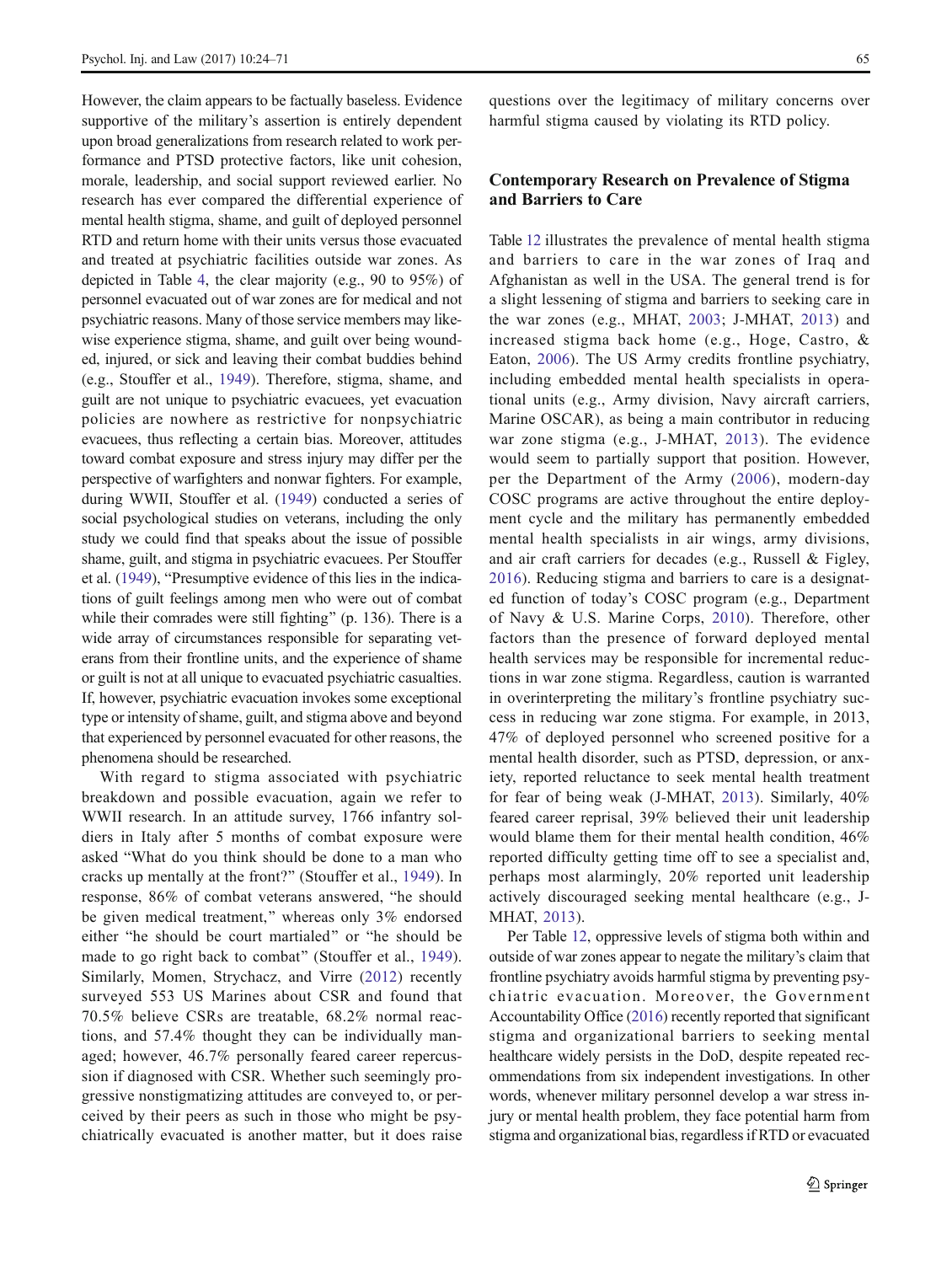from war zones or never deployed. On the other hand, Table [12](#page-38-0) also suggests that stigma is slightly greater at home than abroad, so one may technically cite greater stigmata effects for personnel evacuated back home. However, without a comparison of the stigmata effects experienced by nonpsychiatric evacuees and/or deployed personnel RTD who subsequently develop war stress injury (e.g., PTSD), any assertion that frontline psychiatry helps individuals avoid harmful stigma by preventing evacuation is not yet substantiated. The hypothesis is worthy of investigation, and the health benefits for service members require that this happens.

# Evidence That Frontline Psychiatry Prevents Harm from Career Loss

Since WWI, psychiatric evacuation to hospitals outside the war zone has been associated with increased risk of military discharge, which in large part led to the military's adoption of frontline psychiatry in the first place (see Russell & Figley, [2016\)](#page-46-0). For example, after scouting the British Army's management of war stress casualties before the USA entered WWI, Salmon [\(1917\)](#page-46-0) reported that 79% of British soldiers were discharged from the military after being evacuated and admitted to UK general hospitals and insane asylums for conditions like "shell shock." Military personnel discharged early from the military for any reason (physical or mental health) were reported to have higher levels of mental health problems than personnel transitioning at the end of their service contracts (Buckman et al., [2012](#page-44-0)). Therefore, concerns over potential harm from premature military discharge appear justified.

#### Contemporary Research on Military Hospitalizations and Discharge

In contemporary US military settings, psychiatric disorder is consistently the leading category of discharge diagnoses for military separation. For example, Hoge et al. ([2002](#page-45-0)) reported that nearly 50% of nondeployed service members hospitalized for a psychiatric disorder received a military discharge within 6 months, compared to only 12% of personnel hospitalized for any of 15 other major illness categories (regardless of age, gender, or length of service). Similarly, a 2005 study reported that 45% of US military personnel whose deployment status was unreported were separated from the military for any reason within 6 months of their psychiatric admission, as compared to 11% of discharges following medical justification (Hoge et al., [2005](#page-45-0)). In other words, a mental health diagnosis, irrespective if deployment related or not, places service members at risk for early military discharge. Possible explanations for the vastly disproportionate rate of psychiatric and medical discharges include mental health stigma, personality disorder, pre-existing mental health condition, and/or related behaviors incompatible with military service, such as misconduct, substance abuse, and suicide gestures (e.g., Hoge et al., [2005](#page-45-0)). Importantly, none of these studies specifically examined the role of psychiatric evacuations and hospital admission from war zones. In fact, there is no research comparing postdeployment military separation rates between service personnel RTD via frontline psychiatry and those evacuated and treated in mental health facilities (see Table [9\)](#page-34-0).

For instance, Hoge, Auchterlonie, and Milliken [\(2006\)](#page-45-0) found that 20.8% of OEF veterans and 21.4% of OIF veterans were discharged from the military within 1 year after endorsing psychiatric symptoms on a postdeployment health assessment (PDHA) suggestive of conditions like PTSD. It bears mentioning, however, that the subjects in the study all returned home with their deployed units as opposed to obtaining psychiatric evacuation. It is unknown what percentage of discharged OEF/OIF veterans were RTD via frontline psychiatry and what percentage of those who screened negative on PDHA were later diagnosed with a war stress injury or the comparative military separation rates for successful treatment completers. The latter is particularly relevant given reports by the architect of the US military's WWI frontline psychiatry doctrine, who reported that 60% of British soldiers were eventually RTD to their units after receiving proper specialized treatment outside the war zone (Salmon, [1917](#page-46-0)).

Furthermore, a contemporary US analysis of postdeployment hospitalizations for both medical and mental health reasons found that deployed service members overall had a lower risk of hospitalization when compared with nondeployers (Smith, LeardMann, Smith, Jacobson, & Ryan, [2009](#page-46-0)). Thus, personnel evacuated out of war zones for psychiatric reasons may engender less risk for hospitalization and possible military discharge than those never deployed. In addition, UK researchers reported that individuals prematurely discharged from the military for psychiatric reasons were significantly less likely to have been deployed (Buckman et al., [2012\)](#page-44-0).

Taken together, there appears to be considerable evidence against the automatic assumption that psychiatric evacuees are inherently at greater risk of harm from losing their military careers than those RTD. The bottom line is that we simply do not know the true state of affairs because the issue has yet to be investigated. In sum, the most accurate conclusion that can be reached is that deployed US personnel with a diagnosable war stress injury are at high risk of military discharge whether they are RTD or evacuated for psychiatric treatment. The reasons behind this apparent outcome might relate to mental health stigma and bias, as well as inadequate access to quality mental health treatment (e.g., Institute of Medicine, [2014a](#page-45-0)). Therefore, until head-to-head comparisons of deployed personnel RTD and evacuated are conducted, any claim that frontline psychiatry benefits military members and their families by preventing career loss is unsubstantiated.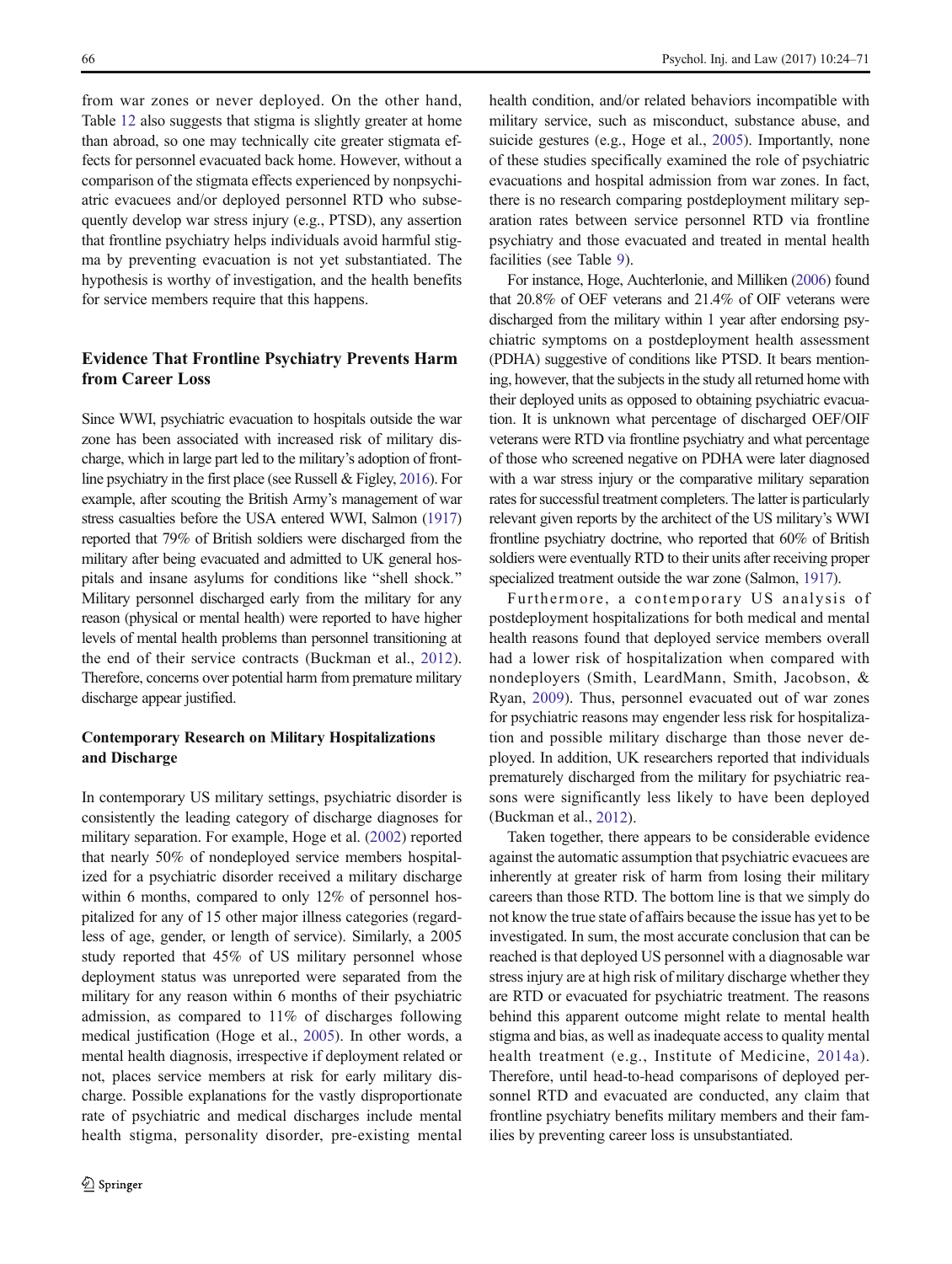### Evidence That Frontline Psychiatry and RTD Prevents War Stress Injury like PTSD

One of the military's most frequently cited individual health benefits from frontline psychiatry is that RTD prevents or reduces the risk of long-term harm from developing conditions like PTSD. As mentioned earlier, the direct empirical basis of such claims is essentially comprised of a single longitudinal IDF study from the 1982 Lebanon War, in which lower PTSD rates were reported in Israeli veterans RTD after receiving frontline treatment as compared to veterans evacuated to rear hospitals (e.g., Solomon & Benbenishty, [1986](#page-46-0); Solomon et al., [2005](#page-47-0)). Missing, however, is any information on the nature, quality, and effectiveness of the psychiatric treatment the hospitalized evacuees had received. Furthermore, the IDF findings often did not reach statistical significance, as more than half (52%) of those RTD via frontline psychiatry developed PTSD within a year as compared to 66% of soldiers evacuated to a general, nonmilitary hospital (e.g., Solomon & Benbenishty, [1986](#page-46-0); Solomon, Weisenberg, Schwarzwald, et al., [1987\)](#page-47-0). Furthermore, as evident in Table [6,](#page-20-0) the IDF's extensive outcome research on CSR and frontline psychiatry reveals that CSR is robustly associated with a host of chronic adverse health effects, including PTSD, irrespective of whether combatants receive frontline or hospitalized interventions. For example, Solomon and Benbenishty ([1986](#page-46-0)) reported that 52% of Israeli soldiers diagnosed and treated for CSR via frontline psychiatry developed PTSD.

More recently, two independent reviews of the US military's PTSD prevention programs were conducted by the Institute of Medicine (IOM, [2014b](#page-45-0)) and RAND (Weinick et al., [2011](#page-47-0)). They examined frontline psychiatry/COSC Battlemind resilience training, and Comprehensive Soldier Fitness resilience and posttraumatic growth training programs, respectively. Both agencies found little empirical support for the military's prevention programs (IOM, [2014b;](#page-45-0) Weinick et al.,  $2011$ ). According to the IOM ( $2014b$ ), "Assessments of DOD programs conducted by this committee and others show that a majority of DOD resilience, prevention, and reintegration programs are not consistently based on evidence and that programs are evaluated infrequently or inadequately^ (p. 166). They concluded that "Finally, the committee found limited ongoing evaluation to inform program areas lacking evidence, and a clear need for longitudinal follow-up assessment to determine the impact of resilience, prevention, and early intervention efforts" (p. 166). Similarly, RAND researchers reported "Programs are evaluated infrequently-fewer than one-third of programs in any branch of service reported having had an outcome evaluation in the past 12 months^ (Weinick et al., [2011,](#page-47-0) p. xvii). The general absence of outcome research and data as reported by the agencies seriously undermines the veracity of military claims that frontline psychiatry

is evidence-informed in terms of reducing risk of PTSD or other war stress injury.

## Evidence That RTD via Frontline Psychiatry Enhances Posttraumatic Growth

Lastly, contemporary frontline psychiatry/COSC policy advertises that the benefits to service members include enhancing PTG (DOA, [2006](#page-44-0); see Russell & Figley, [2016](#page-46-0)). Tedeschi [\(2011\)](#page-47-0) cited evidence of PTG in various studies of combat veterans from the Vietnam, Yom Kippur, and Persian Gulf Wars. The veterans reported positive life outcomes following traumatic amputation, TBI, severe PTSD, and being a prisoner of war. That PTG is one possible pathway for war veterans is not disputed. The issue, however, is whether frontline psychiatry enhances PTG, as the military purports. To that end, commissioned studies of the military's prevention programs by RAND (Weinick et al., [2011\)](#page-47-0) and IOM [\(2014b\)](#page-45-0) concluded that there is no evidence of efficacy in prevention programs like the US Army's Comprehensive Soldier Fitness training in facilitating PTG. Moreover, no research has ever been conducted on PTG and RTD via frontline psychiatry (see Tables [2](#page-4-0), [3](#page-10-0), [4,](#page-13-0) [5,](#page-16-0) [6,](#page-20-0) [7](#page-28-0), [8](#page-29-0), and [9\)](#page-34-0). Similarly, there has been no research on PTG in psychiatric war zone evacuees. Therefore, any claim that frontline psychiatry promotes PTG is unsubstantiated.

#### Conclusions on the Health Benefits to Military Personnel and Their Families

In sum, the first-ever systematic review of the military's 100 year-old mental health doctrine provides evidence that the sole empirically tested benefit of frontline psychiatry involves preventing psychiatric attrition from war zones and thus conserving the fighting force. This research outcome is conducive to the primary mission of the military, i.e., to fight and win wars. With regard to the military's claim that frontline psychiatry is mutually beneficial to deployed personnel and their families, we could find no credible evidence to reliably support any of the advertised health-promoting benefits. In fact, trends were identified that appear to neutralize or even contradict most of the military's claims. There has been no effort to properly investigate the long-term health impact from the military's frontline mental health policies. Instead, the vast bulk of military outcome research has narrowly focused on maximizing RTD and restricting evacuations. Instead of any direct testing of the long-term health consequence from its frontline doctrine, the US military has relied extensively on anecdotal reports and on unsubstantiated narrative. We will examine other trends that filter out of the research in our final evidentiary review of potential harm arising out of the military's frontline psychiatry doctrine.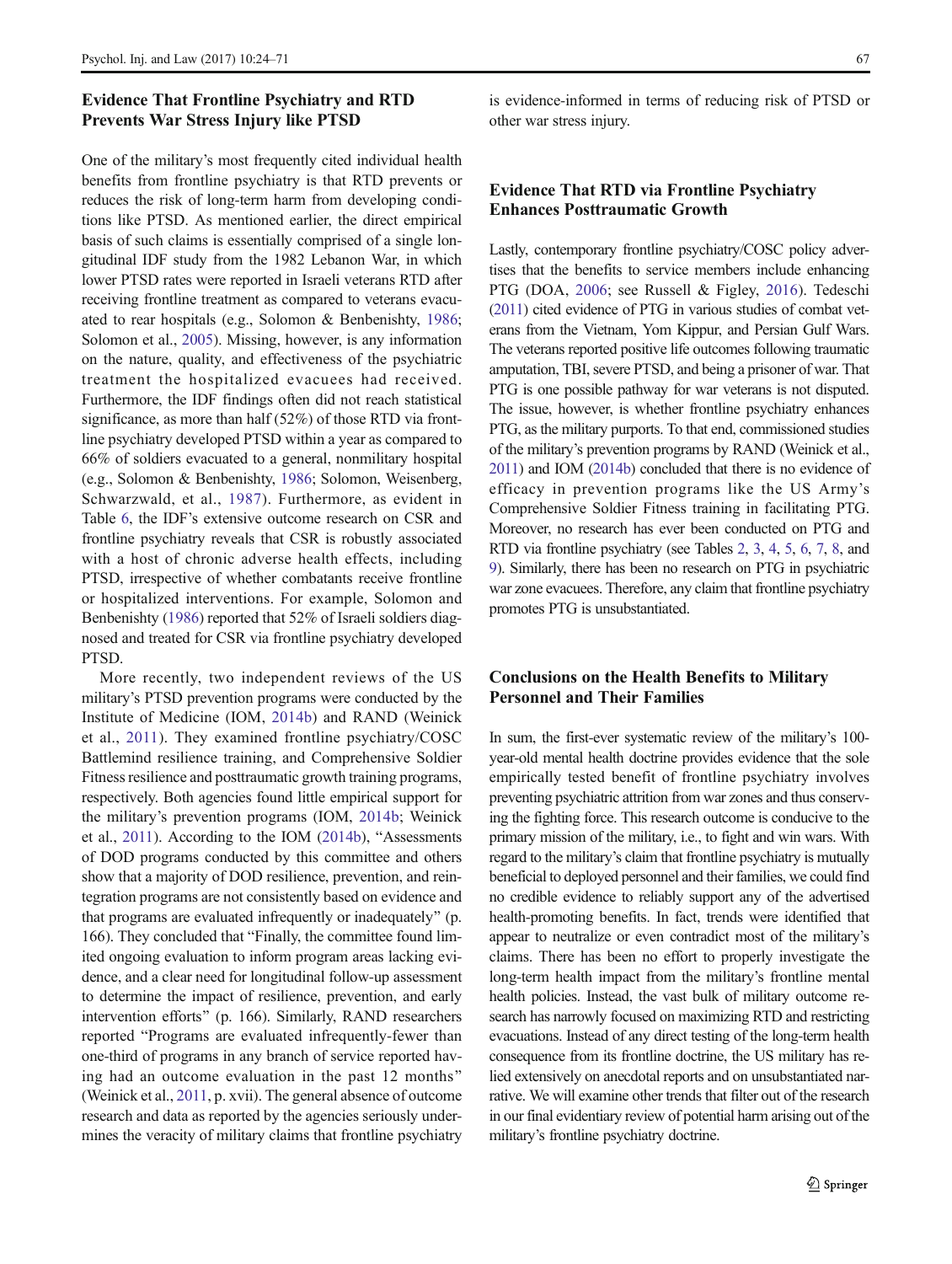<span id="page-44-0"></span>Acknowledgements We thank David Gellman for his assistance with the literature review. This study was unfunded.

#### Compliance with Ethical Standards

Conflict of Interest The authors declare that they have no conflicts of interest.

#### References

- Ahronson, A., & Cameron, J. E. (2007). The nature and consequences of group cohesion in the military sample. Military Psychology, 19, 9–25.
- Allerton, W. S. (1969). Army psychiatry in Viet Nam. In P. G. Bourne (Ed.), The psychology and physiology of stress: With reference to special studies of the Viet Nam War (pp. 1–17). New York: Academic Press.
- Armistead-Jehle, P., Johnston, S. L., Wade, N. G., & Ecklund, C. J. (2011). Posttraumatic stress in U.S. marines: The role of unit cohesion and combat exposure. Journal of Counseling & Development, 89, 81–88.
- Bartemeier, L. H., Kubie, L. S., Menninger, K. A., Romano, J., & Whitehorn, J. C. (1946). Combat exhaustion. Journal of Nervous and Mental Disease, 104, 358–389.
- Belenky, G. L., Tyner, C. F., & Sodetz, F. J. (1983). Israeli battle shock casualties: 1973 and 1982. Washington, DC: Walter Reed Army Institute of Research.
- Benyamini, Y., & Solomon, Z. (2005). Combat stress reactions, posttraumatic stress disorder, cumulative life stress, and physical health among Israeli veterans twenty years after exposure to combat. Social Science & Medicine, 61, 1267–1277.
- Brewin, C. R., Andrews, B., & Valentine, J. D. (2000). Meta-analysis of risk factors for posttraumatic stress disorder in trauma-exposed adults. Journal of Consulting and Clinical Psychology, 68, 748–766.
- Brill, N. Q., & Beebe, G. W. (1952). Psychoneurosis: Military applications of a follow-up study. U.S Armed Services Medical Journal, 3, 15–33.
- Brooke, E. M. (1946). Battle exhaustion review of 500 cases from Western Europe. British Medical Journal, 2, 491–493.
- Brown, W. (1919). War neurosis: A comparison of cases seen in the field with those seen at a base. Lancet, 1, 833–836.
- Buckman, J. E. J., Forbes, H. J., Clayton, T., Jones, M., Jones, N., Greenberg, N., … Fear, N. T. (2012). Early service leavers: A study of the factors associated with premature separation from the U.K. armed forces and the mental health of those that leave early. European Journal of Public Health, 23, 410–415.
- Camp, N. M. (1994). Ethical challenges for the psychiatrist during the Vietnam conflict. In F. D. Jones, L. R. Sparacino, V. L. Wilcox, & J. M. Rothberg (Eds.), Textbook of military medicine, military psychiatry: Preparing in peace for war (pp. 133–150). Washington, DC: Office of the Surgeon General, U. S. Army, Borden Institute.
- Camp, N. M. (2014). U.S. army psychiatry in the Vietnam War: New challenges in extended counterinsurgency warfare. Fort Sam Huston: Borden Institute, U.S. Army Medical Department Center and School.
- Castro, A. C. (2014). The US framework for understanding, preventing, and caring for the mental health needs of service members who served in combat in Afghanistan and Iraq: A brief review of the issues and the research. European Journal of Psychotraumatology, 5, 1–12.
- Cigrang, J. A., Peterson, A. L., & Schobitz, R. P. (2005). Three American troops in Iraq: Evaluation of a brief exposure therapy treatment for

the secondary prevention of combat-related PTSD. Pragmatic Case Studies in Psychotherapy, 1, 1–25.

- Cohen, S. P., Brown, C., Kurihara, C., Plunkett, A., Nguyen, C., & Strassels, S. A. (2010). Diagnoses and factors associated with medical evacuation and return to duty for service members participating in Operation Iraqi Freedom or Operation Enduring Freedom: A prospective cohort study. Lancet, 375, 301–309.
- Cooper, E. L., & Sinclair, A. J. M. (1942). War neuroses in Tobruk: A report on 207 patients from the Australian Imperial force units in Tobruk. The Medical Journal of Australia, 2, 73–81.
- Dean, E. T. (1997). Shook over hell: Post-traumatic stress Vietnam and the Civil war. Cambridge, MA: Harvard University Press.
- Dekel, R., Solomon, Z., Ginzburg, K., & Neria, Y. (2003). Combat exposure, wartime performance, and long-term adjustment among combatants. Military Psychology, 15(2), 117–131.
- Department of Navy, & U.S. Marine Corps. (2010). Combat and operational stress control. Washington, DC: U.S. Navy, NTTP 1-15M; U.S. Marine Corps, MCRP 6-11C. December 2010.
- Department of the Army. (2006). Combat and operational stress control: Field manual 4-02.51 (FM 8-51). Washington, DC: Headquarters, Department of the Army.
- Department of Veterans Affairs, & Department of Defense. (2010). VA/ DoD clinical practice guideline for the management of posttraumatic stress. Washington, DC: Veterans Health Administration, Department of Veterans Affairs and Health Affairs, Department of Defense, Office of Quality and Performance publication 10Q-CPG/PTSD-10.
- Dillon, F. (1939). Neuroses among combatant troops in the Great War. British Medical Journal, 2, 66.
- Du Preez, J., Sundin, J., Wessely, S., & Fear, N. T. (2012). Unit cohesion and mental health in the UK armed forces. Occupational Medicine, 62, 47–53.
- Elbogen, E. B., Johnson, S. C., Wagner, H. R., Newton, V. M., Timko, C., Vasterling, J. J., & Beckham, J. C. (2012). Protective factors and risk modification of violence in Iraq and Afghanistan. Journal of Clinical Psychiatry, 73, 767–773.
- Fear, N. T., Jones, M., Murphy, D., Hull, L., Iversen, A. C., Coker, B., … Wessely, S. (2010). What are the consequences of deployment to Iraq and Afghanistan on the mental health of the UK armed forces? A cohort study. Lancet, 375, 1783–1797.
- Frappell-Cooke, W., Gulina, M., Green, K., Hacker Hughes, J., & Greenberg, N. (2010). Does trauma risk management reduce psychological distress in deployed troops? Occupational Medicine, 60, 645–650.
- Ginzburg, K., & Solomon, Z. (2011). Trajectories of stress reactions and somatization symptoms among war veterans: A 20-year longitudinal study. Psychological Medicine, 41, 353–362.
- Glass, A. J. (1947). Effectiveness of forward neuropsychiatric treatment. Bulletin of the U.S Army Medical Department, 7, 1034–1041.
- Glass, A. J. (1966). Army psychiatry before World War II. In A. J. Glass & R. J. Bernucci (Eds.), Medical Department United States Army. Neuropsychiatry in World War II, Vol. I: Zone of interior (pp. 3–23). Washington, DC: Office of the Surgeon General, Department of the Army.
- Gordon, E. L. (1967). Division psychiatry: Documents of a tour. US Army Vietnam Medical Bulletin, November/December, 62–69.
- Government Accountability Office. (2016). Human capital: Additional actions needed to enhance DoD's efforts to address mental health care stigma: GAO-16-404. Washington, DC: Government Accountability Office.
- Granado, N. S., Zimmermann, L., Smith, B., Jones, K. A., Wells, T. S., Ryan, M. A., … Smith, T.C. (2012). Individual augmentee deployment and newly reported mental health morbidity. Journal of Occupational Environmental Medicine, 54, 615–620.
- Grinker, R. R., & Spiegel, J. P. (1943). War neuroses in North Africa: The Tunisian campaign (January-May 1943). Restricted report prepared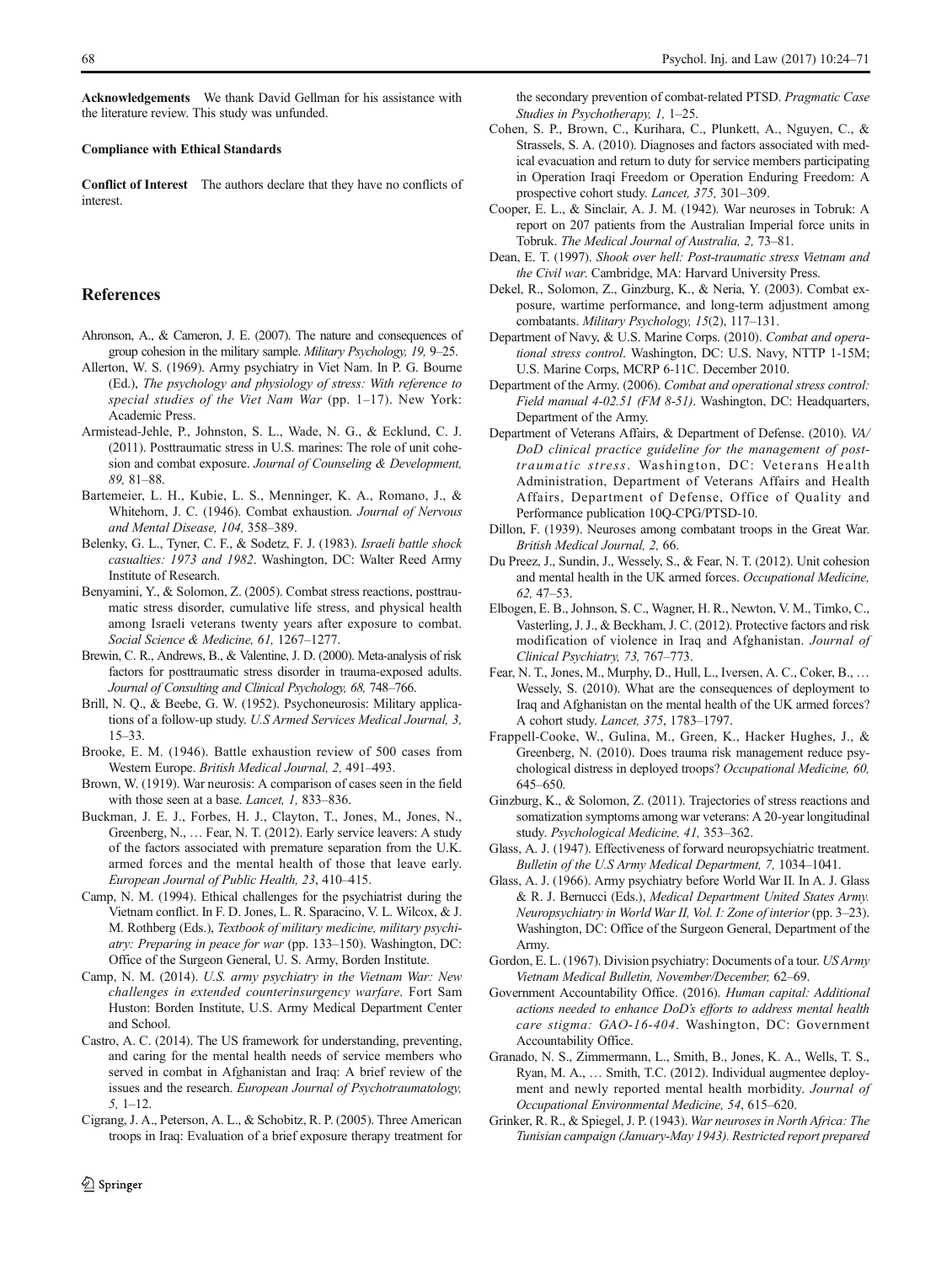- <span id="page-45-0"></span>Foundation. Han, S. C., Castro, F., Lee, L. O., Charney, M. E., Marx, B. P., Brailey, … Vasterling, J. J. (2014). Military unit support, post deployment social support, and PTSD symptoms among active duty and National Guard soldiers deployed to Iraq. Journal of Anxiety Disorders, 28, 446–453.
- Hanson, F. R., & Ranson, S. W. (1949). Statistical studies. In F. R. Hanson (Ed.), Combat psychiatry: Experiences in the North African and Mediterranean theaters of operation American ground forces, World War II. Honolulu: U.S. Army Medical Department, University Press of Pacific.
- Harman, D. R., Hooper, T. I., & Gackstetter, G. D. (2005). Aeromedical evacuations from Operation Iraqi freedom: A descriptive study. Military Medicine, 170, 521–527.
- Hauret, K. G., Taylor, B. J., Clemmons, N. S., Block, S. R., & Jones, B. H. (2010). Frequency and causes of non-battle injuries air evacuated from operations Iraqi freedom and enduring freedom, U.S. army, 2001–2006. American Journal of Preventive Medicine, 38, 94–107.
- Hing, M., Cabrera, J., Barstow, C., & Forsten, R. (2012). Special operations forces and incidence of post-traumatic stress disorder symptoms. Journal of Special Operations Medicine, 12, 23–35.
- Hoge, C. W., Auchterlonie, J. L., & Milliken, C. S. (2006). Mental health problems, use of mental health services and attrition from military service after returning from deployment to Iraq or Afghanistan. Journal of the American Medical Association, 295, 1023–1032.
- Hoge, C. W., Castro, C. A., Messer, S. C., McGurk, D., Cotting, D. I., & Koffman, R. L. (2004). Combat duty in Iraq and Afghanistan, mental health problems, and barriers to care. New England Journal of Medicine, 351, 13–22.
- Hoge, C. W., Castro, C. A., & Eaton, K. M. (2006). Impact of combat duty in Iraq and Afghanistan on family functioning: Findings from the Walter Reed Army Institute of research land combat study. In: Human dimensions in military operations—military leaders'strategies for addressing stress and psychological support (pp. 5-1–5-6). Meeting Proceedings RTO-MP-HFM-134, Paper 5. Neuilly-sur-Seine, France: RTO. Available from: [http://www.rto.nato.](http://www.rto.nato.int/abstracts.asp) [int/abstracts.asp](http://www.rto.nato.int/abstracts.asp)
- Hoge, C. W., Lesikar, S. E., Guevara, R., Lange, J., Brundage, J. F., Engel, C. C., … & Orman, D. T. (2002). Mental disorders among US military personnel in the 1990's: Association with high levels of health care utilization and early military attrition. American Journal of Psychiatry, 159, 1576–1583.
- Hoge, C. W., Toboni, H. E., Messer, S. C., Bell, N., Amoroso, P., & Orman, D. T. (2005). The occupational burden of mental disorders in the US military: Psychiatric hospitalizations, involuntary separations, and disability. American Journal of Psychiatry, 162, 585–591.
- Holden, W. (1998). Shell shock: The psychological impact of war. London: Macmillan.
- Holsenbeck, L. S. (1996). Psych force 90. In J. A. Martin, L. R. Sparacino, & G. Belenky (Eds.), The gulf war and mental health (pp. 39–58). Westport: Praeger.
- Horesh, D., Solomon, Z., Zerach, G., & Ein-Dor, T. (2011). Delayedonset PTSD among war veterans: The role of life events throughout the life cycle. Social Psychiatry and Psychiatric Epidemiology, 46, 863–870.
- Hoyt, T., Garnica, G., Marsh, D., Clark, K., Desadier, J., & Brodniak, S. (2015). Behavioral health trends throughout a 9-month brigade combat team deployment to Afghanistan. Psychological Services, 12, 59–65.
- Hung, B. (2008). Behavioral health activity and workload in the Iraq theater of operations. US Army Medical Department Journal, 39, 42.
- Hunter, D. (1946). The work of a corps psychiatrist in the Italian campaign. Journal of the Royal Army Medical Corps, 86, 127–130.
- Institute of Medicine. (2014a). Preventing psychological disorders in service members and their families: An assessment of programs. Washington, DC: The National Academies Press.
- Institute of Medicine. (2014b). Treatment for posttraumatic stress disorder in military and veteran populations: Final assessment. Washington, DC: The National Academies Press.
- Jarrett, T. A. (2013). Warrior resilience and thriving (WRT): Rational emotive behavior therapy (REBT) as a resiliency and thriving foundation to prepare warriors and their families for combat deployment and posttraumatic growth in operation Iraqi freedom, 2005–2009. Journal of Rational-Emotive & Cognitive-Behavioral Therapy, 31, 93–107.
- Johnson, W., & Rows, R. G. (1923). Neurasthenia and war neuroses. In W. G. Macpherson, W. P. Herringham, T. R. Elliott, & A. Balfour (Eds.), History of the Great War based on official documents, medical services, diseases of the war (Vol. 2, pp. 2–61). London: HMSO.
- Joint Mental Health Advisory Team-8. (2013) Operation enduring freedom 2013 Afghanistan (12 August 2013). Office of the Surgeon General United States Army Medical Command and Office of the Command Surgeon HQ, USCENTCOM and Office of the Command Surgeon U.S. Forces Afghanistan (USFOR-A). Retrieved from [http://armymedicine.mil/Documents/J\\_MHAT\\_8\\_](http://armymedicine.mil/Documents/J_MHAT_8_OEF_Report.pdf) [OEF\\_Report.pdf](http://armymedicine.mil/Documents/J_MHAT_8_OEF_Report.pdf)
- Jones, F. D. (1995a). Psychiatric lessons of war. In R. Zatchuk & R. F. Bellamy (Eds.), Textbook of military medicine: War psychiatry (pp. 1–34). Washington, DC: Office of the Surgeon General, U. S. Army, Borden Institute.
- Jones, F. D. (1995b). Traditional warfare combat stress casualties. In R. Zatchuk & R. F. Bellamy (Eds.), Textbook of military medicine: War psychiatry (pp. 35–61). Washington, DC: Office of the Surgeon General, U. S. Army, Borden Institute.
- Jones, N., Fear, N. T., Jones, M., Wessely, S., & Greenberg, N. (2010). Long-term military work outcomes in soldiers who become mental health casualties when deployed on operations. Psychiatry: Interpersonal and Biological Processes, 73, 352–364.
- Jones, E., & Palmer, I. P. (2000). Army psychiatry in the Korean War: The experience of 1 Commonwealth Division. Military Medicine, 165, 256–260.
- Jones, N., Seddon, R., Fear, N. T., McAllister, P., Wessely, S., & Greenberg, N. (2012). Leadership, cohesion, morale, and the mental health of UK Armed Forces in Afghanistan. Psychiatry, 75(1), 49-59.
- Jones, E., Thomas, A., & Ironside, S. (2007). Shell shock: an outcome study of a first world war 'PIE' unit. Psychology Medicine, 37, 215–223.
- Jones, E., & Wessely, S. (2003). Forward psychiatry in the military: Its origin and effectiveness. Journal of Traumatic Stress, 16, 411–419.
- Jones, E., & Wessely, S. (2007). A paradigm shift in the conceptualization of psychological trauma in the 20th century. Journal of Anxiety Disorders, 21, 164–175.
- Kulka, R. A., Schlenger, W. E., Fairbank, J. A., Hough, R. L., Jordan, B. K., Marmar, C. R., & Weiss, D. S. (1990). Trauma and the Vietnam War generation: Report of findings from the National Vietnam Veterans readjustment study. New York: Brunner/Mazel.
- L'eri, A. (1919). Shell shock, commotional and emotional aspects. London: University of London Press.
- Lande, R. G., Williams, L. B., Francis, J. L., Gragnani, C., & Morin, M. L. (2010). Efficacy of biofeedback for post-traumatic stress disorder. Complimentary Therapies in Medicine, 18, 256–259.
- Lerner, P. (2003). Hysterical men: War, psychiatry, and the politics of trauma in Germany, 1890–1930. London: Cornell University Press.
- Levav, I., Greenfeld, H., & Baruch, E. (1979). Psychiatric combat reactions during the Yom Kippur War. American Journal of Psychiatry, 136, 637–641.
- Linden, S. C., Jones, E., & Lees, A. J. (2013). Shell shock at Queen Square: Lewis Yealland 100 years on. Brain, 136, 1976–1988.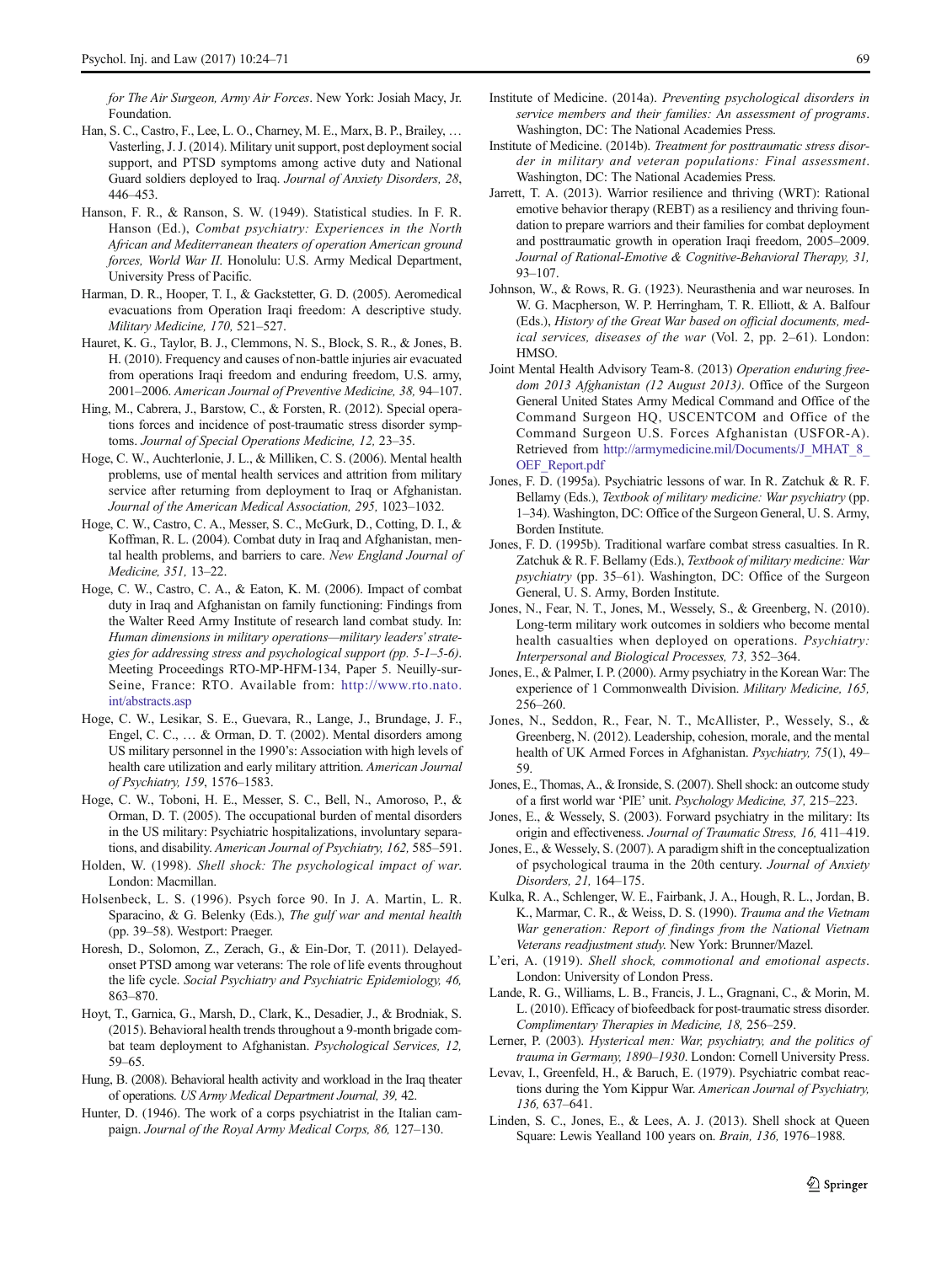- <span id="page-46-0"></span>Ludwig, A., & Ranson, S. (1947). A statistical follow-up of effectiveness of treatment of combat-induced psychiatric casualties: Returns to full combat duty. Military Surgeon, 100, 51–62.
- Martin, J. A., & Cline, W. R. (1996). Mental health lessons from the Persian Gulf War. In J. A. Martin, L. R. Sparacino, & G. Belenky (Eds.), The Gulf War and mental health: A comprehensive guide (pp. 161–178). Westport: Praeger.
- Mattila, A. M., Crandall, B. D., & Goldman, S. B. (2011). U.S. Army combat operational stress control throughout the deployment cycle: A case study. Cancer Biomarkers, 38, 13–18.
- McGeorge, T., Hughes, J. H., & Wessely, S. (2006). The MoD PTSD decision: A psychiatric perspective. Occupational Health Review, 122, 21–28.
- McLay, R. N., McBrien, C., Wiederhold, M. D., & Wiederhold, B. K. (2010). Exposure therapy with and without virtual reality to treat PTSD while in the combat theater: A parallel case series. Cyberpsychology, Behavior and Social Networking, 13, 37–43.
- Mental Health Advisory Team-I. (2003). MHAT Operation Iraqi freedom 16 December 2003. U.S. Army Surgeon General. Retrieved from [http://www-tc.pbs.org/wgbh/pages/frontline/shows/heart/readings/mhat.](http://www-tc.pbs.org/wgbh/pages/frontline/shows/heart/readings/mhat.pdf) [pdf](http://www-tc.pbs.org/wgbh/pages/frontline/shows/heart/readings/mhat.pdf)
- Mental Health Advisory Team-II. (2005). Operation Iraqi freedom-II, Mental Health Advisory Team (MHAT-II), 20 January 2005. U.S. Army Surgeon General. Retrieved from http://armymedicine.mil/ Documents/MHAT-Team-II-OIF-II-REPORT.pdf.
- Mikulincer, M., Solomon, Z., & Benbenishty, R. (1988). Battle events, acute combat stress reaction and long term psychological sequelae of war. Journal of Anxiety Disorders, 2, 121–133.
- Momen, N., Strychacz, C. P., & Virre, E. (2012). Perceived stigma and barriers to mental health care in Marines attending the combat operational stress control program. Military Medicine, 177, 1143–1148.
- Moore, B. A., & Krakow, B. (2007). Imagery rehearsal therapy for acute posttraumatic nightmares among combat soldiers in Iraq. The American Journal of Psychiatry, 164, 683.
- Noy, S., Levy, R., & Solomon, Z. (1984). Mental health care in the Lebanon War 1982. Israel Journal of Medical Sciences, 20, 360– 363.
- Ogle, A. D., Bradley, D., Santiago, P., & Reynolds, D. (2012). Description of combat and operational stress control in regional command east, Afghanistan. Military Medicine, 177, 1279–1286.
- Oliver, L. W., Harman, J., Hoover, E., Hayes, S. M., & Pandhi, N. A. (1999). A quantitative integration of the military cohesion literature. Military Psychology, 11, 57–83.
- Ozer, E. J., Best, S. R., Lipsey, T. L., & Weiss, D. S. (2003). Predictors of posttraumatic stress disorder and symptoms in adults: A meta-analysis. Psychology Bulletin, 129, 52–73.
- Parrish, B. D. (2008). Dialectical behavior therapy deployed: An aggressive alternative to traditional mental health on the noncontiguous battlefield. U.S. Army Medical Department Journal, 24–31.
- Peterson, A. L., Baker, M. T., & McCarthy, K. R. (2008). Combat stress casualties in Iraq. Part 2: Psychiatric screening prior to aeromedical evacuation. Perspectives in Psychiatric Care, 44, 159–168.
- Phillips, C. J., LeardMann, C. A., Gumbs, G. R., & Smith, B. (2010). Risk factors for posttraumatic stress disorder among deployed US male marines. BMC Psychiatry, 10, 52.
- Pietrzak, R. H., Johnson, D. C., Goldstein, M. B., Malley, J. C., Rivers, A. J., Morgan, C. A., & Southwick, S. M. (2009). Psychosocial buffers of traumatic stress, depressive symptoms, and psychosocial difficulties in veterans of operations enduring freedom and Iraqi freedom: The role of resilience, unit support, and post-deployment social support. Journal of Special Operations Medicine, 9, 74–78.
- Potter, A. R., Baker, M. T., Sanders, C. S., & Peterson, A. L. (2009). Combat stress reactions during military deployments: Evaluation of the effectiveness of combat stress control treatment. Journal of Mental Health Counseling, 31, 137–148.
- Rabasca, L. (2000). More psychologists in the trenches: Under a new military directive, mental health professionals' work gains prominence. APA monitor, 31, 50.
- Ramchand, R., Rudavsky, R., Grant, S., Tanielian, T., & Jayconx, L. (2015). Prevalence of, risk factors for, and consequences of posttraumatic stress disorder and other mental health problems in military populations deployed to Iraq and Afghanistan. Current Psychiatry Reports, 17, 1–11.
- Ritchie, E. C. (2002). Psychiatry in the Korean War: Perils, PIES, and prisoners of war. Military Medicine, 167, 898–903.
- Ritchie, E. C. (2007). Update on combat psychiatry: From the battle front to the home front and back again. Military Medicine, 172, 11–14.
- Ruck, D. C. (1996). 18th airborne corps OM team. In J. A. Martin, L. R. Sparacino, & G. Belenky (Eds.), The gulf war and mental health: A comprehensive guide (pp. 59–72). Westport: Praeger.
- Rundell, J. R. (2006). Demographics of and diagnoses in operation enduring freedom and operation Iraqi freedom personnel who were psychiatrically evacuated from the theater of operations. General Hospital Psychiatry, 28, 352–356.
- Russel, C. (1919). The management of psychoneuroses in the Canadian army. Journal of Abnormal Psychology, 14, 29–30.
- Russell, M. (2006). Treating combat-related stress disorders: A multiple case study utilizing eye movement desensitization and reprocessing (EMDR) with battlefield casualties from the Iraqi War. Military Psychology, 18(1), 1–18.
- Russell, M. C., & Figley, C. R. (2016). Does the military's frontline psychiatry/combat and operational stress control doctrine harm veterans?—Part one: Framing the issue. Manuscript submitted for publication.
- Russell, M. C., Zinn, B., & Figley, C. R. (2016). Exploring options including class action to transform military mental healthcare and ends the generational cycle of preventable wartime behavioral health crises. Psychological Injury and Law, 9, 166–197.
- Salmon, T. W. (1917). The care and treatment of mental diseases and war neuroses ('shell shock') in the British Army. Mental Hygiene, 1, 509–547.
- Salmon, T. W., & Fenton, N. (1929). In the American expeditionary forces (section 2). Neuropsychiatry. Vol. 10. In the Medical Department of the United States Army in the World War. Washington, DC: Office of the Surgeon General, U.S. Army.
- Schmitz, K. J., Schmied, E. A., Webb-Murphy, J. A., Hammer, P. S., Larson, G. E., Conway, T. L., Galameau, M. R., Boucher, W. C., Edwards, N. K., & Johnson, D. C. (2012). Psychiatric diagnoses and treatment of U.S. military personnel while deployed to Iraq. Military Medicine, 177, 380–389.
- Scott, J. N. (2005). Diagnosis and outcome of psychiatric referrals to the field mental health team, 202 field hospital, Op Telic I. Journal of the Royal Army Medical Corps, 151, 95–100.
- Shepard, B. (2001). A war of nerves: Soldiers and psychiatrists in the twentieth century. Cambridge: Harvard University Press.
- Smith, T. C., LeardMann, C. A., Smith, B., Jacobson, I. G., & Ryan, M. A. K. (2009). Postdeployment hospitalizations among service members deployed in support of the operations in Iraq and Afghanistan. Annals of Epidemiology, 19, 603–612.
- Solomon, Z., Benbenishti, R., & Mikulincer, M. (1988). A follow-up of Israeli casualties of combat stress reaction ('battle shock') in the 1982 Lebanon War. British Journal of Clinical Psychology, 27, 125–135.
- Solomon, Z., Benbenishti, R., & Mikulincer, M. (1991). The contribution of wartime, pre-war, and post-war factors to self-efficacy: A longitudinal study of combat stress reactions. Journal of Traumatic Stress, 4, 345–362.
- Solomon, Z., & Benbenishty, R. (1986). The role of proximity, immediacy, and expectancy in frontline treatment of combat stress reaction among Israelis in the Lebanon War. American Journal of Psychiatry, 143, 613–617.